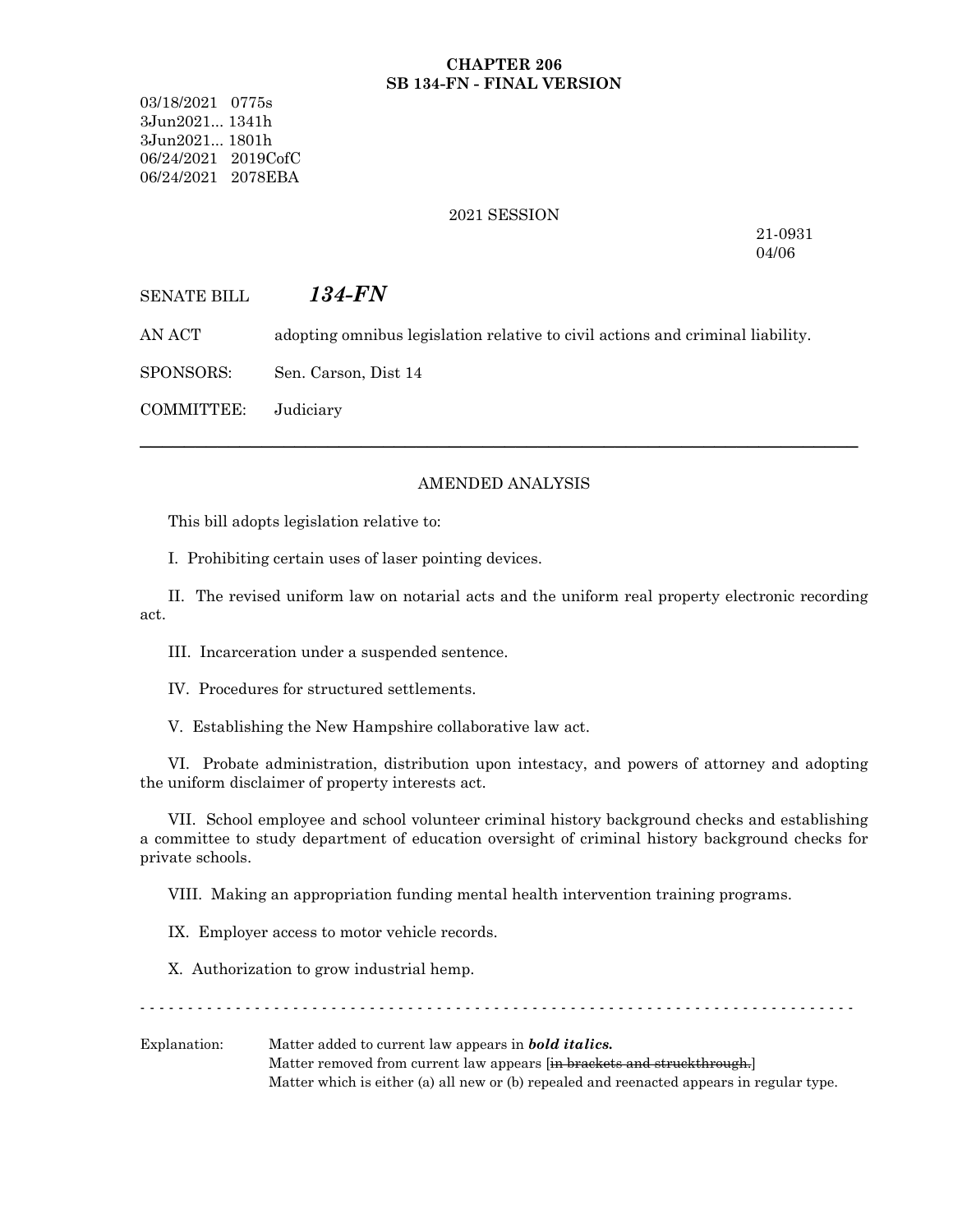#### **CHAPTER 206 SB 134-FN - FINAL VERSION**

03/18/2021 0775s 3Jun2021... 1341h 3Jun2021... 1801h 06/24/2021 2019CofC 06/24/2021 2078EBA 21-0931

04/06

#### STATE OF NEW HAMPSHIRE

*In the Year of Our Lord Two Thousand Twenty One*

AN ACT adopting omnibus legislation relative to civil actions and criminal liability.

*Be it Enacted by the Senate and House of Representatives in General Court convened:*

206:1 Sponsorship. This act consists of the following proposed legislation: 1

Part I: LSR 21-0931, relative to prohibiting certain uses of laser pointing devices, sponsored by Sen. Carson, Prime/Dist 14. 2 3

Part II: LSR 21-0498, relative to the revised uniform law on notarial acts and the uniform real property electronic recording act, sponsored by Sen. Cavanaugh, Prime/Dist 16; Sen. Hennessey, Dist 1; Sen. Bradley, Dist 3; Rep. Danielson, Hills 7. 4 5 6

Part III: LSR 21-0913, relative to incarceration under a suspended sentence, sponsored by Sen. Whitley, Prime/Dist 15; Sen. Perkins Kwoka, Dist 20; Sen. Kahn, Dist 10; Sen. D'Allesandro, Dist 20. 7 8 9

Part IV: LSR 21-0934, relative to structured settlement protection, sponsored by Sen. Carson, Prime/Dist 14. 10 11

Part V: LSR 21-0944, establishing the New Hampshire collaborative law act, sponsored by Sen. Carson, Prime/Dist 14. 12 13

Part VI: LSR 21-0979, relative to probate administration, distribution upon intestacy, and powers of attorney and adopting the uniform disclaimer of property interests act, sponsored by Sen. Whitley, Prime/Dist 15; Rep. McWilliams, Merr 27; Rep. Piedra, Hills 9. 14 15 16

Part VII: LSR 21-1041, relative to school employee and school volunteer criminal history background checks and establishing a committee to study department of education oversight of criminal history background checks for private schools, sponsored by Sen. Kahn, Prime/Dist 10; Sen. Cavanaugh, Dist 16; Rep. Ladd, Graf 4. 17 18 19 20

Part VIII: LSR 21-0996, making an appropriation funding mental health intervention training programs, sponsored by Sen. Giuda, Prime/Dist 2; Sen. Watters, Dist 4; Sen. Hennessey, Dist 1; Sen. Sherman, Dist 24; Sen. Carson, Dist 14; Sen. Bradley, Dist 3; Rep. Salloway, Straf 5; Rep. Weyler, Rock 13; Rep. Gordon, Graf 9; Rep. Lang, Belk 4; Rep. G. Sanborn, Graf 6. 21 22 23 24

Part IX: LSR 21-1013, relative to employer access to motor vehicle records, sponsored by Sen. Carson, Prime/Dist 14. 25 26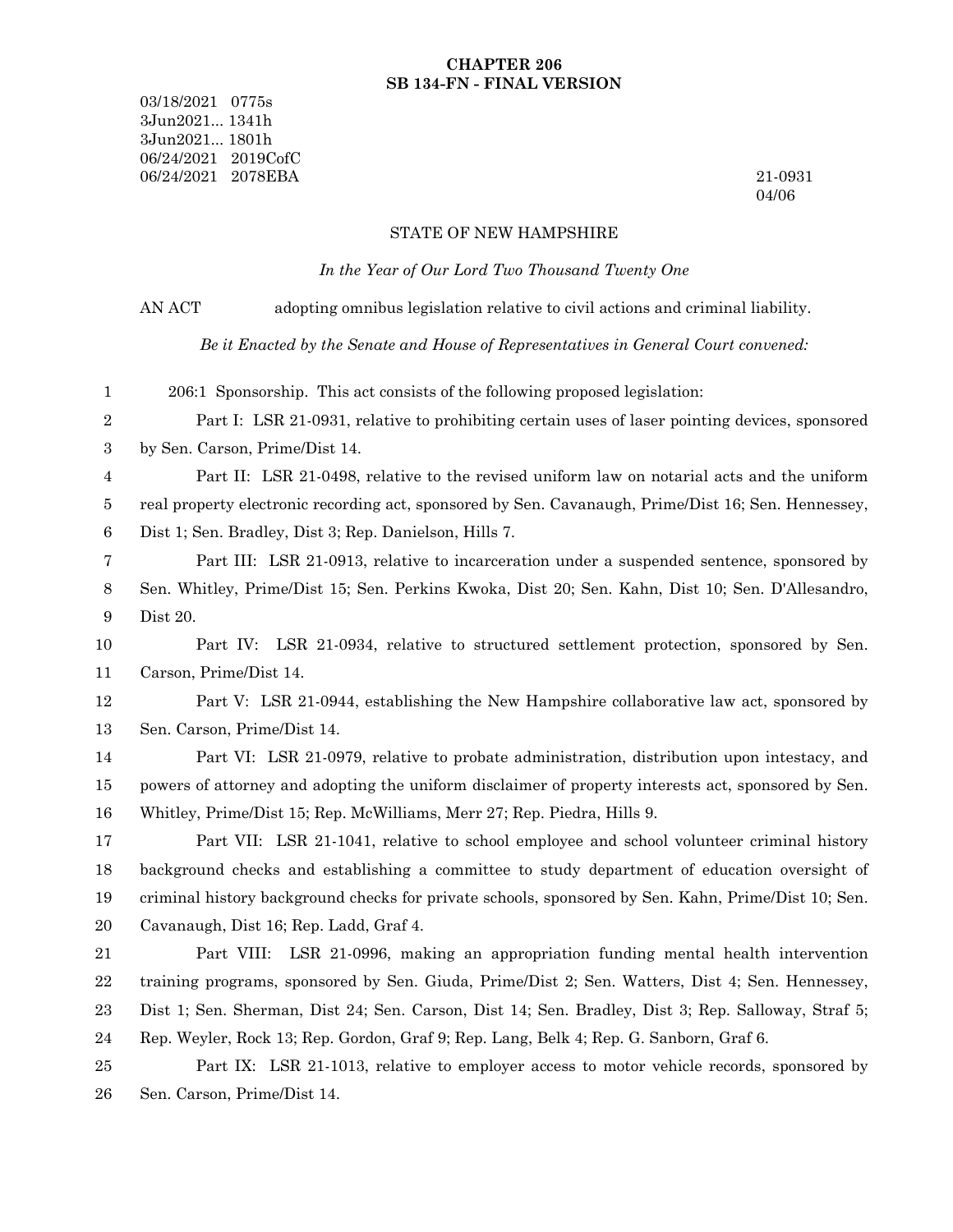# **CHAPTER 206 SB 134-FN - FINAL VERSION - Page 2 -**

| $\mathbf 1$      | Part X: LSR 21-0969, relative to authorization to grow industrial hemp, sponsored by Sen.               |
|------------------|---------------------------------------------------------------------------------------------------------|
| $\,2$            | Carson, Prime/Dist 14.                                                                                  |
| $\boldsymbol{3}$ | 206:2 Legislation Enacted. The general court hereby enacts the following legislation:                   |
| 4                | PART I                                                                                                  |
| 5                | Relative to prohibiting certain uses of laser pointing devices.                                         |
| $\,6$            | 1 Assault and Related Offenses; Conduct Involving Laser Pointing Devices. RSA 631:3-a is                |
| 7                | repealed and reenacted to read as follows:                                                              |
| 8                | 631:3-a Conduct Involving Laser Pointing Devices.                                                       |
| $\boldsymbol{9}$ | I. As used in this section:                                                                             |
| 10               | (a) "Government" means the federal government, the state government or any political                    |
| 11               | subdivision thereof, or a state or municipal agency or department, including any employee or agent.     |
| 12               | (b) "Person" means any individual, partnership, limited liability company, corporation,                 |
| 13               | or any other organization, including a for-profit and not-for-profit entity, but excluding government.  |
| 14               | II.(a) Any person in direct or remote control of a laser pointing device who knowingly shines           |
| 15               | the beam of a laser pointing device at an occupied motor vehicle, off highway recreational vehicle,     |
| 16               | snowmobile, vessel, window, or structure, or at a person shall be guilty of a violation and the laser   |
| 17               | pointing device shall be seized and forfeited upon conviction.                                          |
| 18               | (b) Any person in direct or remote control of a laser pointing device who knowingly                     |
| 19               | shines the beam of a laser pointing device at an occupied aircraft shall be guilty of a misdemeanor     |
| 20               | and the laser pointing device shall be seized and forfeited upon conviction.                            |
| 21               | III. Any person in direct or remote control of a laser pointing device who knowingly shines             |
| $\bf{22}$        | the beam of a laser pointing device at a law enforcement officer or law enforcement vehicle, off        |
| 23               | highway recreational vehicle, or snowmobile shall be guilty of a class A misdemeanor and the laser      |
| 24               | pointing device shall be seized and forfeited upon conviction.                                          |
| 25               | IV. This section shall not prohibit aiming a beam of a laser pointing device at a motor                 |
| ${\bf 26}$       | vehicle, aircraft, vessel, window, structure, or at a person by any of the following:                   |
| 27               | An authorized person in the conduct of research and development or flight test<br>(a)                   |
| 28               | operations conducted by an aircraft manufacturer, the Federal Aviation Administration, or any other     |
| 29               | person authorized by the Federal Aviation Administration to conduct such research and                   |
| $30\,$           | development or flight test operations.                                                                  |
| 31               | The government or persons authorized by the government, including defense and<br>(b)                    |
| $32\,$           | aerospace contractors, engaged in research, development, operations, testing, or training.              |
| 33               | (c) An individual using a laser emergency signaling device to send an emergency distress                |
| 34               | signal, in an organized meeting or training class by the instructor or speaker, the use of medical      |
| 35               | lasers by qualified medical personnel, sporting use related only to calibrate distance without          |
| 36               | violating the prohibitions set forth in paragraph III, agricultural use, use related to land surveying, |
| 37               | construction lasers used by construction personnel in the course of their work or other use of lasers   |
|                  |                                                                                                         |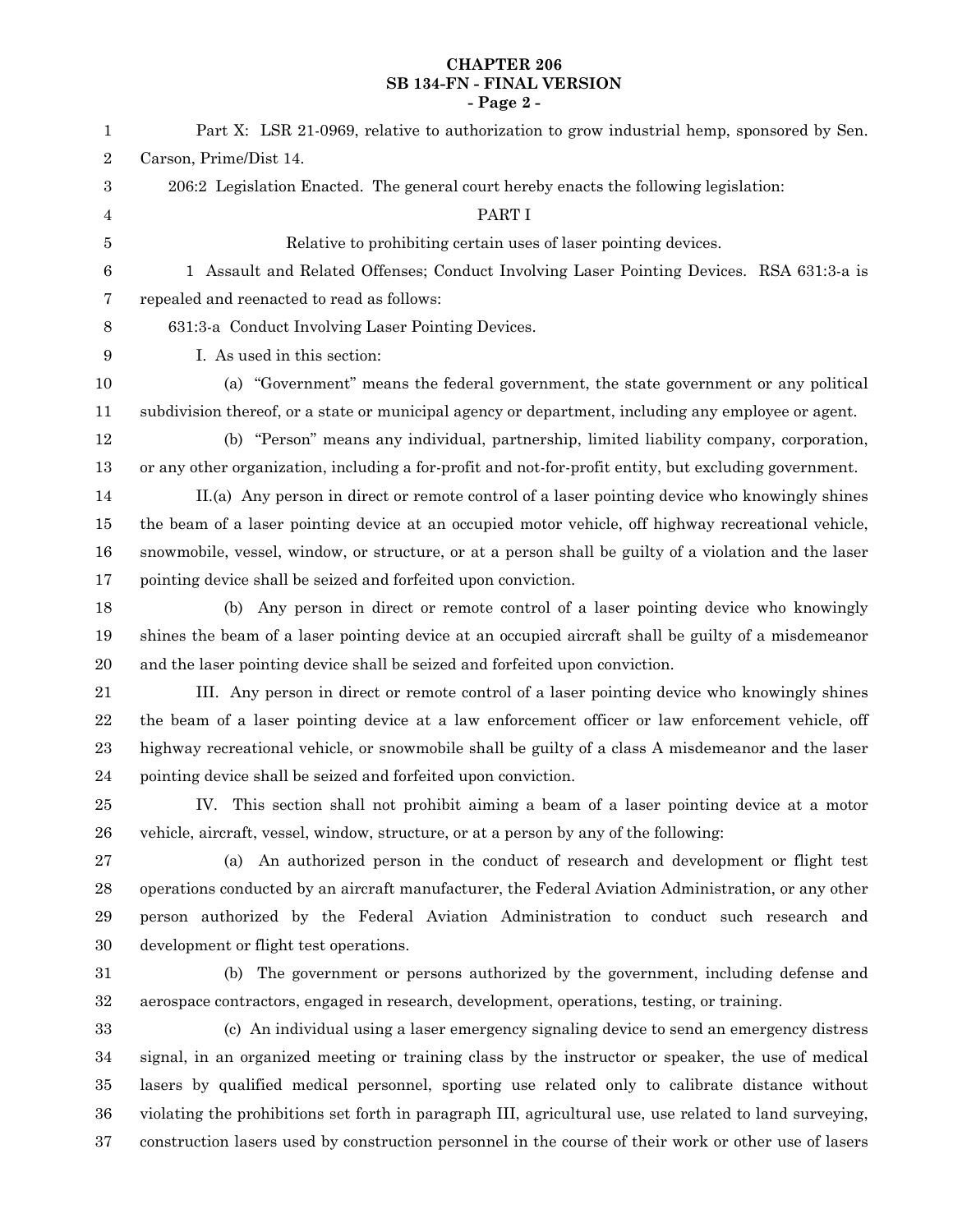# **CHAPTER 206 SB 134-FN - FINAL VERSION - Page 3 -**

| 1                | for lawful business purposes, or lawful laser devices utilized by law enforcement personnel in the                 |
|------------------|--------------------------------------------------------------------------------------------------------------------|
| $\boldsymbol{2}$ | performance of their official duties.                                                                              |
| 3                | Vehicle sensors, including those used for navigational aids, and research,<br>(d)                                  |
| 4                | development, test, evaluation, and operation of autonomous vehicles, as permitted by law.                          |
| 5                | (e) An individual authorized by the owner of the motor vehicle, aircraft, vessel, window,                          |
| $\boldsymbol{6}$ | or structure.                                                                                                      |
| 7                | (f) An individual authorized by the person, or the parent or guardian of the person.                               |
| 8                | 2 New Hampshire Aeronautics Act; Prohibitions. Amend RSA 422:28, XIV to read as follows:                           |
| 9                | XIV. [For any person to purposely or knowingly shine the beam of a laser pointing device at                        |
| 10               | an aircraft that is in flight or in the process of takeoff, landing, or taxiing For any person in direct           |
| 11               | or remote control of a laser pointing device to knowingly shine the beam of a laser pointing                       |
| 12               | device at an aircraft that is in flight or in the process of takeoff, landing, or taxiing, except                  |
| 13               | as permitted under RSA 631:3-a, IV.                                                                                |
| 14               | 3 Effective Date. Part I of this act shall take effect January 1, 2022.                                            |
| 15               | PART II                                                                                                            |
| 16               | Relative to the revised uniform law on notarial acts and                                                           |
| 17               | the uniform real property electronic recording act.                                                                |
| 18               | 1 Notaries Public. Amend RSA 455:3 to read as follows:                                                             |
| 19               | 455:3 Powers.                                                                                                      |
| 20               | Every notary public, in addition to the usual powers of the office, shall have the same<br>I.                      |
| 21               | powers as a justice of the peace in relation to depositions and the acknowledgment of deeds and                    |
| 22               | other instruments and the administering of oaths.                                                                  |
| 23               | II. All [acknowledgments made] notarial acts performed by a notary public with respect                             |
| 24               | to a record shall be either under an <i>embossed</i> official seal or shall carry the legible imprint of an        |
| 25               | <i>electronic or rubber</i> official [ <del>rubber</del> ] stamp stating the name of the notary, the words "notary |
| 26               | public, New Hampshire" and the expiration date of the notary public's commission.                                  |
| 27               | III. As used in this section:                                                                                      |
| 28               | (a) "Electronic" has the same meaning given in RSA $456$ -B:1, VI;                                                 |
| 29               | (b) "Notarial act" has the same meaning given in RSA $456$ -B:1, I;                                                |
| 30               | "Official stamp" has the same meaning given in RSA 456-B:1, IX; and<br>(c)                                         |
| 31               | (d) "Record" has the same meaning given in RSA 456-B:1, XI.                                                        |
| $32\,$           | New Paragraph; Notarial Fees. Amend RSA 455:11 by inserting after paragraph II the<br>$\overline{2}$               |
| 33               | following new paragraph:                                                                                           |
| 34               | III. For performing notarial acts for a remotely located individual under RSA 456-B:6-a, a                         |
| $35\,$           | notary public shall be entitled to a fee of \$25 per act.                                                          |
| 36               | 3 Uniform Law on Notarial Acts; Definitions. Amend RSA 456-B:1 to read as follows:                                 |
| 37               | 456-B:1 Definitions.                                                                                               |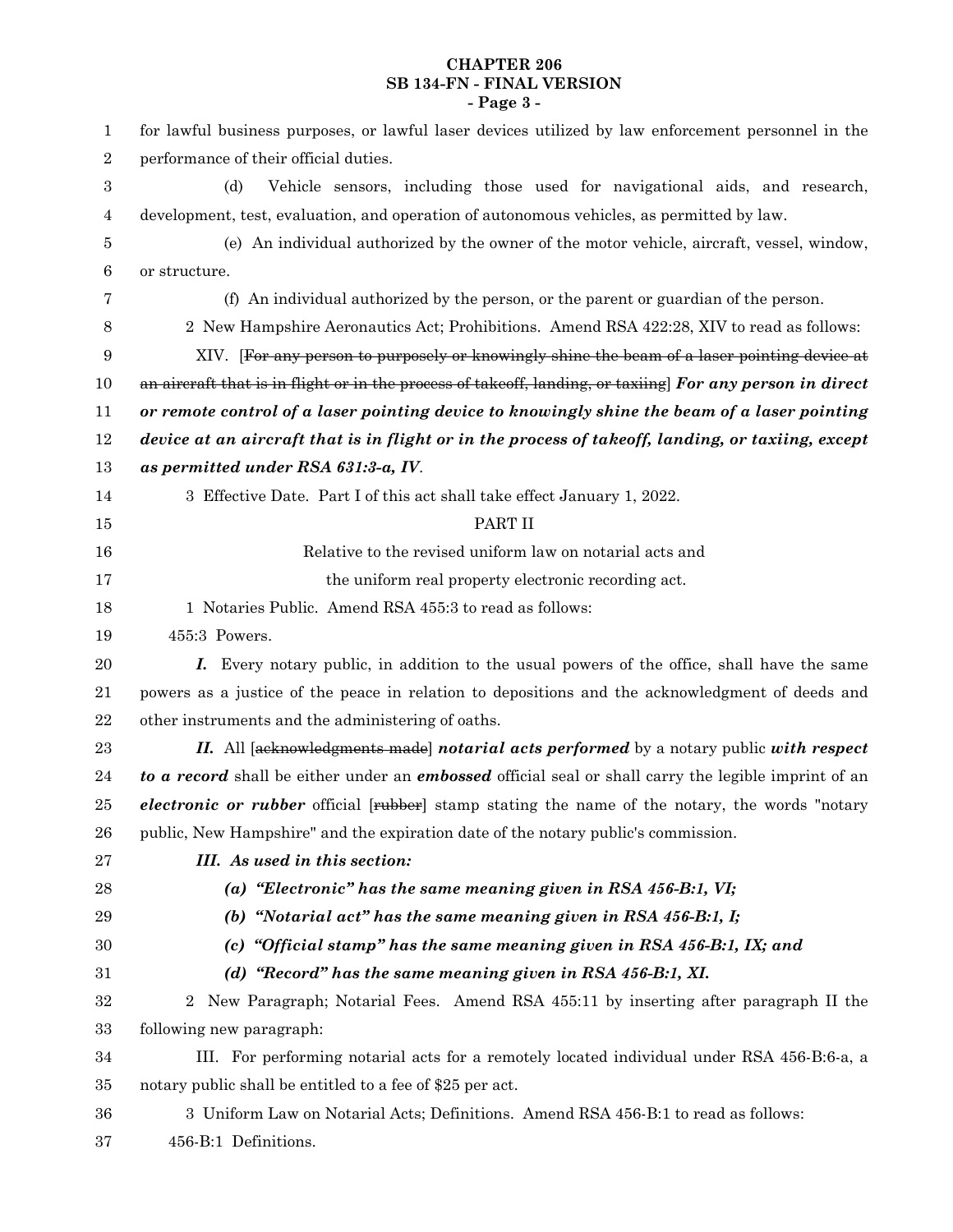#### **CHAPTER 206 SB 134-FN - FINAL VERSION - Page 4 -**

I. "Notarial act" means [any act that a notary public] *an act, whether performed with respect to a tangible or electronic record, that a notarial officer* is authorized to perform *under the law of this state*, and includes taking an acknowledgment, administering an oath or affirmation, taking a verification upon oath or affirmation, witnessing or attesting a signature, certifying or attesting a copy, and noting a protest of a negotiable instrument. II. "Acknowledgment" means a declaration by [a person] *an individual before a notarial officer* that the [person has executed an instrument] *individual has signed a record* for the purposes stated therein and, if [the instrument is executed] *the record is signed* in a representative capacity, that the [person] *individual* signed the [instrument] *record* with proper authority and [executed] *signed* it as the act of the [person] *individual* or entity [represented and] identified therein. III. "Verification upon oath or affirmation" means a declaration that a statement is true made by [a person] *an individual* upon oath or affirmation. IV. "In a representative capacity" means *acting as*: (a) [For and on behalf of a corporation, partnership, trust, or other entity, as] An authorized officer, agent, partner, trustee, or other representative *for a person other than an individual*; (b) [As] A public officer, personal representative, guardian, or other representative, in the capacity recited in the instrument; (c) [As] An *agent or* attorney in fact for a principal; or (d) In any other capacity as an authorized representative of another. V. "Notarial officer" means a notary public, justice of the peace, or other officer authorized to perform notarial acts. *VI. "Electronic" means relating to technology having electrical, digital, magnetic, wireless, optical, electromagnetic, or similar capabilities. VII. "Electronic signature" means an electronic symbol, sound, or process attached to or logically associated with a record and executed or adopted by an individual with the intent to sign the record. VIII. "Notary public" means an individual appointed to perform a notarial act by the governor and executive council. IX. "Official stamp" means an official seal of office consisting of a physical image affixed to or embossed on a tangible record or an electronic image attached to or logically associated with an electronic record. X. "Person" means an individual, corporation, business trust, statutory trust, estate, trust, partnership, limited liability company, association, joint venture, public corporation, government or governmental subdivision, agency, or instrumentality, or any other legal or commercial entity.* 1 2 3 4 5 6 7 8 9 10 11 12 13 14 15 16 17 18 19 20 21 22 23 24 25 26 27 28 29 30 31 32 33 34 35 36 37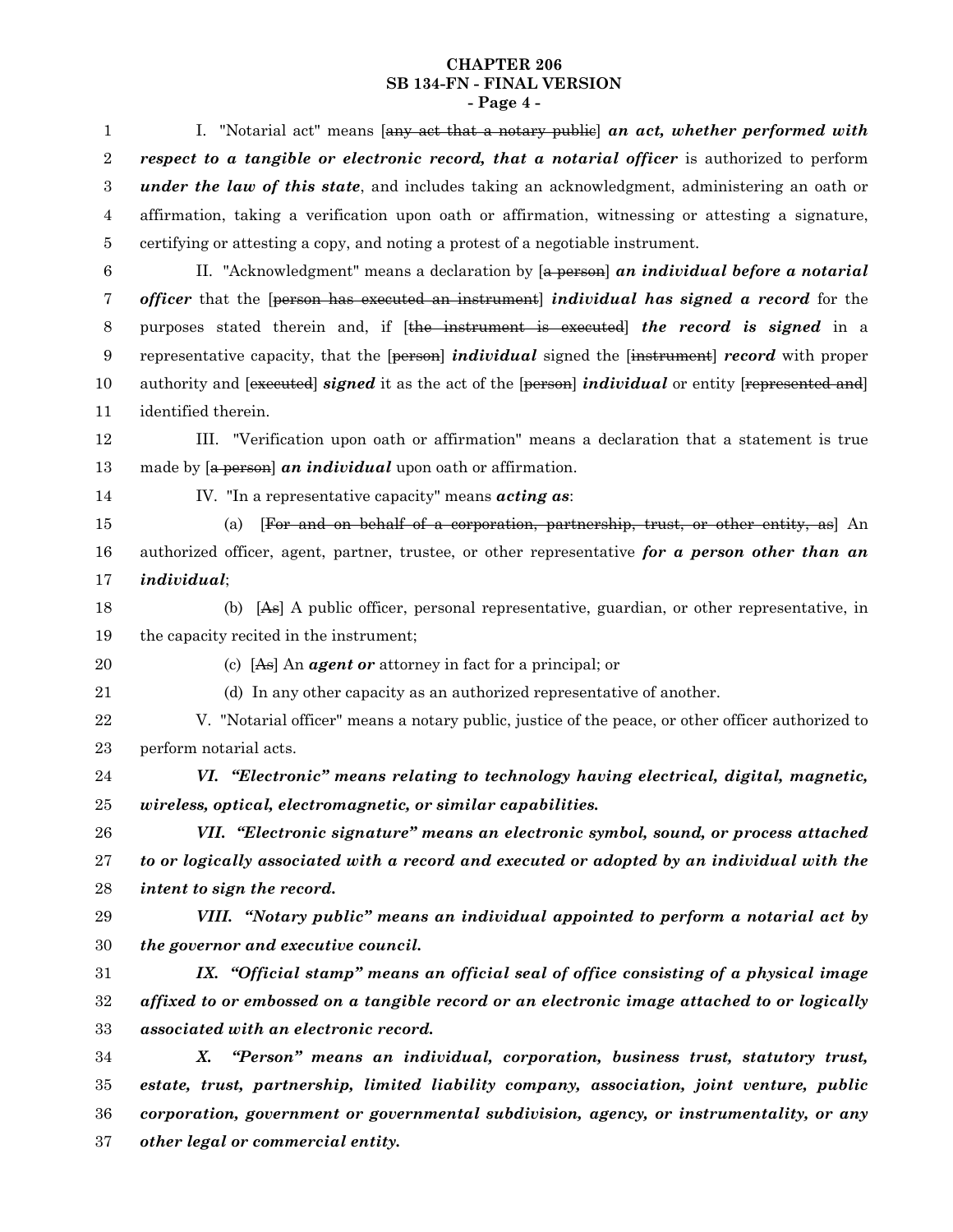# **CHAPTER 206 SB 134-FN - FINAL VERSION - Page 5 -**

| 1                | XI. "Record" means information that is inscribed on a tangible medium or that is                          |
|------------------|-----------------------------------------------------------------------------------------------------------|
| $\sqrt{2}$       | stored in an electronic or other medium and is retrievable in perceivable form.                           |
| 3                | XII. "Sign" means, with present intent to authenticate or adopt a record:                                 |
| 4                | (a) To execute or adopt a tangible symbol; or                                                             |
| 5                | To attach to or logically associate with the record an electronic symbol,<br>(b)                          |
| $\boldsymbol{6}$ | sound, or process.                                                                                        |
| 7                | XIII. "Signature" means a tangible symbol or an electronic signature that evidences                       |
| 8                | the signing of a record.                                                                                  |
| $\boldsymbol{9}$ | XIV. "Stamping device" means:                                                                             |
| 10               | (a) A physical device capable of affixing to or embossing on a tangible record an                         |
| 11               | official stamp; or                                                                                        |
| 12               | An electronic device or process capable of attaching to or logically<br>(b)                               |
| 13               | associating with an electronic record an official stamp.                                                  |
| 14               | XV. "State" means a state of the United States, the District of Columbia, Puerto                          |
| 15               | Rico, the United States Virgin Islands, or any territory or insular possession subject to the             |
| 16               | jurisdiction of the United States.                                                                        |
| 17               | 4 Uniform Law on Notarial Acts; Notarial Acts. Amend RSA 456-B:2 to read as follows:                      |
| 18               | 456-B:2 Notarial Acts.                                                                                    |
| 19               | I. In taking an acknowledgment, the notarial officer must determine, either from personal                 |
| 20               | knowledge or from satisfactory evidence, that the [person] <i>individual</i> appearing before the officer |
| 21               | and making the acknowledgment [is the person whose true] has the identity claimed and that                |
| 22               | <i>the</i> signature [is] on the instrument is the signature of the individual.                           |
| 23               | II. In taking a verification upon oath or affirmation, the notarial officer must determine,               |
| 24               | either from personal knowledge or from satisfactory evidence, that the [person] <i>individual</i>         |
| 25               | appearing before the officer and making the verification [is the person whose true] has the identity      |
| 26               | <i>claimed and that the signature</i> [is] on the statement verified is the signature of the individual.  |
| 27               | III. In witnessing or attesting a signature the notarial officer must determine, either from              |
| 28               | personal knowledge or from satisfactory evidence, that the [signature is that of the person]              |
| 29               | <i>individual</i> appearing before the officer and [named therein] signing the record has the identity    |
| 30               | claimed.                                                                                                  |
| 31               | IV. In certifying or attesting a copy of a [doeument] record or other item that was copied,               |
| 32               | the notarial officer must determine that the proffered copy is a full, true, and accurate transcription   |
| 33               | or reproduction of [that which was copied] the record or item.                                            |
| 34               | V. In making or noting a protest of a negotiable instrument the notarial officer must                     |
| 35               | determine the matters set forth in RSA 382-A:3-505.                                                       |
| 36               | VI. [A notarial officer has satisfactory evidence that a person is the person whose true                  |
| 37               | signature is on a document if that person is personally known to the notarial officer, is identified      |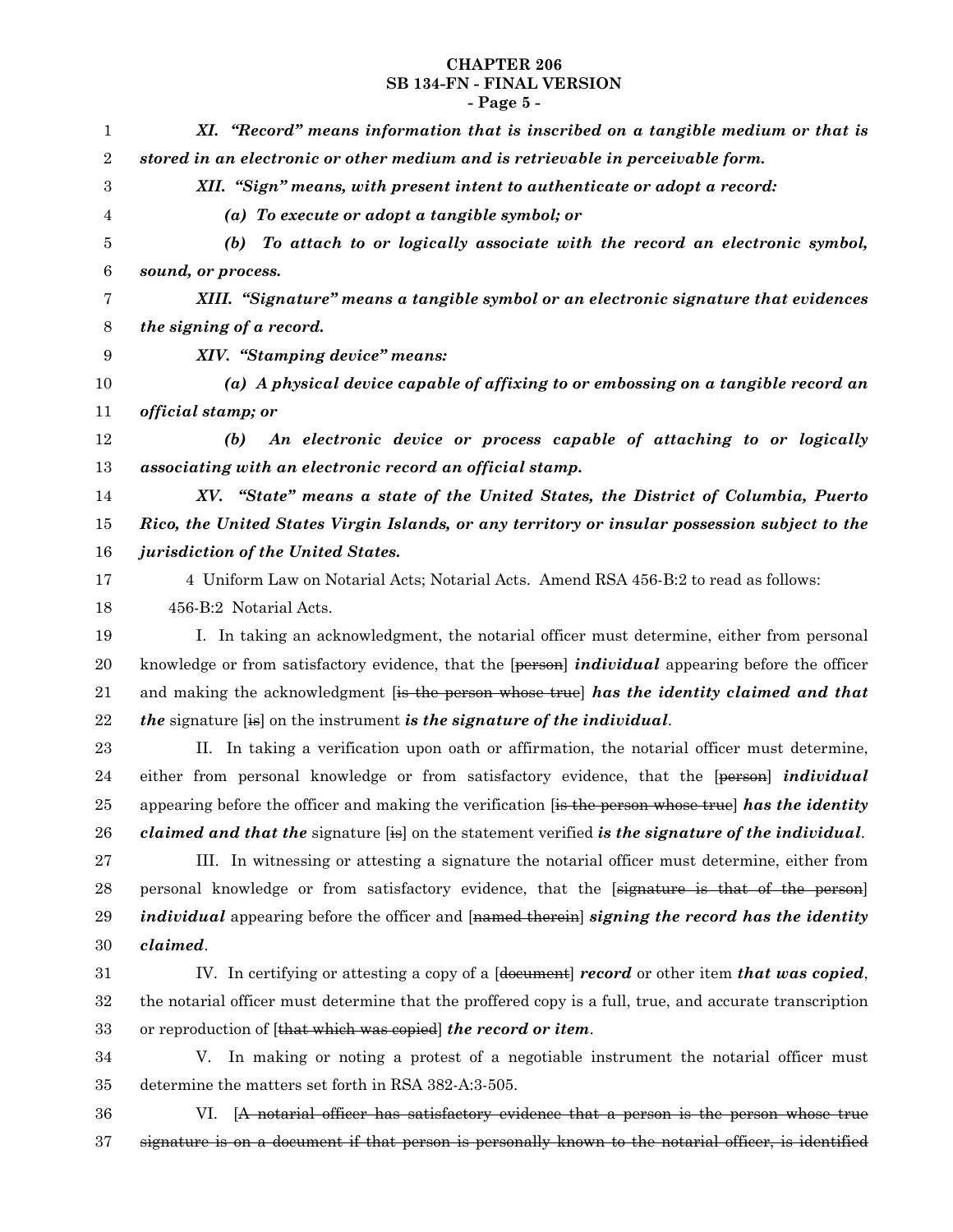# **CHAPTER 206 SB 134-FN - FINAL VERSION - Page 6 -**

| 1                | upon the oath or affirmation of a credible witness personally known to the notarial officer, or is        |
|------------------|-----------------------------------------------------------------------------------------------------------|
| $\overline{2}$   | identified on the basis of identification documents. $\vert$ A notarial officer may certify that a        |
| $\boldsymbol{3}$ | tangible copy of an electronic record is an accurate copy of the electronic record.                       |
| 4                | VII.(a) For the purposes of this section, but only in the context of executing an estate                  |
| 5                | planning instrument such as a will <del>, trust, or power of attorney</del> or estate planning trust, the |
| $\,6$            | requirement that a person appear before a notarial officer at the time of the notarial act is satisfied   |
| 7                | if the notarial officer is:                                                                               |
| 8                | (1) The attorney, licensed to practice law in New Hampshire and in good standing,                         |
| 9                | who drafted the estate planning instrument;                                                               |
| 10               | (2)<br>Another attorney licensed to practice law in New Hampshire and in good                             |
| 11               | standing, under the drafting attorney's supervision; or                                                   |
| $12\,$           | (3) A paralegal under the supervision of either such attorney; and                                        |
| 13               | (b) The person and the notarial officer can communicate simultaneously by sight and                       |
| 14               | sound through an electronic device or process at the time of the notarial act.                            |
| $15\,$           | (c) This paragraph shall apply only to notarial acts performed on or after March 23, 2020                 |
| 16               | [and ending on the last day of the state of emergency declared by executive order 2020-04]. In            |
| 17               | addition, a notarial act performed in compliance with emergency order #11 pursuant to executive           |
| 18               | order 2020-04 from its effective date through the date of its expiration is valid.                        |
| 19               | 5 New Sections; Personal Appearance Required; Identification of Individual. Amend RSA                     |
| 20               | 456-B by inserting after section 2 the following new sections:                                            |
| 21               | 456-B:2-a Personal Appearance Required. If a notarial act relates to a statement made in or a             |
| 22               | signature executed on a record, the individual making the statement or executing the signature shall      |
| 23               | appear personally before the notarial officer.                                                            |
| 24               | 456-B:2-b Identification of Individual.                                                                   |
| 25               | I. A notarial officer has personal knowledge of the identity of an individual appearing before            |
| 26               | the officer if the individual is personally known to the officer through dealings sufficient to provide   |
| 27               | reasonable certainty that the individual has the identity claimed.                                        |
| 28               | II. A notarial officer has satisfactory evidence of the identity of an individual appearing               |
| 29               | before the officer if the officer can identify the individual:                                            |
| 30               | (a) By means of:                                                                                          |
| $31\,$           | (1) A passport, driver's license, or government issued nondriver identification card,                     |
| $32\,$           | which is current and unexpired; or                                                                        |
| 33               | Another form of government identification issued to an individual, which is<br>(2)                        |
| 34               | current and unexpired, contains the signature or a photograph of the individual, and is satisfactory      |
| $35\,$           | to the officer; or                                                                                        |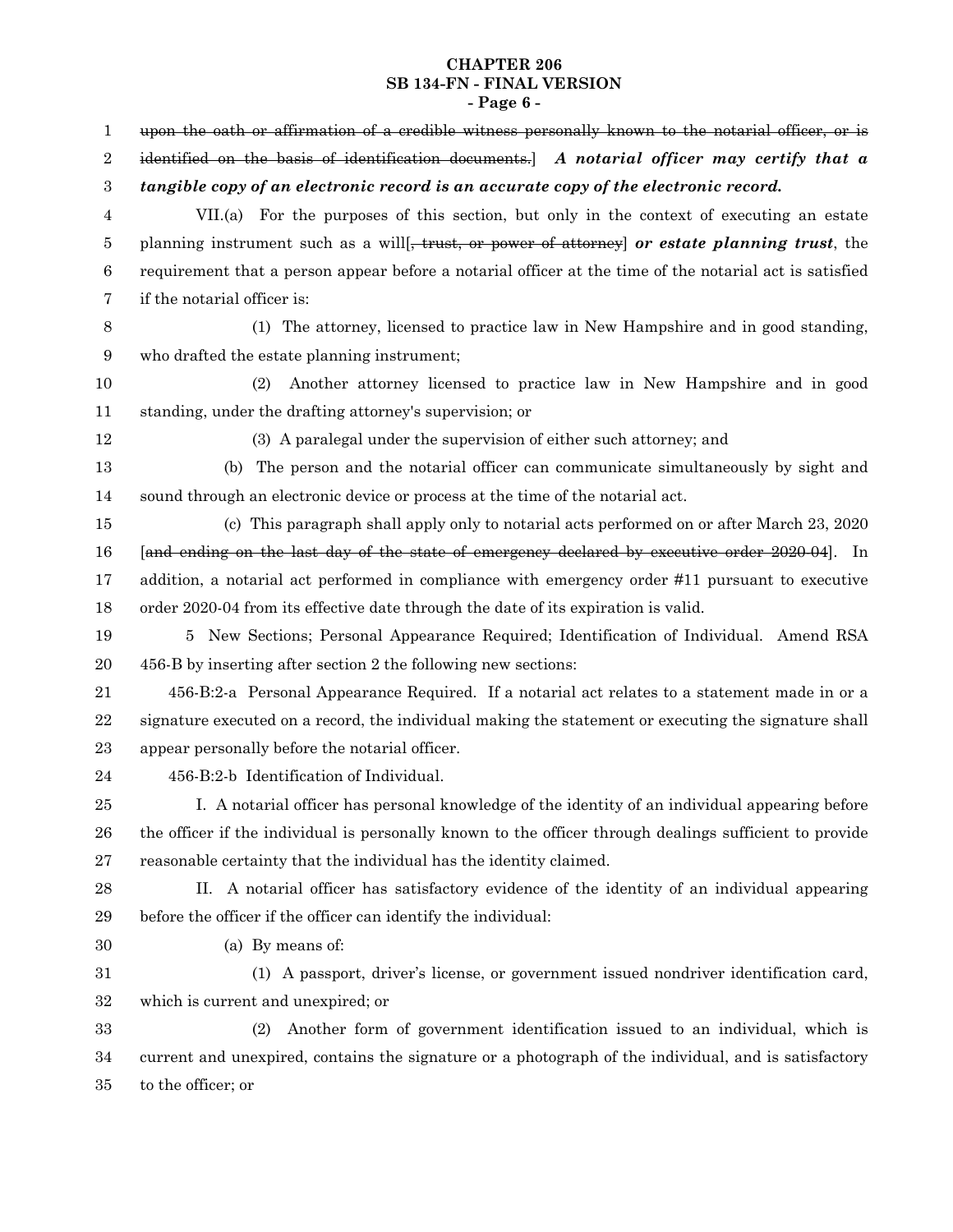# **CHAPTER 206 SB 134-FN - FINAL VERSION - Page 7 -**

| $\mathbf{1}$     | (b) By a verification upon oath or affirmation of a credible witness personally appearing                  |
|------------------|------------------------------------------------------------------------------------------------------------|
| $\sqrt{2}$       | before the officer and known to the officer or whom the officer can identify on the basis of a passport,   |
| $\,3$            | driver's license, or government issued nondriver identification card, which is current and unexpired.      |
| 4                | A notarial officer may require an individual to provide additional information or<br>III.                  |
| 5                | identification credentials necessary to assure the officer of the identity of the individual.              |
| $\boldsymbol{6}$ | 6 Notarial Acts. Amend RSA 456-B:3, III to read as follows:                                                |
| 7                | III. The signature, <i>embossed</i> official seal or the legible imprint of an <i>electronic or rubber</i> |
| $8\phantom{1}$   | official [ <del>rubber</del> ] stamp stating the name of the notary, and the words "notary public, New     |
| 9                | Hampshire" and the expiration date of the notary public's commission of a person performing a              |
| 10               | notarial act or for a justice of the peace the name of the justice and the expiration date of his or her   |
| 11               | commission typed, printed, or stamped on the document are prima facie evidence that the signature          |
| 12               | is genuine and that the person holds the designated title.                                                 |
| 13               | 7 New Section; Notarial Act Performed for Remotely Located Individual. Amend RSA 456-B                     |
| 14               | by inserting after section 6 the following new section:                                                    |
| 15               | 456-B:6-a Notarial Act Performed for Remotely Located Individual.                                          |
| 16               | I. In this section:                                                                                        |
| 17               | (a) "Communication technology" means an electronic device or process that:                                 |
| 18               | (1) Allows a notary public and a remotely located individual to communicate with                           |
| 19               | each other simultaneously by sight and sound; and                                                          |
| 20               | When necessary and consistent with other applicable law, facilitates<br>(2)                                |
| 21               | communication with a remotely located individual who has a vision, hearing, or speech impairment.          |
| 22               | "Foreign state" means a jurisdiction other than the United States, a state, or a<br>(b)                    |
| 23               | federally recognized Indian tribe.                                                                         |
| 24               | (c) "Identity proofing" means a process or service by which a third person provides a                      |
| 25               | notary public with a means to verify the identity of a remotely located individual by a review of          |
| 26               | personal information from public or private data sources.                                                  |
| 27               | (d) "Outside the United States" means a location outside the geographic boundaries of                      |
| 28               | the United States, Puerto Rico, the United States Virgin Islands, and any territory, insular               |
| 29               | possession, or other location subject to the jurisdiction of the United States.                            |
| 30               | "Remotely located individual" means an individual who is not in the physical<br>(e)                        |
| 31               | presence of the notary public who performs a notarial act under paragraph III.                             |
| $32\,$           | A remotely located individual may comply with RSA 456-B:2-a, and any other<br>П.                           |
| $33\,$           | requirement under the law of this state to appear before or be in the presence of a notary public at       |
| 34               | the time of a notarial act, by using communication technology to appear before a notary public.            |
| $35\,$           | III. A notary public located in this state may perform a notarial act using communication                  |
| 36               | technology for a remotely located individual if:                                                           |
|                  |                                                                                                            |

- 37
- (a) The notary public: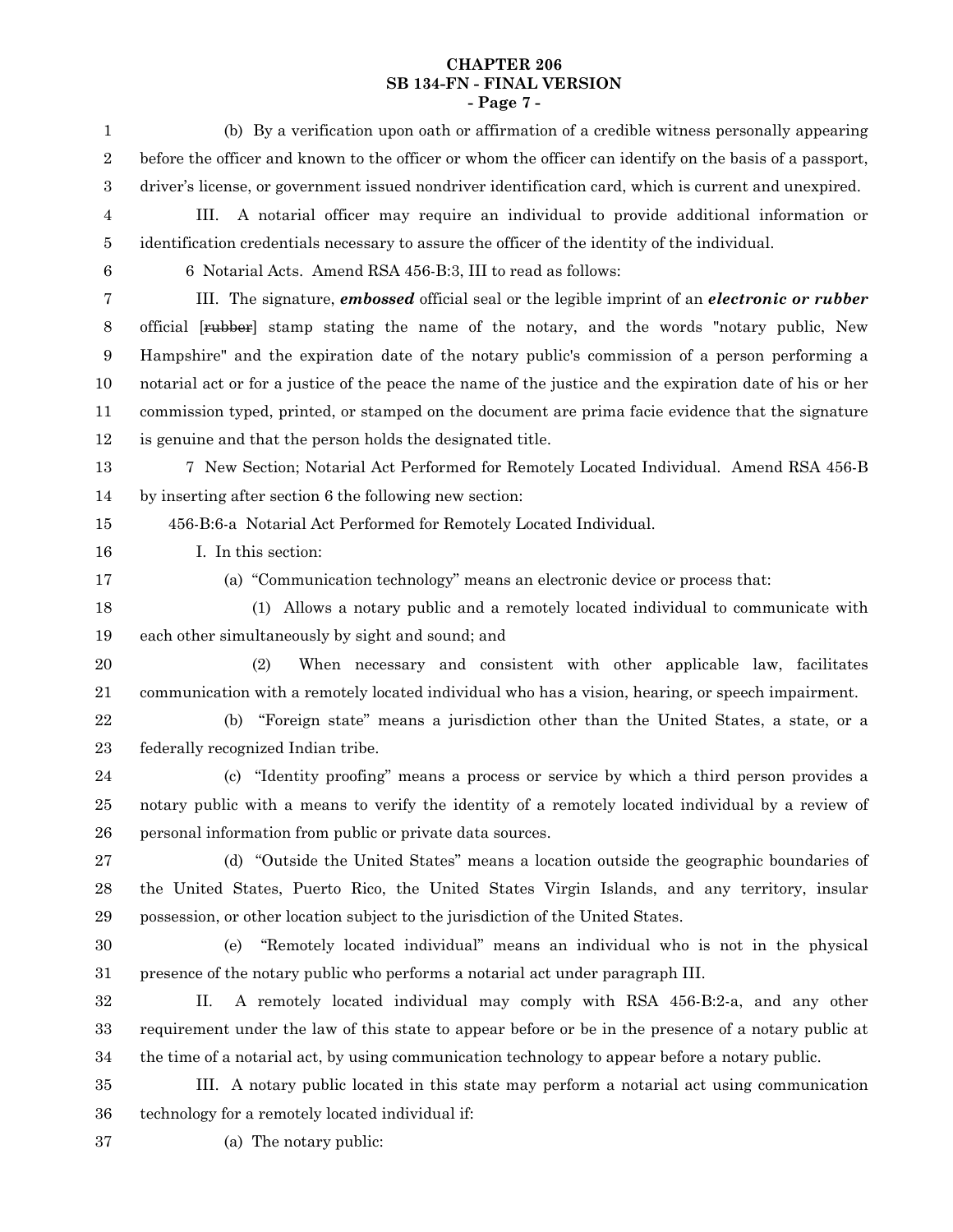# **CHAPTER 206 SB 134-FN - FINAL VERSION - Page 8 -**

| $\mathbf{1}$ | (1) Has personal knowledge under RSA 456-B:2-b, I, of the identity of the individual;                   |
|--------------|---------------------------------------------------------------------------------------------------------|
| 2            | Has satisfactory evidence of the identity of the remotely located individual by<br>(2)                  |
| 3            | oath or affirmation from a credible witness appearing before the notary public under RSA 456-B:2-b,     |
| 4            | II, or this section; or                                                                                 |
| 5            | Has obtained satisfactory evidence of the identity of the remotely located<br>(3)                       |
| $\,6$        | individual by using at least 2 different types of identity proofing;                                    |
| 7            | (b) The notary public is able reasonably to confirm that a record before the notary public              |
| 8            | is the same record in which the remotely located individual made a statement or on which the            |
| 9            | individual executed a signature;                                                                        |
| 10           | (c) The notary public, or a person acting on behalf of the notary public, creates an audio-             |
| 11           | visual recording of the performance of the notarial act; and                                            |
| 12           | (d) For a remotely located individual located outside the United States:                                |
| 13           | (1) The record:                                                                                         |
| 14           | (A) Is to be filed with or relates to a matter before a public official or court,                       |
| 15           | governmental entity, or other entity subject to the jurisdiction of the United States; or               |
| 16           | (B) Involves property located in the territorial jurisdiction of the United States                      |
| 17           | or involves a transaction substantially connected with the United States; and                           |
| 18           | (2) The act of making the statement or signing the record is not prohibited by the                      |
| 19           | foreign state in which the remotely located individual is located.                                      |
| 20           | IV. If a notarial act is performed under this section, the certificate of notarial act required by      |
| 21           | RSA 456-B:7 and the short-form certificate provided in RSA 456-B:8 must indicate that the notarial      |
| 22           | act was performed using communication technology.                                                       |
| 23           | V. A short-form certificate provided in RSA 456-B:8 for a notarial act subject to this section          |
| 24           | is sufficient if it:                                                                                    |
| 25           | (a) Complies with rules adopted under subparagraph VIII(a); or                                          |
| 26           | (b) Is in the form provided in RSA 456-B:8 and contains a statement substantially as                    |
| 27           | follows: "This notarial act involved the use of communication technology."                              |
| 28           | VI. A notary public, a guardian, conservator, or agent of a notary public, or a personal                |
| 29           | representative of a deceased notary public shall retain the audio-visual recording created under        |
| 30           | subparagraph III(c) or cause the recording to be retained by a repository designated by or on behalf    |
| 31           | of the person required to retain the recording. Unless a different period is required by rule adopted   |
| 32           | under subparagraph VIII(d), the recording must be retained for a period of at least 10 years after the  |
| $33\,$       | recording is made.                                                                                      |
| 34           | Before a notary public performs the notary public's initial notarial act under this<br>VII.             |
| $35\,$       | section, the notary public must notify the secretary of state that the notary public will be performing |

public intends to use. If the secretary of state has established standards under paragraph VIII and 37

36

notarial acts with respect to remotely located individuals and identify the technologies the notary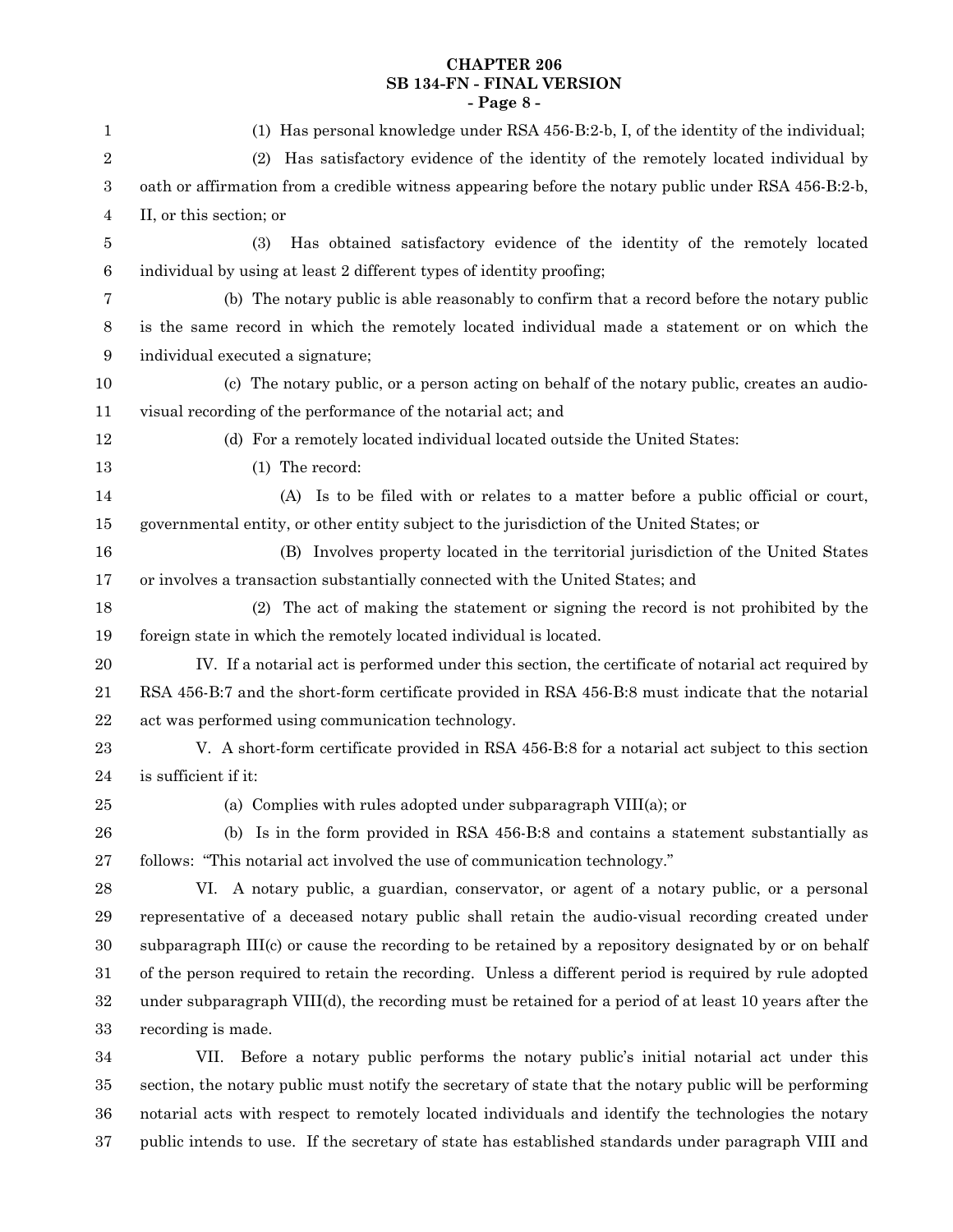#### **CHAPTER 206 SB 134-FN - FINAL VERSION - Page 9 -**

RSA 456-B:8-b, IV, for approval of communication technology or identity proofing, the communication technology and identity proofing must conform to the standards. VIII. In addition to adopting rules under RSA 456-B:8-b, IV, the secretary of state may adopt rules under RSA 541-A regarding performance of a notarial act under this section. The rules may: (a) Prescribe the means of performing a notarial act involving a remotely located individual using communication technology; (b) Establish standards for communication technology and identity proofing; (c) Establish requirements or procedures to approve providers of communication technology and the process of identity proofing; and (d) Establish standards and a period for the retention of an audio-visual recording created under subparagraph III(c). IX. Before adopting, amending, or repealing a rule governing performance of a notarial act with respect to a remotely located individual, the secretary of state must consider: (a) The most recent standards regarding the performance of a notarial act with respect to a remotely located individual promulgated by national standard-setting organizations and the recommendations of the National Association of Secretaries of State; (b) Standards, practices, and customs of other jurisdictions that have laws substantially similar to this section; and (c) The views of governmental officials and entities and other interested persons. X. Unless the secretary of state has adopted a rule establishing standards for identity proofing under subparagraph VIII(b), a notary public shall comply with the credential analysis and authentication provisions of the Standards for Remote Online Notarization (Version 1) adopted by The Mortgage Industry Standards Maintenance Organization on August 28, 2019. Compliance with this paragraph satisfies the requirement of using at least 2 different types of identity proofing when performing a notarial act for a remotely located individual under this section. 8 New Sections; Official Stamp; Stamping Device; Notification Regarding Performance of Notarial Act on Electronic Record; Selection of Technology; Rules; Journal; Validity of Notarial Acts; Relation to Electronic Signatures in Global and National Commerce Act. Amend RSA 456-B by inserting after section 8 the following new sections: 456-B:8-a Official Stamp; Stamping Device. I. The electronic or rubber official stamp of a notary public shall: (a) Include the information required by RSA 455:3; and (b) Be capable of being copied together with the record to which it is affixed or attached or with which it is logically associated. II. A notary public is responsible for the security of the notary public's stamping device and may not allow another individual to use the device to perform a notarial act. On resignation from, or 1 2 3 4 5 6 7 8 9 10 11 12 13 14 15 16 17 18 19 20 21 22 23 24 25 26 27 28 29 30 31 32 33 34 35 36 37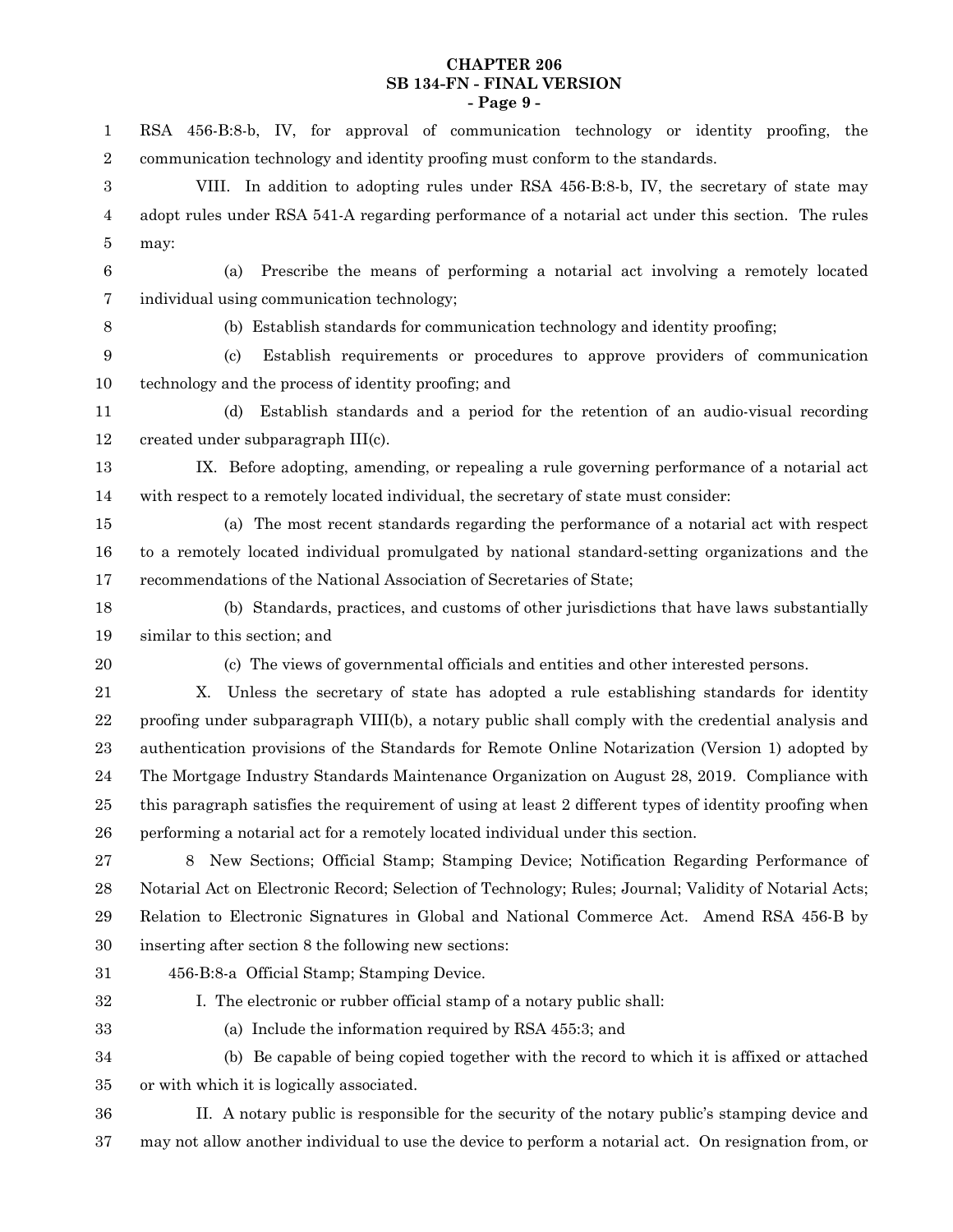#### **CHAPTER 206 SB 134-FN - FINAL VERSION - Page 10 -**

the revocation or expiration of, the notary public's commission, or on the expiration of the date set forth in the stamping device, if any, the notary public shall disable the stamping device by destroying, defacing, damaging, erasing, or securing it against use in a manner that renders it unusable. On the death or adjudication of incompetency of a notary public, the notary public's personal representative or guardian or any other person knowingly in possession of the stamping device shall render it unusable by destroying, defacing, damaging, erasing, or securing it against use in a manner that renders it unusable. 1 2 3 4 5 6 7

III. If a notary public's stamping device is lost or stolen, the notary public or the notary public's personal representative or guardian shall notify promptly the secretary of state on discovering that the device is lost or stolen. 8 9 10

456-B:8-b Notification Regarding Performance of Notarial Act on Electronic Record; Selection of Technology; Rules. 11 12

I. A notary public may select one or more tamper-evident technologies to perform notarial acts with respect to electronic records. A person may not require a notary public to perform a notarial act with respect to an electronic record with a technology that the notary public has not selected. 13 14 15 16

II. Before a notary public performs the notary public's initial notarial act with respect to an electronic record, a notary public shall notify the secretary of state that the notary public will be performing notarial acts with respect to electronic records and identify the technology the notary public intends to use. If the secretary of state has established standards for approval of technology, the technology shall conform to the standards. If the technology conforms to the standards, the secretary of state shall approve the use of the technology. 17 18 19 20 21 22

III. The secretary of state may adopt rules under RSA 541-A to implement this chapter. Rules adopted regarding the performance of notarial acts with respect to electronic records may not require, or accord greater legal status or effect to, the implementation or application of a specific technology or technical specification. 23 24 25 26

IV. Unless the secretary of state has adopted a rule establishing standards for tamperevident technology, a notary public shall attach or logically associate the notary public's official stamp to an electronic record by use of a digital certificate complying with the X.509 standard adopted by the International Telecommunication Union or a similar industry-standard technology. 456-B:8-c Journal. 27 28 29 30 31

I. A notary public shall maintain a journal in which the notary public chronicles all notarial acts the notary public performs with respect to a remotely located individual under RSA 456-B:6-a. The notary public shall retain the journal for 10 years after the performance of the last notarial act chronicled in the journal. 32 33 34 35

II. A journal may be created on a tangible medium or in an electronic format. A notary public shall maintain only one journal at a time to chronicle all notarial acts performed regarding 36 37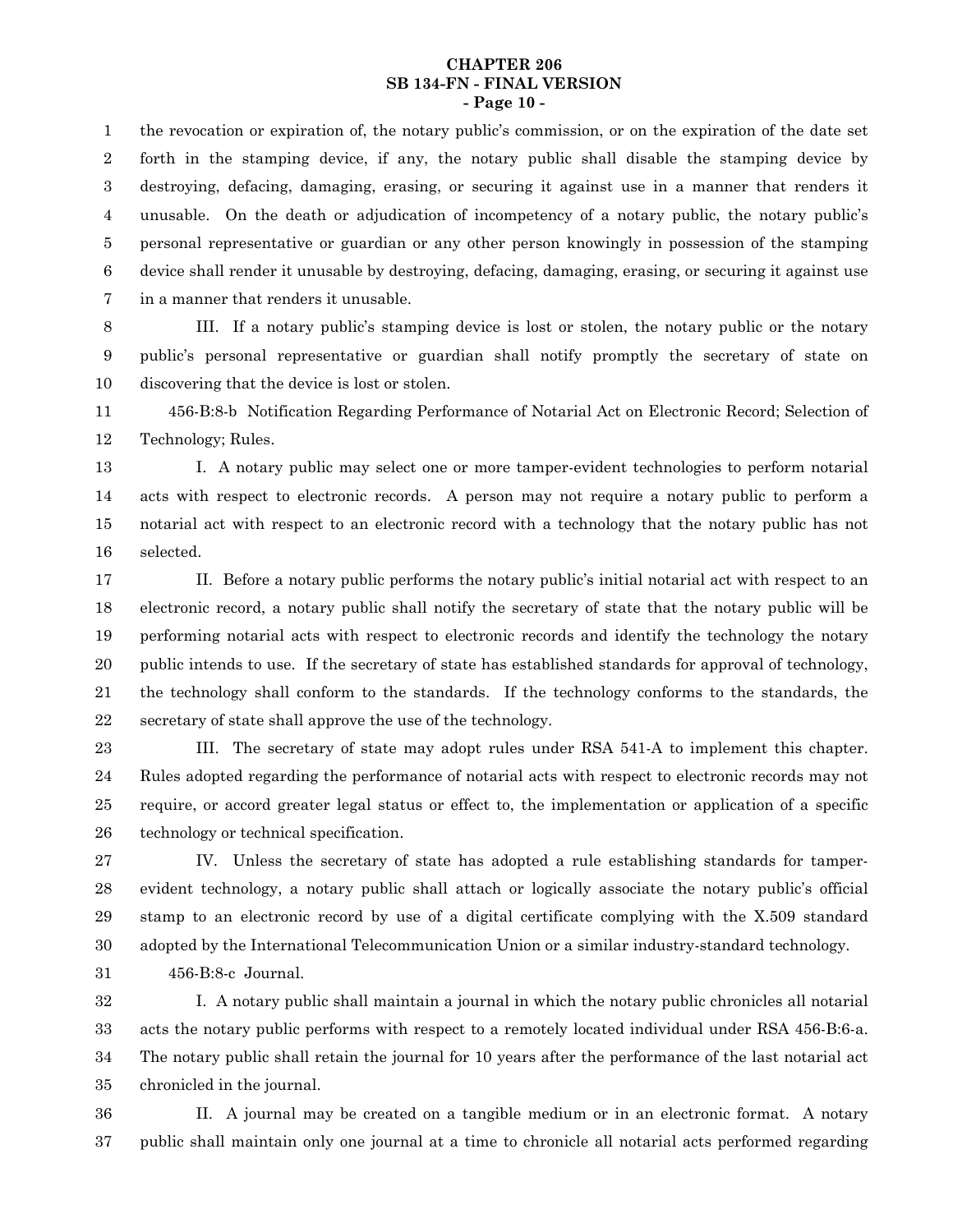# **CHAPTER 206 SB 134-FN - FINAL VERSION - Page 11 -**

| 1                | tangible records and one or more journals to chronicle all notarial acts performed regarding            |
|------------------|---------------------------------------------------------------------------------------------------------|
| $\boldsymbol{2}$ | electronic records. If a journal is maintained on a tangible medium, it shall be a permanent, bound     |
| 3                | register with numbered pages. If the journal is maintained in an electronic format, it shall be in a    |
| 4                | permanent, tamper-evident electronic format complying with the rules of the secretary of state.         |
| 5                | III. An entry in a journal shall be made contemporaneously with performance of the notarial             |
| 6                | act and contain the following information:                                                              |
| 7                | (a) The date and time of the notarial act;                                                              |
| 8                | (b) A description of the record, if any, and type of notarial act;                                      |
| 9                | The full name and address of each individual for whom the notarial act is performed;<br>(c)             |
| 10               | If identity of the individual is based on personal knowledge, a statement to that<br>(d)                |
| 11               | effect;                                                                                                 |
| 12               | (e) If identity of the individual is based on satisfactory evidence, a brief description of             |
| 13               | the method of identification and the identification credential presented, if any, including the date of |
| 14               | issuance and expiration of the identification credential; and                                           |
| 15               | (f) The fee, if any, charged by the notary public.                                                      |
| 16               | IV. If the journal of a notary public is lost, the notary public loses access to the journal, or        |
| 17               | the journal is stolen, the notary public promptly shall notify the secretary of state upon discovering  |
| 18               | the journal is lost, access is lost, or the journal is stolen.                                          |
| 19               | V. On resignation from, or the revocation or suspension of, the commission of a notary                  |
| 20               | public, the notary public shall retain the journal in accordance with paragraph I and inform the        |
| 21               | secretary of state where the journal is located.                                                        |
| 22               | VI. Instead of retaining a journal as provided in paragraphs I and V, a current or former               |
| 23               | notary public may transmit the journal to a repository approved by the secretary of state.              |
| 24               | VII. Upon the death or adjudication of incompetency of a current or former notary public,               |
| 25               | the personal representative or guardian of the notary public shall retain the journal as provided in    |
| 26               | paragraphs I or V or transmit the journal to a repository approved by the secretary of state.           |
| 27               | 456-B:8-d Validity of Notarial Acts. The failure of a notarial officer to perform a duty or meet a      |
| 28               | requirement specified in this chapter or RSA 455 does not invalidate a notarial act performed by the    |
| 29               | notarial officer. The validity of a notarial act under this chapter or RSA 455 does not prevent an      |
| 30               | aggrieved person from seeking to invalidate the record or transaction that is the subject of the        |
| $31\,$           | notarial act or from seeking other remedies based on law of this state other than this chapter or law   |
| 32               | of the United States. This section does not validate a purported notarial act performed by an           |
| 33               | individual who does not have the authority to perform notarial acts.                                    |
| 34               | 456-B:8-e Relation to Electronic Signatures in Global and National Commerce Act. This chapter           |
| 35               | modifies, limits, and supersedes the Electronic Signatures in Global and National Commerce Act, 15      |

U.S.C. section 7001 et seq., but does not modify, limit, or supersede section 101(c) of that act, 15 35 36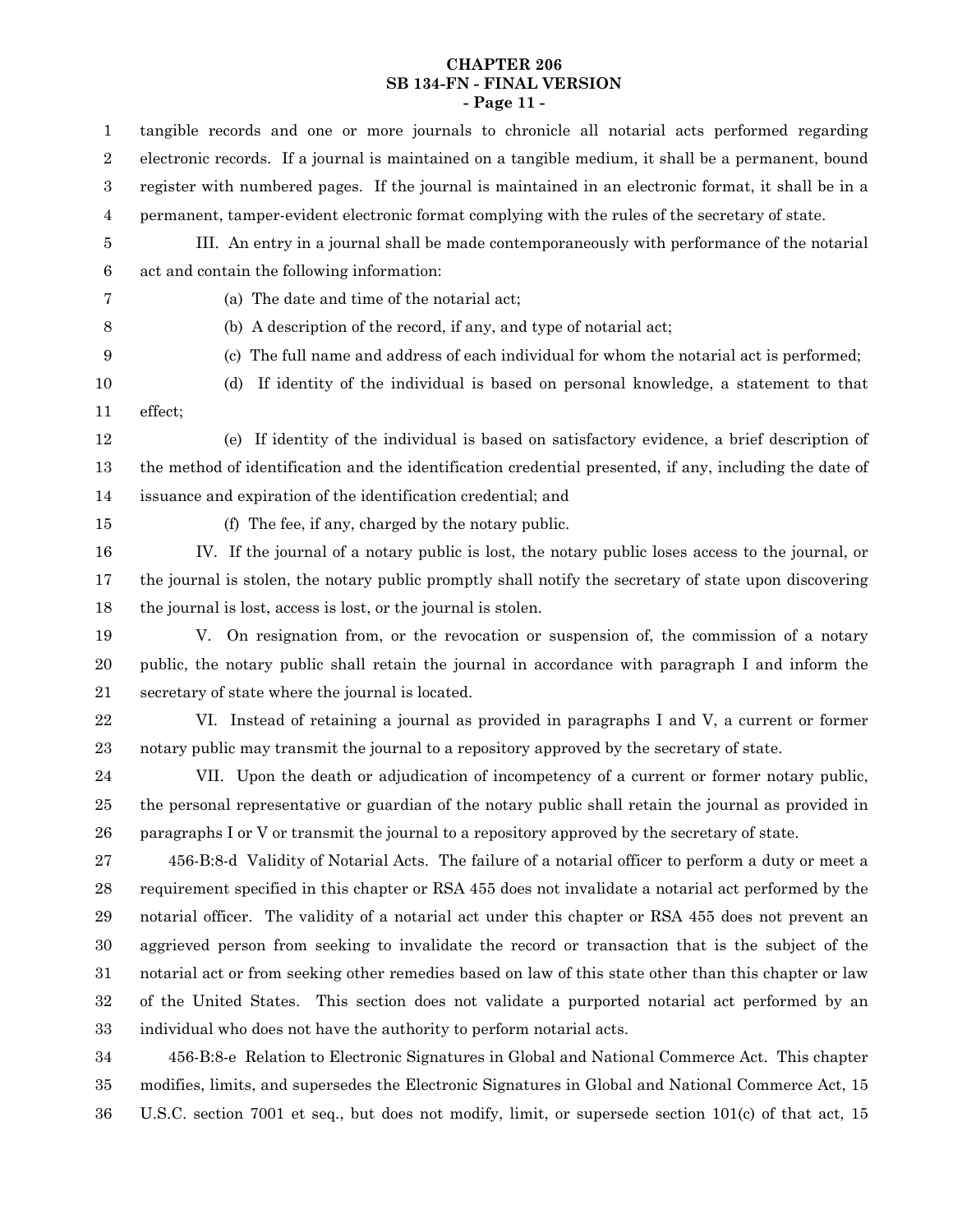# **CHAPTER 206 SB 134-FN - FINAL VERSION - Page 12 -**

| 1              | U.S.C. section 7001(c), or authorize electronic delivery of any of the notices described in section                                                                                                                                                                                                                                                                                                                                                                                      |
|----------------|------------------------------------------------------------------------------------------------------------------------------------------------------------------------------------------------------------------------------------------------------------------------------------------------------------------------------------------------------------------------------------------------------------------------------------------------------------------------------------------|
| $\sqrt{2}$     | 103(b) of that act, 15 U.S.C. section 7003(b).                                                                                                                                                                                                                                                                                                                                                                                                                                           |
| 3              | 9 New Paragraph; Short Forms. Amend RSA 456-B:8 by inserting after paragraph V the                                                                                                                                                                                                                                                                                                                                                                                                       |
| 4              | following new paragraph:                                                                                                                                                                                                                                                                                                                                                                                                                                                                 |
| 5              | VI. For certifying a tangible copy of an electronic record:                                                                                                                                                                                                                                                                                                                                                                                                                              |
| $\,6$          |                                                                                                                                                                                                                                                                                                                                                                                                                                                                                          |
| 7              | $\frac{1}{2}$ (County) of $\frac{1}{2}$                                                                                                                                                                                                                                                                                                                                                                                                                                                  |
| $8\phantom{1}$ | I certify that this record is a true and correct copy of an electronic record printed by me or under my                                                                                                                                                                                                                                                                                                                                                                                  |
| 9              | supervision.                                                                                                                                                                                                                                                                                                                                                                                                                                                                             |
| 10             | ${\rm Dated} \begin{tabular}{c} \multicolumn{2}{c} {\textbf{1}}\\ \multicolumn{2}{c} {\textbf{1}}\\ \multicolumn{2}{c} {\textbf{1}}\\ \multicolumn{2}{c} {\textbf{1}}\\ \multicolumn{2}{c} {\textbf{1}}\\ \multicolumn{2}{c} {\textbf{1}}\\ \multicolumn{2}{c} {\textbf{1}}\\ \multicolumn{2}{c} {\textbf{1}}\\ \multicolumn{2}{c} {\textbf{1}}\\ \multicolumn{2}{c} {\textbf{1}}\\ \multicolumn{2}{c} {\textbf{1}}\\ \multicolumn{2}{c} {\textbf{1}}\\ \multicolumn{2}{c} {\textbf{1}}$ |
| 11             | <u> 1989 - Johann Barn, mars eta bainar eta idazlea (</u>                                                                                                                                                                                                                                                                                                                                                                                                                                |
| 12             | (Signature of notarial officer)                                                                                                                                                                                                                                                                                                                                                                                                                                                          |
| 13             | (Seal, if any)                                                                                                                                                                                                                                                                                                                                                                                                                                                                           |
| 14             | Title (and Rank)                                                                                                                                                                                                                                                                                                                                                                                                                                                                         |
| 15             | [My commission expires: ___________]                                                                                                                                                                                                                                                                                                                                                                                                                                                     |
| 16             | 10 New Chapter; Uniform Real Property Electronic Recording Act. Amend RSA by inserting                                                                                                                                                                                                                                                                                                                                                                                                   |
| 17             | after chapter 478 the following new chapter:                                                                                                                                                                                                                                                                                                                                                                                                                                             |
| 18             | CHAPTER 478-A                                                                                                                                                                                                                                                                                                                                                                                                                                                                            |
| 19             | UNIFORM REAL PROPERTY ELECTRONIC RECORDING ACT                                                                                                                                                                                                                                                                                                                                                                                                                                           |
| 20             | Short Title.<br>This chapter may be cited as the Uniform Real Property Electronic<br>478-A:1                                                                                                                                                                                                                                                                                                                                                                                             |
| 21             | Recording Act.                                                                                                                                                                                                                                                                                                                                                                                                                                                                           |
| $22\,$         | 478-A:2 Definitions. In this chapter:                                                                                                                                                                                                                                                                                                                                                                                                                                                    |
| $\bf 23$       | I. "Document" means information that is:                                                                                                                                                                                                                                                                                                                                                                                                                                                 |
| 24             | (a) Inscribed on a tangible medium or that is stored in an electronic or other medium                                                                                                                                                                                                                                                                                                                                                                                                    |
| 25             | and is retrievable in perceivable form; and                                                                                                                                                                                                                                                                                                                                                                                                                                              |
| 26             | (b) Eligible to be recorded in the land records maintained by the register of deeds.                                                                                                                                                                                                                                                                                                                                                                                                     |
| 27             | "Electronic" means relating to technology having electrical, digital, magnetic, wireless,<br>П.                                                                                                                                                                                                                                                                                                                                                                                          |
| $\bf 28$       | optical, electromagnetic, or similar capabilities.                                                                                                                                                                                                                                                                                                                                                                                                                                       |
| $\bf 29$       | III. "Electronic document" means a document that is received by the register of deeds in an                                                                                                                                                                                                                                                                                                                                                                                              |
| $30\,$         | electronic form.                                                                                                                                                                                                                                                                                                                                                                                                                                                                         |
| 31             | "Electronic signature" means an electronic sound, symbol, or process attached to or<br>IV.                                                                                                                                                                                                                                                                                                                                                                                               |
| $32\,$         | logically associated with a document and executed or adopted by a person with the intent to sign the                                                                                                                                                                                                                                                                                                                                                                                     |
| 33             | document.                                                                                                                                                                                                                                                                                                                                                                                                                                                                                |
| 34             | V. "Person" means an individual, corporation, business trust, estate, trust, partnership,                                                                                                                                                                                                                                                                                                                                                                                                |
| 35             | liability company, association, joint venture, public corporation, government, or<br>limited                                                                                                                                                                                                                                                                                                                                                                                             |
| 36             | governmental subdivision, agency, or instrumentality, or any other legal or commercial entity.                                                                                                                                                                                                                                                                                                                                                                                           |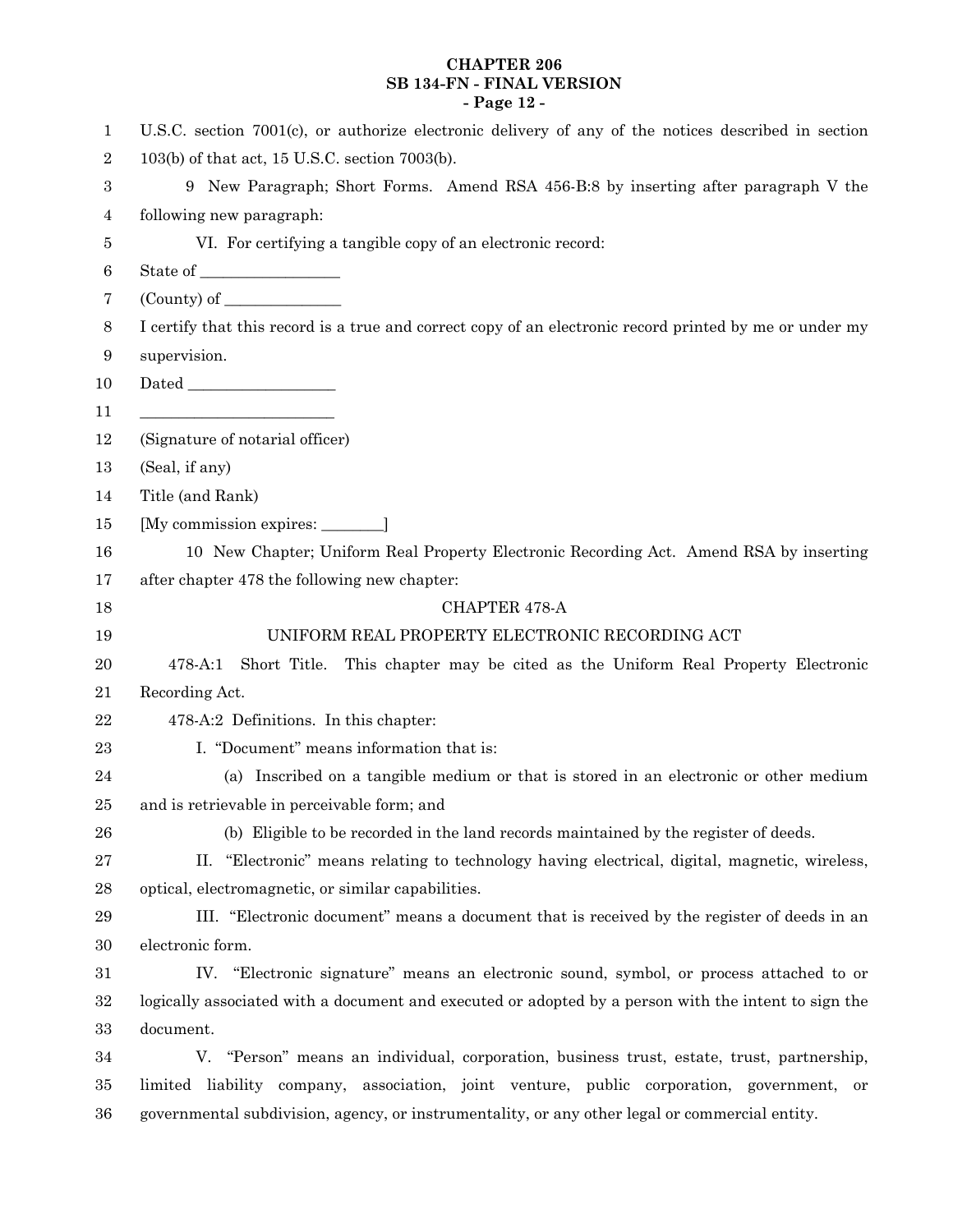#### **CHAPTER 206 SB 134-FN - FINAL VERSION - Page 13 -**

VI. "State" means a state of the United States, the District of Columbia, Puerto Rico, the United States Virgin Islands, or any territory or insular possession subject to the jurisdiction of the United States. 1 2 3

478-A:3 Validity of Electronic Documents; Recordation of Electronic Documents in Tangible Form. 4 5

I. If a law requires, as a condition for recording, that a document be an original, be on paper or another tangible medium, or be in writing, the requirement is satisfied by an electronic document satisfying this section. 6 7 8

II. If a law requires, as a condition for recording, that a document be signed, the requirement is satisfied by an electronic signature. 9 10

III. A requirement that a document or a signature associated with a document be notarized, acknowledged, verified, witnessed, or made under oath is satisfied if the electronic signature of the person authorized to perform that act, and all other information required to be included, is attached to or logically associated with the document or signature. A physical or electronic image of a stamp, impression, or seal need not accompany an electronic signature. 11 12 13 14 15

IV. A register of deeds shall accept for recording a tangible copy of an electronic document, other than a plat, map, survey, or plat of land as provided in RSA 478:1-a, containing a notarial certificate as satisfying any requirement that a document accepted for recording be an original, if the notarial officer executing the notarial certificate certifies that the tangible copy is an accurate copy of the electronic document. A notarial certificate in the form provided in RSA 456-B:8, VI, satisfies the requirement of this paragraph. 16 17 18 19 20 21

22

478-A:4 Recording of Documents.

I. In this section, "paper document" means a document that is received by the register of deeds in a form that is not electronic. 23 24

- II. A register of deeds: 25
- 26

(a) May receive, index, store, archive, and transmit electronic documents;

(b) May provide for access to, and for search and retrieval of, documents and information by electronic means; 27 28

(c) Shall, if accepting electronic documents for recording, continue to accept paper documents as authorized by state law and shall place entries for both types of documents in the same index; 29 30 31

32

(d) May convert paper documents accepted for recording into electronic form;

(e) May convert into electronic form information recorded before the register of deeds began to record electronic documents; 33 34

(f) May accept electronically any fee or tax that the register of deeds is authorized to collect; and 35 36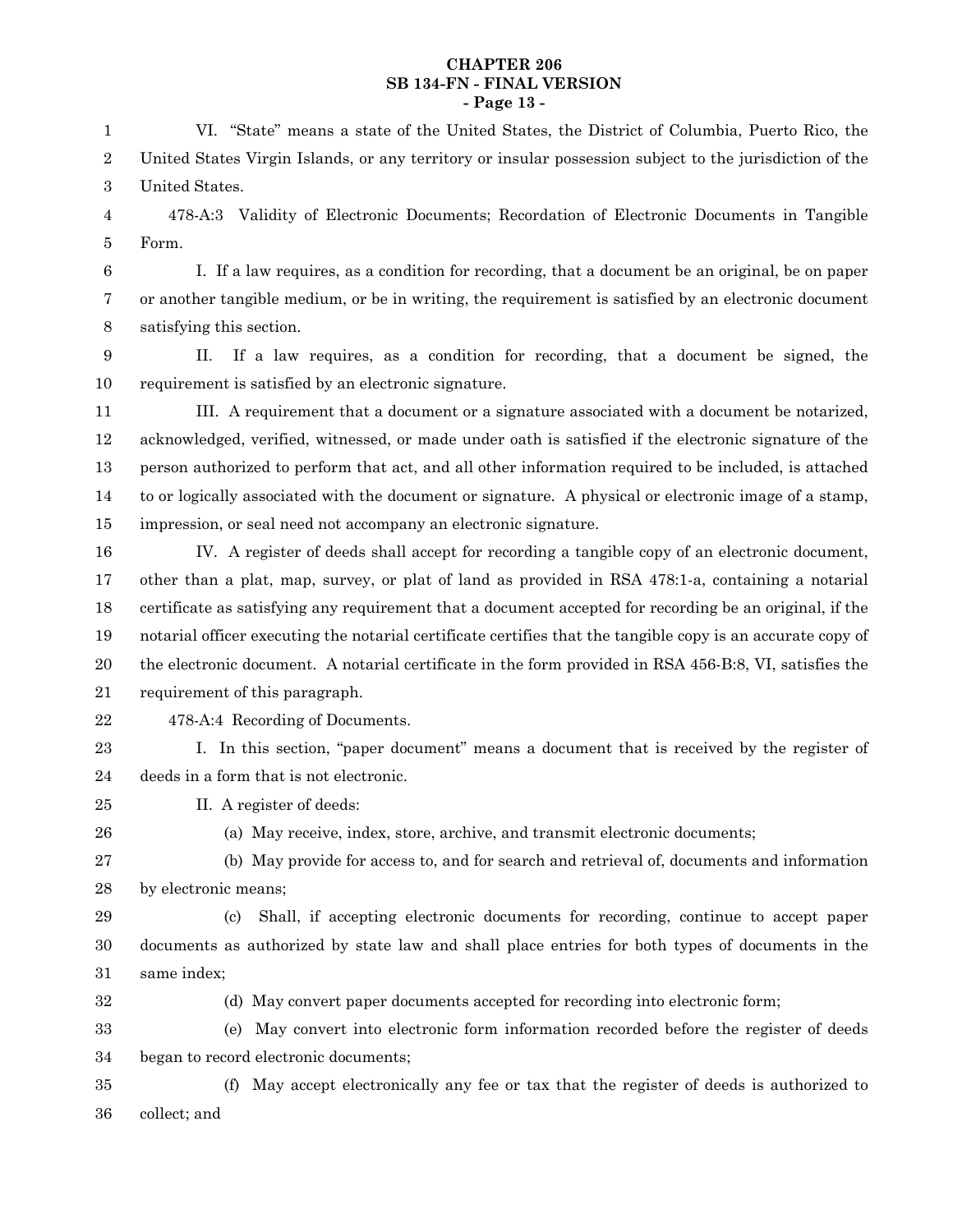# **CHAPTER 206 SB 134-FN - FINAL VERSION - Page 14 -**

| 1                | (g) May agree with other officials of a state or a political subdivision thereof, or of the                    |
|------------------|----------------------------------------------------------------------------------------------------------------|
| $\boldsymbol{2}$ | United States, on procedures or processes to facilitate the electronic satisfaction of prior approvals         |
| $\,3$            | and conditions precedent to recording and the electronic payment of fees and taxes.                            |
| 4                | 478-A:5 Uniformity of Application and Construction. In applying and construing this uniform                    |
| 5                | act, consideration shall be given to the need to promote uniformity of the law with respect to its             |
| $\,6$            | subject matter among states that enact it.                                                                     |
| 7                | 478-A:6 Relation to Electronic Signatures in Global and National Commerce Act. This chapter                    |
| $8\phantom{1}$   | modifies, limits, and supersedes the Electronic Signatures in Global and National Commerce Act, 15             |
| 9                | U.S.C. section 7001 et seq., but does not modify, limit, or supersede section 101(c) of that act, 15           |
| 10               | U.S.C. section 7001(c), or authorize electronic delivery of any of the notices described in section            |
| 11               | 103(b) of that act, 15 U.S.C. section 7003(b).                                                                 |
| 12               | 11 Wills; Requirements. Amend RSA 551:2, III(b) to read as follows:                                            |
| 13               | (b) Nothing in this paragraph shall be deemed to allow an electronic will or codicil. This                     |
| 14               | paragraph shall apply only to wills executed on or after March 23, 2020 <del> and ending on the last day</del> |
| 15               | of the state of emergency declared by executive order 2020-04].                                                |
| 16               | 12 Effective Date.                                                                                             |
| 17               | I. RSA 456-B:2, VII as inserted by section 4 of Part II of this act and section 11 of Part II of               |
| 18               | this act shall take effect upon its passage.                                                                   |
| 19               | II. The remainder of Part II of this act shall take effect 180 days after its passage.                         |
| 20               | PART III                                                                                                       |
| 21               | Relative to incarceration under a suspended sentence.                                                          |
| 22               | 1 Incarceration Under a Suspended Sentence. Amend the introductory paragraph of RSA                            |
| 23               | $651:20$ , I(a) to read as follows:                                                                            |
| 24               | (a) Any person sentenced to state prison for a minimum term of 6 years or more shall                           |
| 25               | not bring a petition to suspend sentence until such person [has served at least 4 years or 2/3 of his          |
| 26               | minimum sentence, whichever is greater, is within 12 months of serving $2/3$ of the minimum                    |
| 27               | sentence, and not more frequently than every 3 years thereafter. Any person sentenced to state                 |
| 28               | prison for a minimum term of less than 6 years shall not bring a petition to suspend sentence until            |
| 29               | such person has served at least 2/3 of the minimum sentence, or the petition has been authorized by            |
| 30               | the sentencing court. For the purposes of this subparagraph:                                                   |
| 31               | 2 Effective Date. Part III of this act shall take effect 60 days after its passage.                            |
| 32               | PART IV                                                                                                        |
| 33               | Relative to structured settlement protection.                                                                  |
| 34               | New Chapter; Structured Settlement Protection. Amend RSA by inserting after chapter<br>1                       |
| 35               | 408-F the following new chapter:                                                                               |
| 36               | CHAPTER 408-G                                                                                                  |
| 37               | STRUCTURED SETTLEMENT PROTECTION                                                                               |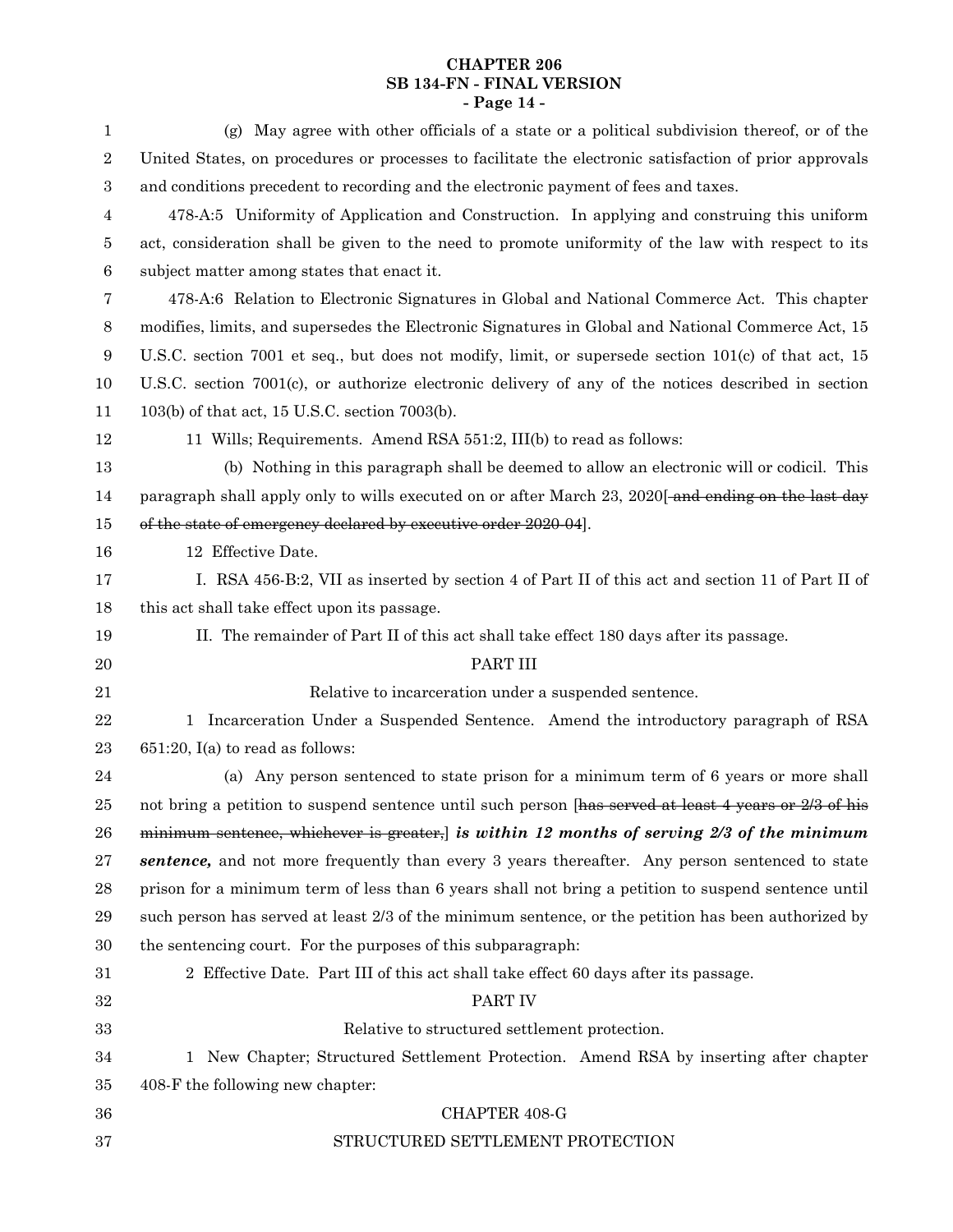#### **CHAPTER 206 SB 134-FN - FINAL VERSION - Page 15 -**

408-G:1 Definitions. In this chapter: 1

I. "Annuity issuer" means an insurer that has issued a contract to fund periodic payments under a structured settlement. 2 3

II. "Assignee" means a party acquiring or proposing to acquire structured settlement payment rights from a transferee of such rights. 4 5

6

III. "Dependents" include a payee's spouse and minor children and all other persons for whom the payee is legally obligated to provide support, including alimony. 7

IV. "Discounted present value" means the present value of future payments determined by discounting such payments to the present using the most recently published applicable federal rate for determining the present value of an annuity, as issued by the United States Internal Revenue Service. 8 9 10 11

V. "Gross advance amount" means the sum payable to the payee or for the payee's account as consideration for a transfer of structured settlement payment rights before any reductions for transfer expenses or other deductions to be made from such consideration. 12 13 14

15

VI. "Independent professional advice" means advice of an attorney, certified public accountant, actuary or other licensed professional adviser. 16

VII. "Interested parties" means, with respect to any structured settlement, the payee, any beneficiary irrevocably designated under the annuity contract to receive payments following the payee's death, the annuity issuer, the structured settlement obligor, and any other party to such structured settlement that has continuing rights or obligations to receive or make payments under such structured settlement. 17 18 19 20 21

VIII. "Net advance amount" means the gross advance amount less the aggregate amount of the actual and estimated transfer expenses required to be disclosed pursuant to this chapter. 22 23

IX. "Payee" means an individual who is receiving tax free payments under a structured settlement and proposes to make a transfer of payment rights thereunder. 24 25

X. "Periodic payments" includes both recurring payments and scheduled future lump sum payments. 26 27

XI. "Qualified assignment agreement" means an agreement providing for a qualified assignment within the meaning of United States Internal Revenue Code, 26 U.S.C. section 130, as amended. 28 29 30

31

XII. "Settled claim" means the original tort claim resolved by a structured settlement.

XIII. "Structured settlement" means an arrangement for periodic payment of damages for personal injuries or sickness established by settlement or judgment in resolution of a tort claim. 32 33

XIV. "Structured settlement agreement" means the agreement, judgment, stipulation, or release embodying the terms of a structured settlement. 34 35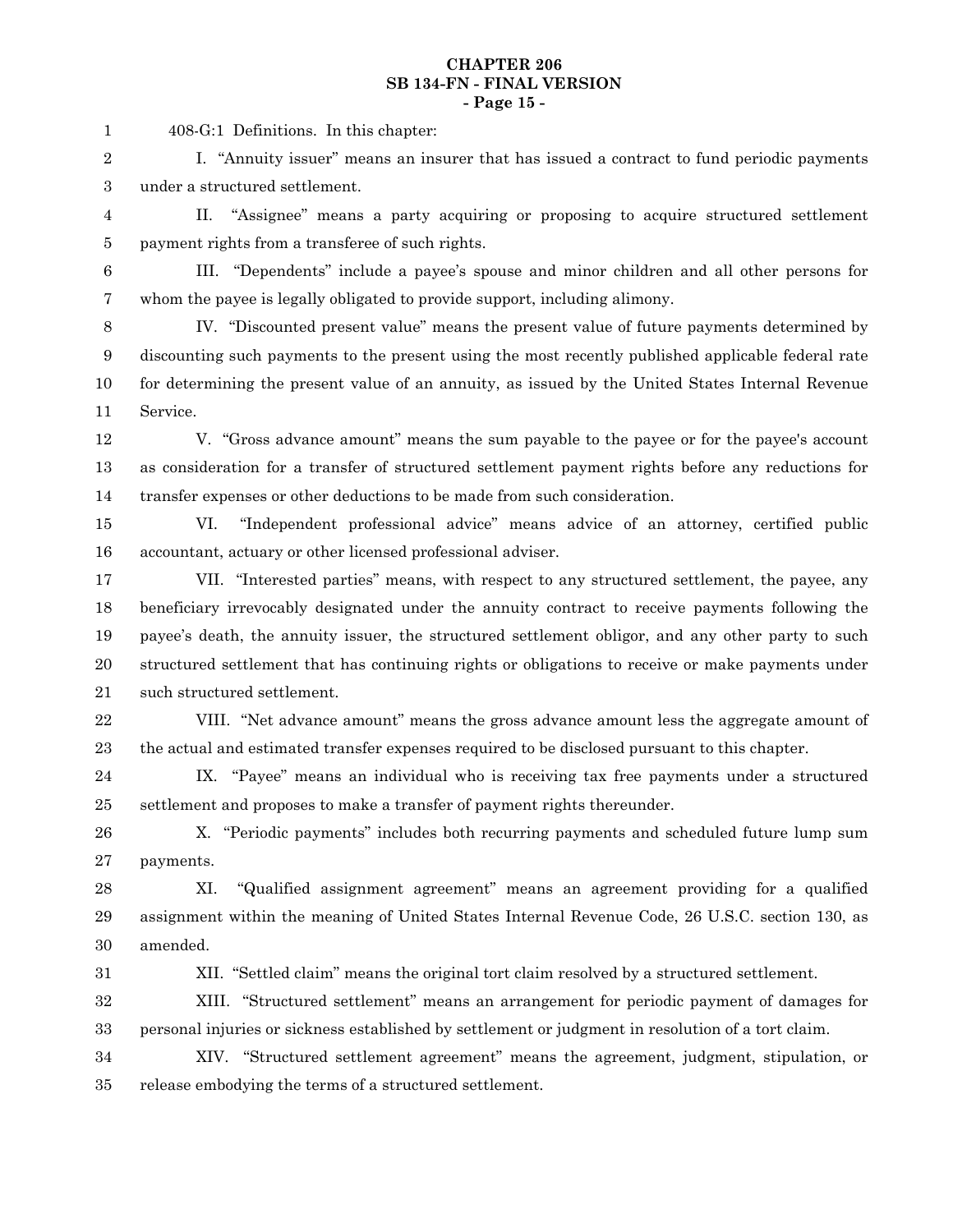#### **CHAPTER 206 SB 134-FN - FINAL VERSION - Page 16 -**

XV. "Structured settlement obligor" means, with respect to any structured settlement, the party that has the continuing obligation to make periodic payments to the payee under a structured settlement agreement or a qualified assignment agreement. 1 2 3

XVI. "Structured settlement payment rights" means rights to receive periodic payments under a structured settlement, whether from the structured settlement obligor or the annuity issuer, where: 4 5 6

7

(a) The payee resides in this state; or

8

(b) The structured settlement agreement was approved by a court in this state.

XVII. "Terms of the structured settlement" include, with respect to any structured settlement, the terms of the structured settlement agreement, the annuity contract, any qualified assignment agreement and any order or other approval of any court or other government authority that authorized or approved such structured settlement. 9 10 11 12

13

XVIII. "Transfer" means any sale, assignment, pledge, hypothecation, or other alienation or encumbrance of structured settlement payment rights made by a payee for consideration; provided that the term "transfer" shall not include the creation or perfection of a security interest in structured settlement payment rights under a blanket security agreement entered into with an insured depository institution, in the absence of any action to redirect the structured settlement payments to such insured depository institution, or an agent or successor in interest thereof, or otherwise to enforce such blanket security interest against the structured settlement payment rights. 14 15 16 17 18 19 20

XIX. "Transfer agreement" means the agreement providing for a transfer of structured settlement payment rights. 21 22

XX. "Transfer expenses" means all expenses of a transfer that are required under the transfer agreement to be paid by the payee or deducted from the gross advance amount, including, without limitation, court filing fees, attorneys fees, escrow fees, lien recordation fees, judgment and lien search fees, finders' fees, commissions, and other payments to a broker or other intermediary; "transfer expenses" do not include preexisting obligations of the payee payable for the payee's account from the proceeds of a transfer. 23 24 25 26 27 28

29

XXI. "Transferee" means a party acquiring or proposing to acquire structured settlement payment rights through a transfer. 30

408-G:2 Required Disclosure to Payee. Not less than 3 days prior to the date on which a payee signs a transfer agreement, the transferee shall provide to the payee a separate disclosure statement, in bold type no smaller than 14 points, setting forth the following: 31 32 33

- 34
- 35

I. The amounts and due dates of the structured settlement payments to be transferred.

II. The aggregate amount of such payments.

III. The discounted present value of the payments to be transferred, which shall be identified as the "calculation of current value of the transferred structured settlement payments 36 37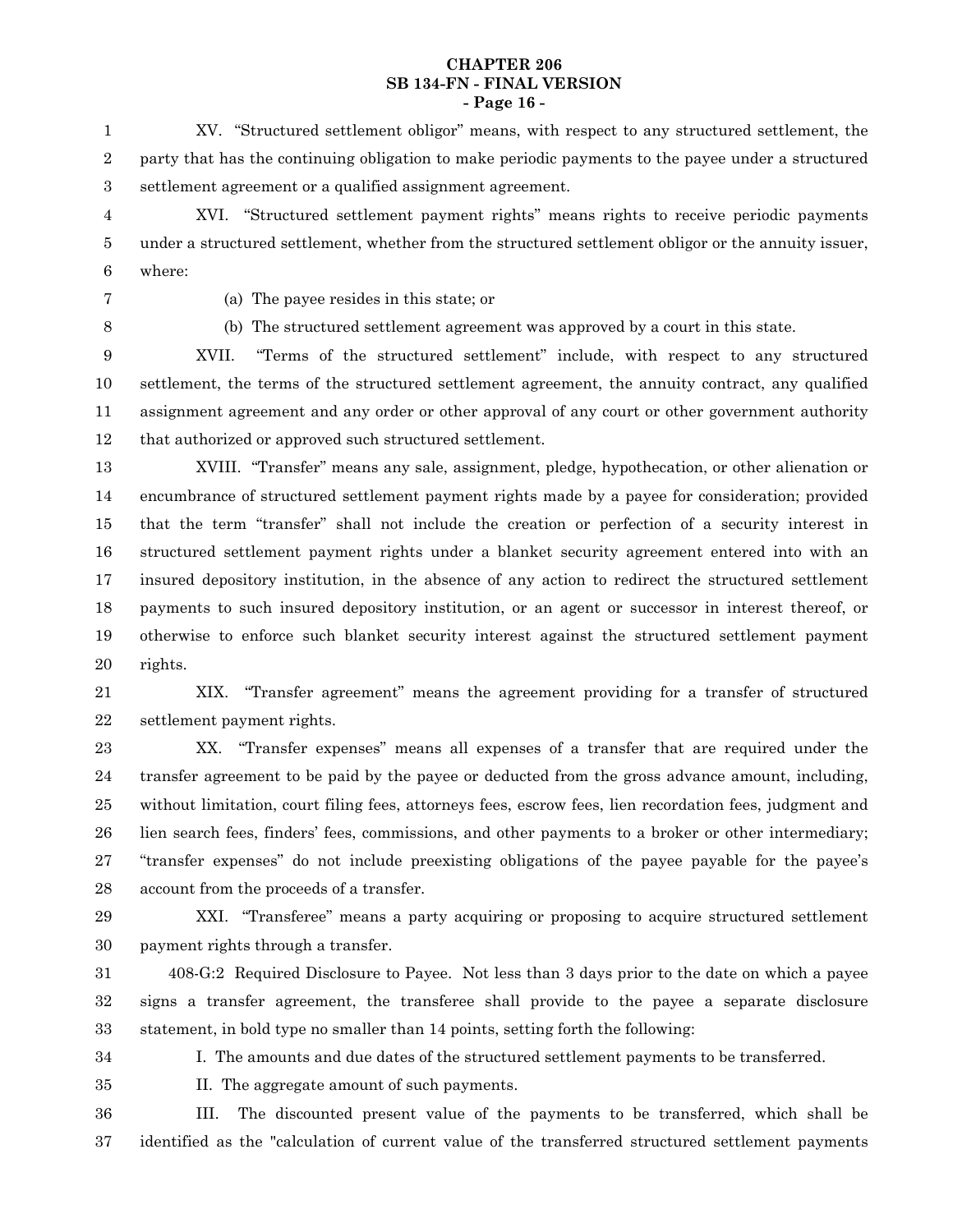#### **CHAPTER 206 SB 134-FN - FINAL VERSION - Page 17 -**

under federal standards for valuing annuities and the amount of the Applicable Federal Rate used in calculating such discounted present value. 1 2

3

IV. The gross advance amount.

V. An itemized listing of all applicable transfer expenses, other than attorneys' fees and related disbursements payable in connection with the transferee's application for approval of the transfer, and the transferee's best estimate of the amount of any such fees and disbursements. 4 5 6

7

VI. The effective annual interest rate, which must be disclosed in a statement in the following form: "On the basis of the net amount that you will receive from us and the amounts and timing of the structured settlement payments that you are transferring to us, you will, in effect be paying interest to us at a rate of \_\_\_\_\_\_ percent per year." 8 9 10

11

VII. The net advance amount.

VIII. The amount of any penalties or liquidated damages payable by the payee in the event of any breach of the transfer agreement by the payee. 12 13

IX. That the payee has the right to cancel the transfer agreement, without penalty or further obligation, not later than the third business day after the date the agreement is signed by the payee. 14 15 16

X. That the payee has the right to seek and receive independent professional advice regarding the proposed transfer and should consider doing so before agreeing to transfer any structured settlement payment rights. 17 18 19

XI. That the payee has the right to negotiate the purchase price offered by the transferee, and the payee is advised to obtain competing offers from other potential transferees. 20 21

408-G:3 Approval of Transfers of Structured Settlement Payment Rights. No direct or indirect transfer of structured settlement payment rights shall be effective and no structured settlement obligor or annuity issuer shall be required to make any payment directly or indirectly to any transferee or assignee of structured settlement payment rights unless the transfer has been approved in advance in a final court order based on express findings by such court that: 22 23 24 25 26

I. The transfer is in the best interest of the payee, taking into account the welfare and support of the payee's dependents; and 27 28

II. The payee has been advised in writing by the transferee to seek independent professional advice regarding the transfer and has either received such advice or knowingly waived in writing the opportunity to seek and receive such advice; and 29 30 31

III. The transfer does not contravene any applicable statute or the order of any court or other government authority. 32 33

408-G:4 Effects of Transfer of Structured Settlement Payment Rights. Following a transfer of structured settlement payment rights under this chapter: 34 35

I. The structured settlement obligor and the annuity issuer may rely on the court order approving the transfer in redirecting periodic payments to an assignee or transferee in accordance 36 37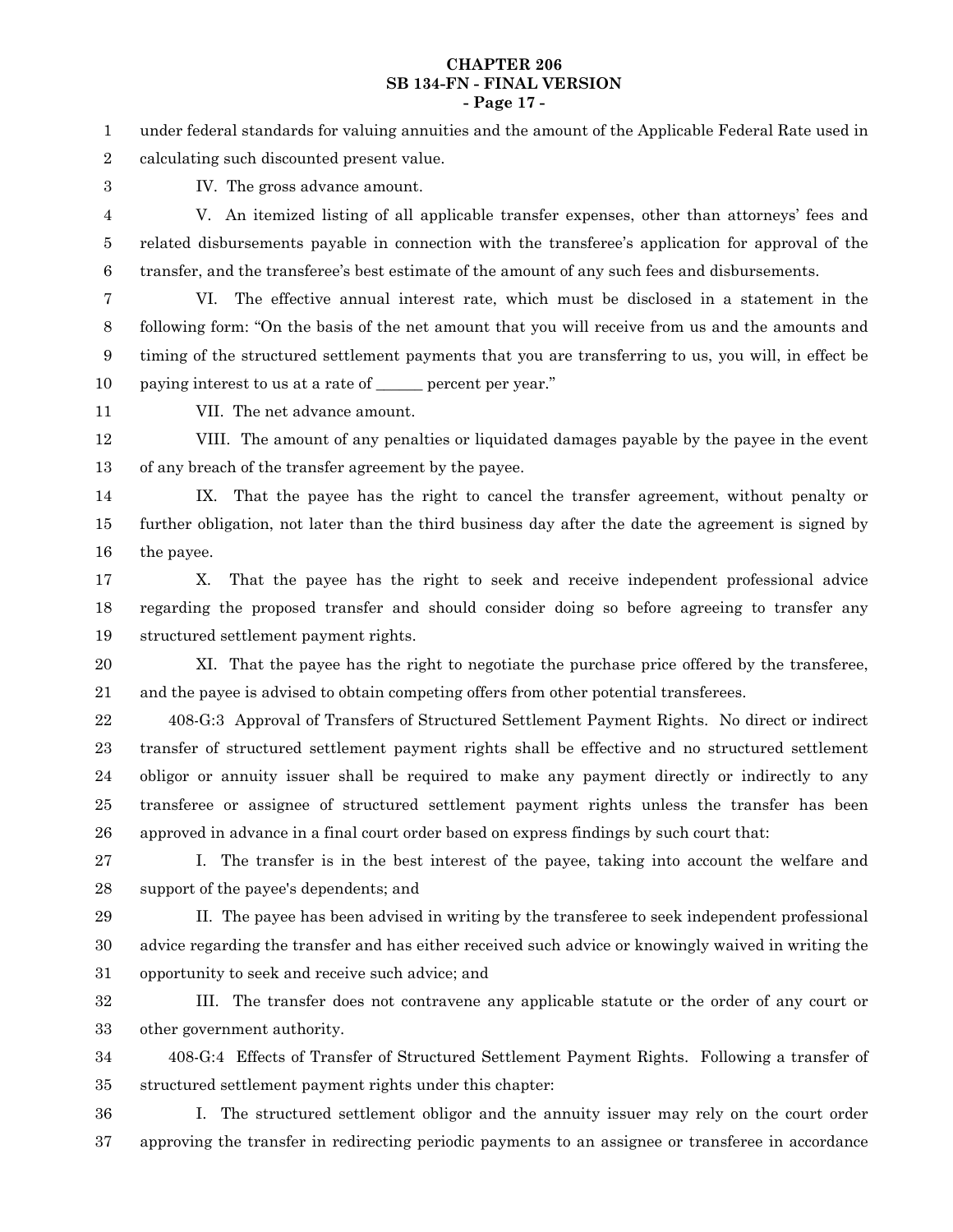#### **CHAPTER 206 SB 134-FN - FINAL VERSION - Page 18 -**

with the order approving the transfer and shall, as to all parties except the transferee or an assignee designated by the transferee, be discharged and released from any and all liability for the redirected payments; and such discharge and release shall not be affected by the failure of any party to the transfer to comply with this chapter or with the court order approving the transfer; 1 2 3 4

5

II. The transferee shall be liable to the structured settlement obligor and the annuity issuer:

(a) If the transfer contravenes the terms of the structured settlement, for any taxes incurred by the structured settlement obligor or annuity issuer as a consequence of the transfer; and 6 7

(b) For any other liabilities or costs, including reasonable costs and attorneys' fees, arising from compliance by the structured settlement obligor or annuity issuer with the court order approving the transfer or from the failure of any party to the transfer to comply with this chapter; 8 9 10

III. Neither the annuity issuer nor the structured settlement obligor may be required to divide any periodic payment between the payee and any transferee or assignee or between 2 or more transferees or assignees; and 11 12 13

IV. Any further transfer of structured settlement payment rights by the payee may be made only after compliance with all of the requirements of this chapter. 14 15

16

408-G:5 Procedure For Approval of Transfers.

I. An application under this chapter for approval of a transfer of structured settlement payment rights shall be made by the transferee and shall be brought in the superior court in the county in which the payee resides, except that if the payee does not reside in this state, the application may be brought in the court in this state that approved the structured settlement agreement. 17 18 19 20 21

II. A timely hearing shall be held on an application for approval of a transfer of structured settlement payment rights. The payee shall appear in person at the hearing unless the court determines that good cause exists to excuse the payee from appearing in person. 22 23 24

III. Not less than 20 days prior to the scheduled hearing on any application for approval of a transfer of structured settlement payment rights under RSA 408-G:3, the transferee shall file with the court and serve on all interested parties, including a parent or other guardian or authorized legal representative of any interested party who is not legally competent, a notice of the proposed transfer and the application for its authorization, including with such notice: 25 26 27 28 29

- 30
- (a) A copy of the transferee's application.
- 31
- (b) A copy of the transfer agreement.
- 32
- 

(c) A copy of the disclosure statement required under RSA 408-G:2.

(d) The payee's name, age, and county of residence and the number and ages of each of the payee's dependents. 33 34

(e) A summary of: 35

(1) Any prior transfers by the payee to the transferee or an affiliate, or through the transferee or an affiliate to an assignee, within the 4 years preceding the date of the transfer 36 37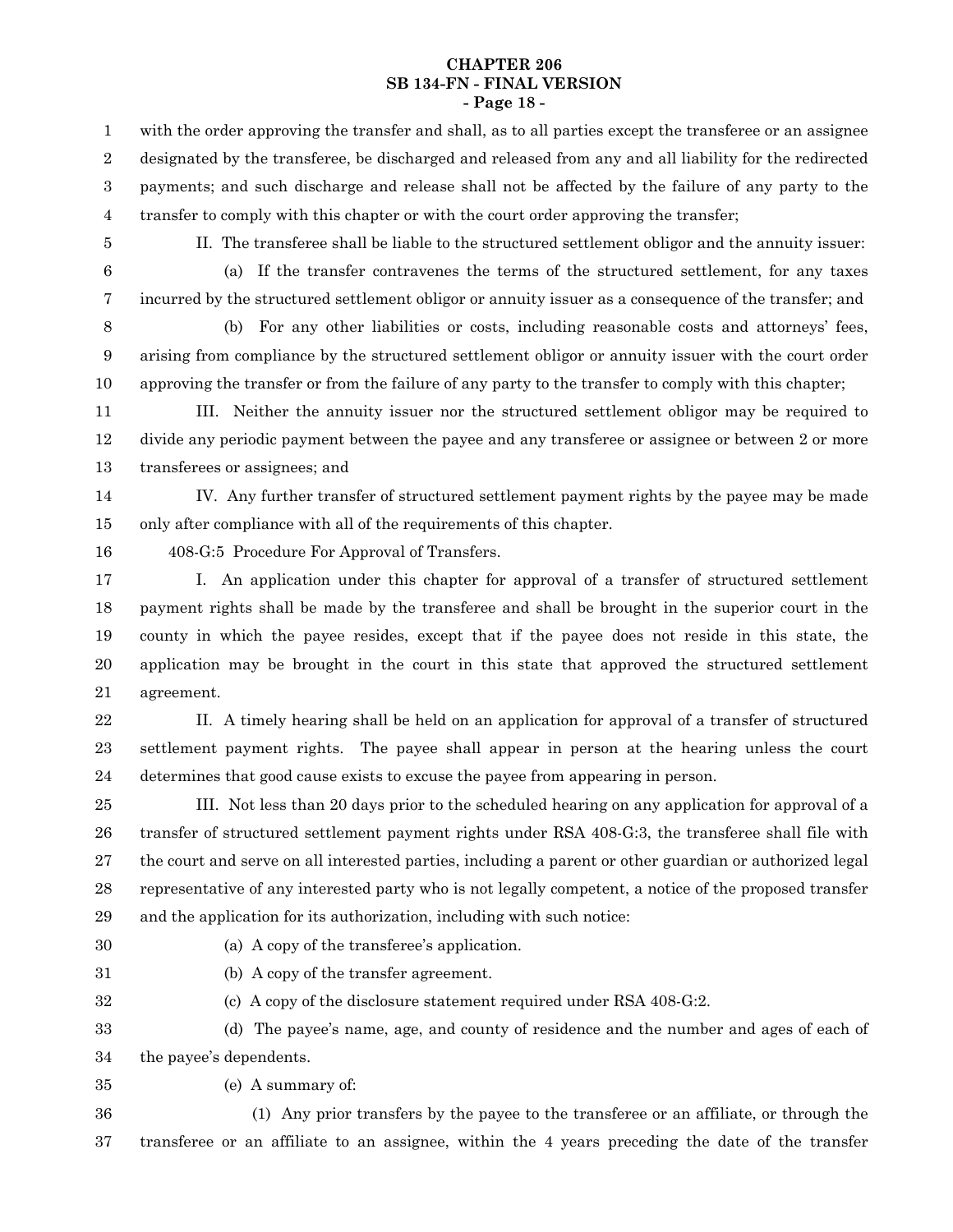#### **CHAPTER 206 SB 134-FN - FINAL VERSION - Page 19 -**

agreement and any proposed transfers by the payee to the transferee or an affiliate, or through the transferee or an affiliate, applications for approval of which were denied within the 2 years preceding the date of the transfer agreement; and 1 2 3

(2) Any prior transfers by the payee to any person or entity other than the transferee or an affiliate or an assignee of the transferee or an affiliate within the 3 years preceding the date of the transfer agreement and any prior proposed transfers by the payee to any person or entity other than the transferee or an affiliate or an assignee of a transferee or affiliate, applications for approval of which were denied within the one year preceding the date of the current transfer agreement, to the extent that the transfers or proposed transfers have been disclosed to the transferee by the payee in writing or otherwise are actually known to the transferee. 4 5 6 7 8 9 10

(f) Notification that any interested party is entitled to support, oppose or otherwise respond to the transferee's application, either in person or by counsel, by submitting written comments to the court or by participating in the hearing. 11 12 13

(g) Notification of the time and place of the hearing and notification of the manner in which and the date by which written responses to the application must be filed, which date shall be not less than 5 days prior to the hearing, in order to be considered by the court. 14 15 16

IV. In determining whether a transfer is in the payee's best interest under RSA 408-G:3, I, the court shall consider, among other matters, whether the payee has compared competing offers for the structured settlement payment rights that the payee proposes to transfer. 17 18 19

20

408-G:6 General Provisions; Construction.

21

I. The provisions of this chapter shall not be waived by any payee.

II. Any transfer agreement entered into on or after the effective date of this chapter by a payee who resides in this state shall provide that disputes under such transfer agreement, including any claim that the payee has breached the agreement, shall be determined in and under the laws of this state. No such transfer agreement shall authorize the transferee or any other party to confess judgment or consent to entry of judgment against the payee. 22 23 24 25 26

III. No transfer of structured settlement payment rights shall extend to any payments that are life-contingent unless, prior to the date on which the payee signs the transfer agreement, the transferee has established and has agreed to maintain procedures reasonably satisfactory to the annuity issuer and the structured settlement obligor for periodically confirming the payee's survival, and giving the annuity issuer and the structured settlement obligor prompt written notice in the event of the payee's death. 27 28 29 30 31 32

IV. If the payee cancels a transfer agreement, or if the transfer agreement otherwise terminates, after an application for approval of a transfer of structured settlement payment rights has been filed and before it has been granted or denied, the transferee shall promptly request dismissal of the application. 33 34 35 36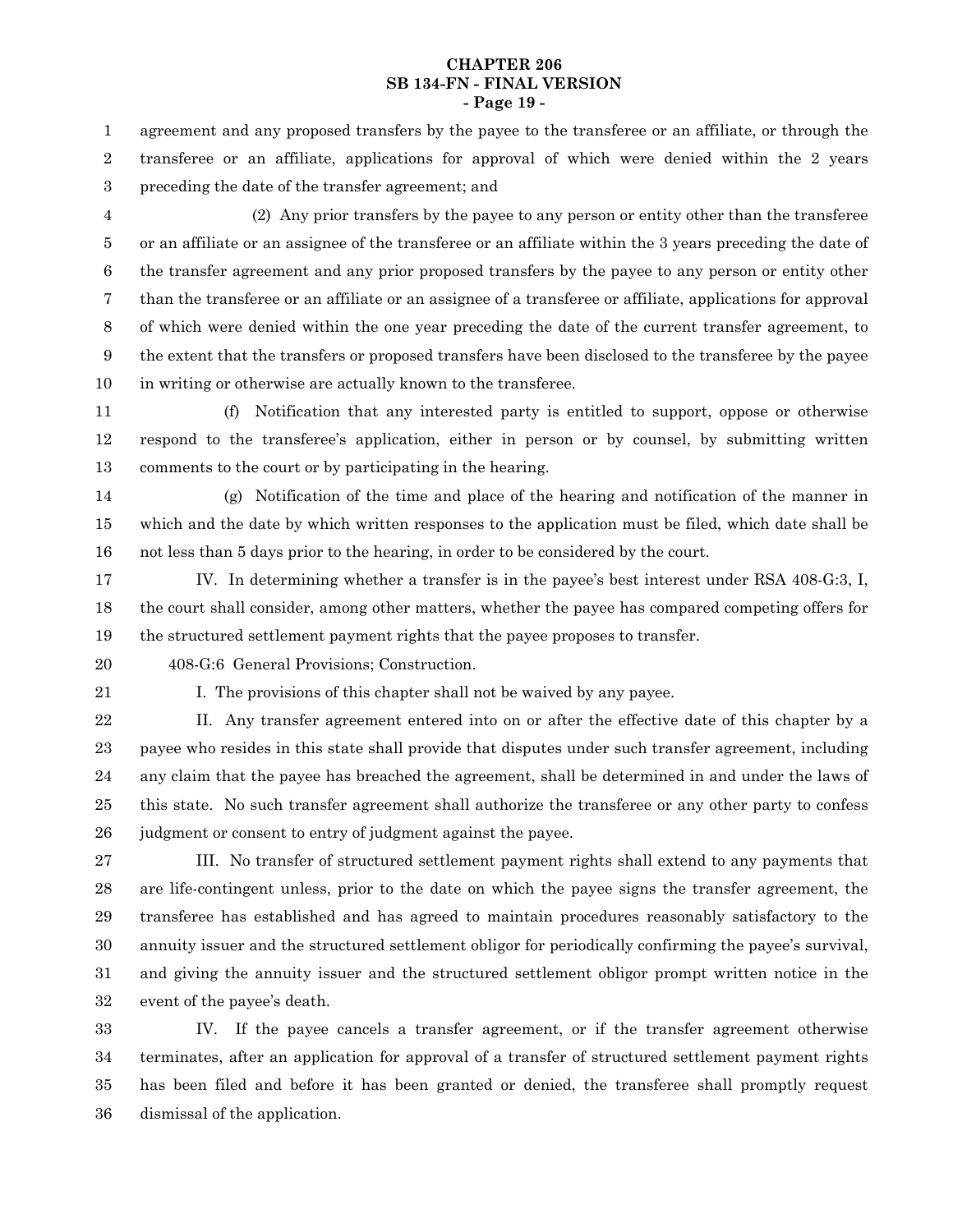#### **CHAPTER 206 SB 134-FN - FINAL VERSION - Page 20 -**

V. No payee who proposes to make a transfer of structured settlement payment rights shall incur any penalty, forfeit any application fee or other payment, or otherwise incur any liability to the proposed transferee or any assignee based on any failure of such transfer to satisfy the conditions of this chapter. 1 2 3 4

VI. Nothing contained in this chapter shall be construed to authorize any transfer of structured settlement payment rights in contravention of any applicable law or to imply that any transfer under a transfer agreement entered into prior to the effective date of this chapter is valid or invalid. 5 6 7 8

VII. Compliance with the requirements set forth in RSA 408-G:2 and fulfillment of the conditions set forth in RSA 408-G:3 shall be solely the responsibility of the transferee in any transfer of structured settlement payment rights, and neither the structured settlement obligor nor the annuity issuer shall bear any responsibility for, or any liability arising from, non-compliance with such requirements or failure to fulfill such conditions. 9 10 11 12 13

2 Applicability. RSA 408-G as inserted by section 1 of Part IV of this act shall apply to any transfer of structured settlement payment rights under a transfer agreement entered into on or after the 30th day after the effective date of Part IV of this act. 14 15 16

| 17 | 3 Effective Date. Part IV of this act shall take effect 60 days after its passage.             |
|----|------------------------------------------------------------------------------------------------|
| 18 | PART V                                                                                         |
| 19 | Establishing the New Hampshire collaborative law act.                                          |
| 20 | New Chapter; New Hampshire Collaborative Law Act. Amend RSA by inserting after<br>$\mathbf{1}$ |
| 21 | chapter 490-I the following new chapter:                                                       |
| 22 | CHAPTER 490-J                                                                                  |
| 23 | NEW HAMPSHIRE COLLABORATIVE LAW ACT                                                            |
| 24 | 490-J:1 Short Title. This chapter may be cited as the New Hampshire collaborative law act.     |
| 25 | 490-J:2 Definitions. In this chapter:                                                          |
| 26 | "Collaborative law communication" means a statement, whether oral or in a document,<br>Ι.      |
| 27 | that:                                                                                          |
| 28 | (a) Is made as part of a collaborative law process;                                            |
| 29 | (b) Occurs after the parties sign a collaborative law participation agreement and before       |
| 30 | the collaborative law process is concluded; and                                                |
| 31 | (c) Is not otherwise privileged pursuant to the attorney client relationship.                  |
| 32 | "Collaborative law participation agreement" means an agreement by persons to<br>П.             |
| 33 | participate in a collaborative law process.                                                    |
| 34 | "Collaborative law process" means a procedure intended to resolve a collaborative<br>III.      |
| 35 | matter without intervention by a court in which persons:                                       |
| 36 | (a) Sign a collaborative law participation agreement; and                                      |
| 37 | (b) Are represented by collaborative lawyers.                                                  |
|    |                                                                                                |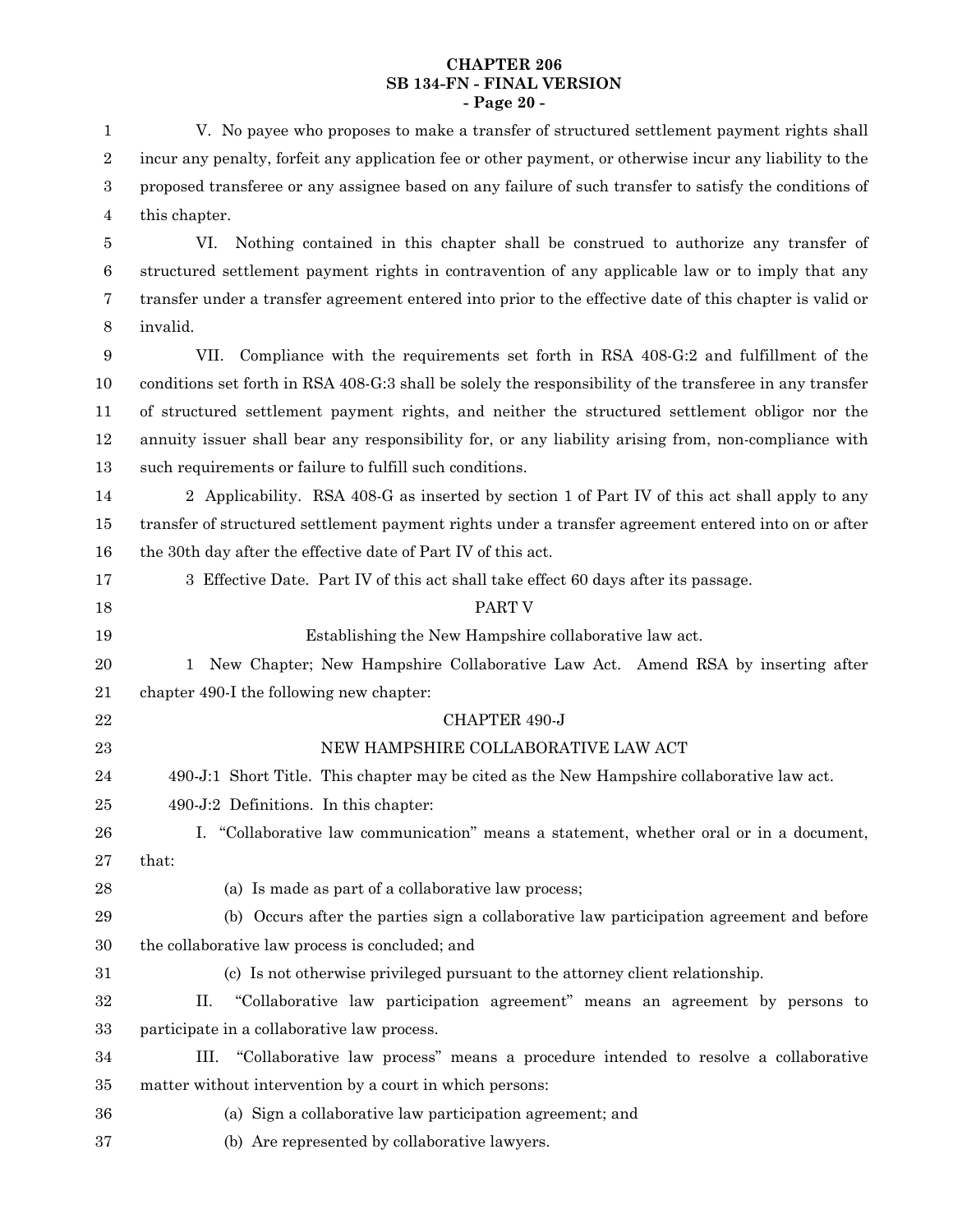# **CHAPTER 206 SB 134-FN - FINAL VERSION - Page 21 -**

| 1                | IV. "Collaborative lawyer" means a lawyer who represents a party in a collaborative law                  |
|------------------|----------------------------------------------------------------------------------------------------------|
| $\boldsymbol{2}$ | process.                                                                                                 |
| 3                | V. "Collaborative matter" means an issue for resolution which is described in a collaborative            |
| 4                | law participation agreement and arises under the law of this state, including, but not limited to:       |
| 5                | (a) Marriage, divorce, annulment, legal separation, and property distribution;                           |
| $\,6$            | (b) Parental rights and responsibilities;                                                                |
| 7                | (c) Grandparent rights;                                                                                  |
| 8                | (d) Alimony, maintenance, and child support;                                                             |
| 9                | (e) Parentage;                                                                                           |
| 10               | (f) Premarital and post-marital agreements; and                                                          |
| 11               | Any modifications of any orders arising out of the matters set forth in subparagraphs<br>(g)             |
| 12               | $(a)$ - $(f)$ .                                                                                          |
| 13               | VI. "Court" means a body acting in an adjudicative capacity which has jurisdiction to render             |
| 14               | a decision affecting a party's interests in a matter.                                                    |
| 15               | VII. "Document" means information that is inscribed on a tangible medium or that is stored               |
| 16               | in an electronic or other medium and is retrievable in perceivable form.                                 |
| 17               | VIII. "Law firm" means lawyers who practice law together in a partnership, professional                  |
| 18               | corporation, sole proprietorship, limited liability company, association or legal services organization. |
| 19               | IX. "Neutral participant" means a person, other than a party and a party's collaborative                 |
| 20               | lawyer, that participates in a collaborative law process.                                                |
| 21               | X. "Party" means a person that signs a collaborative law participation agreement and whose               |
| $22\,$           | consent is necessary to resolve a collaborative matter.                                                  |
| 23               | XI. "Proceeding" means a judicial or other adjudicative process.                                         |
| 24               | XII. "Prospective party" means a person who discusses with a prospective collaborative                   |
| 25               | lawyer the possibility of signing a collaborative law participation agreement.                           |
| ${\bf 26}$       | XIII. "Related to a collaborative matter" means involving the same parties, transaction or               |
| $27\,$           | occurrence, nucleus of operative fact, dispute, claim, or issue as the collaborative matter.             |
| $\bf{28}$        | XIV. "Sign" means with present intent to authenticate or adopt a document by electronic or               |
| 29               | non-electronic signature.                                                                                |
| $30\,$           | 490-J:3 Applicability. This chapter applies to a collaborative law participation agreement that          |
| 31               | meets the requirements of RSA 490-J:4 signed on or after the effective date of the chapter.              |
| $32\,$           | 490-J:4 Collaborative Law Participation Agreement; Requirements.                                         |
| $33\,$           | I. A collaborative law participation agreement shall:                                                    |
| 34               | (a) Be in writing;                                                                                       |
| $35\,$           | (b) Be signed by the parties;                                                                            |
| 36               | (c) State the parties' intention to resolve a collaborative matter through a collaborative               |
| 37               | law process under this chapter;                                                                          |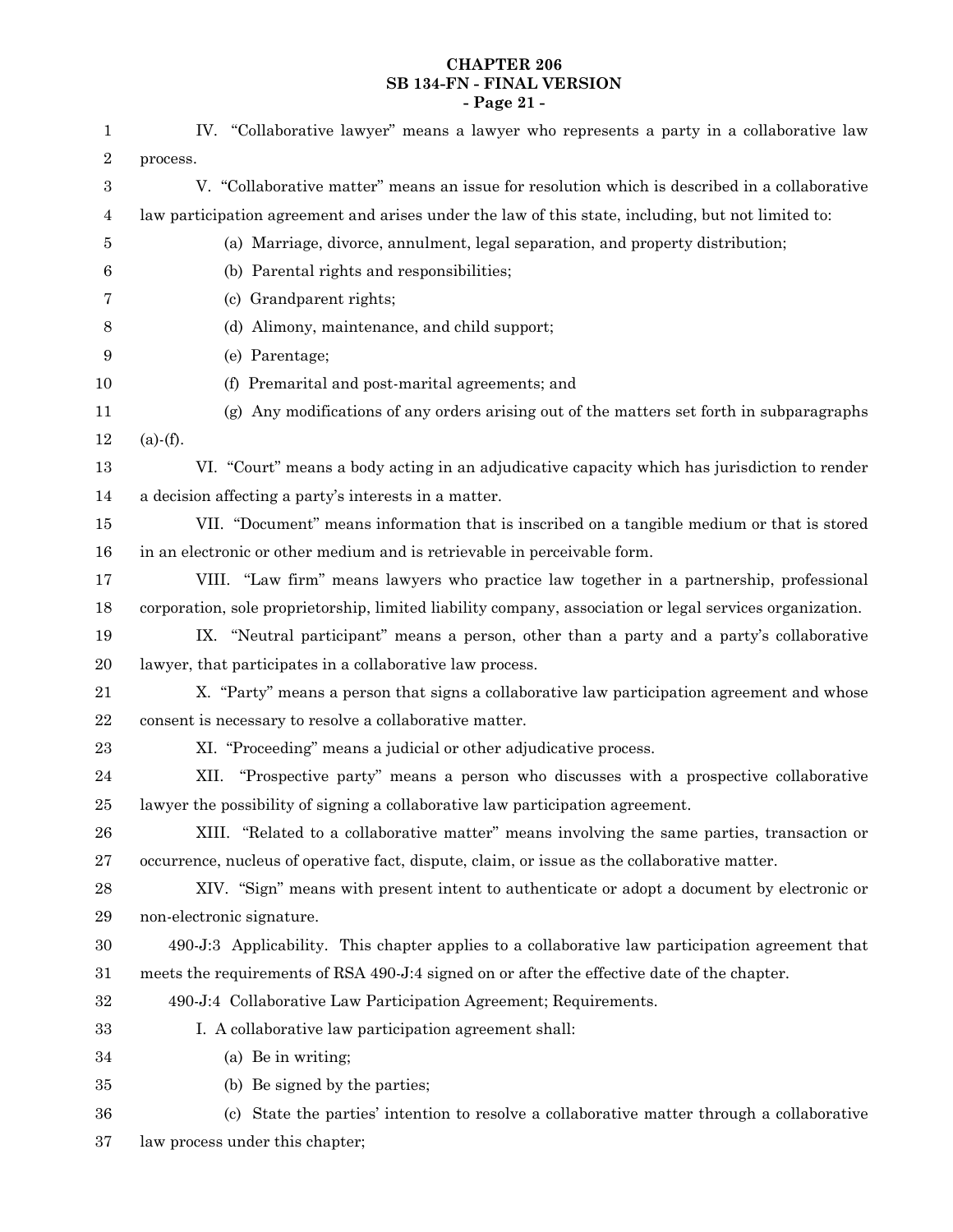# **CHAPTER 206 SB 134-FN - FINAL VERSION - Page 22 -**

| 1                | (d) Describe the nature and scope of the matter;                                                       |
|------------------|--------------------------------------------------------------------------------------------------------|
| $\boldsymbol{2}$ | Contain a statement by each collaborative lawyer confirming the lawyer's<br>(e)                        |
| 3                | representation of a party in the collaborative law process; and                                        |
| 4                | (f) Disqualify the collaborative lawyer from representing a party in a case filed with a               |
| 5                | court involving one or more of the same parties in the same or a related matter, except for the filing |
| $\,6$            | needed to seek the court's approval of an agreement reached in the collaborative case or in pending    |
| 7                | cases while stayed pursuant to RSA 490-J:6, I.                                                         |
| $8\phantom{1}$   | II. Parties may agree to include in a collaborative law participation agreement additional             |
| 9                | provisions not inconsistent with this chapter or current law.                                          |
| 10               | 490-J:5 Beginning and Concluding Collaborative Law Process.                                            |
| 11               | I. A collaborative law process begins when the parties sign a collaborative law participation          |
| 12               | agreement.                                                                                             |
| 13               | II. A court shall not order a party to participate in a collaborative law process over that            |
| 14               | party's objection.                                                                                     |
| $15\,$           | III. A collaborative law process is concluded by a:                                                    |
| 16               | (a) Resolution of a collaborative matter as evidenced by a signed agreement;                           |
| 17               | (b) Resolution of a part of the collaborative matter, evidenced by a signed agreement, in              |
| 18               | which the parties agree that the remaining parts of the matter will not be resolved in the process; or |
| 19               | (c) Termination of the process.                                                                        |
| 20               | IV. A collaborative law process terminates:                                                            |
| 21               | (a) When a party gives written notice to other parties that the process is ended.                      |
| 22               | Except as otherwise provided by paragraph VII, when a party discharges a<br>(b)                        |
| 23               | collaborative lawyer or a collaborative lawyer withdraws from further representation of a party.       |
| 24               | (c) When a party:                                                                                      |
| 25               | (1) Files a petition or other pleading related to a collaborative matter without the                   |
| 26               | agreement of all parties; or                                                                           |
| 27               | (2) In a pending proceeding related to the matter:                                                     |
| 28               | (A) Initiates a pleading, motion, order to show cause, or request for a conference                     |
| 29               | with the court; or                                                                                     |
| 30               | (B) Requests that the proceeding be put on the court's active docket; or                               |
| $31\,$           | The matter is no longer stayed.<br>(C)                                                                 |
| $32\,$           | V. A party's collaborative lawyer shall give prompt written notice to all other parties if the         |
| 33               | lawyer has been discharged or withdraws as counsel.                                                    |
| 34               | VI. A party may terminate a collaborative law process with or without cause.                           |
| $35\,$           | VII. Notwithstanding the discharge or withdrawal of a collaborative lawyer, a collaborative            |
| 36               | law process continues, if within 30 days or within a time agreed to by the team in writing:            |
| 37               | (a) The unrepresented party engages a successor collaborative lawyer; and                              |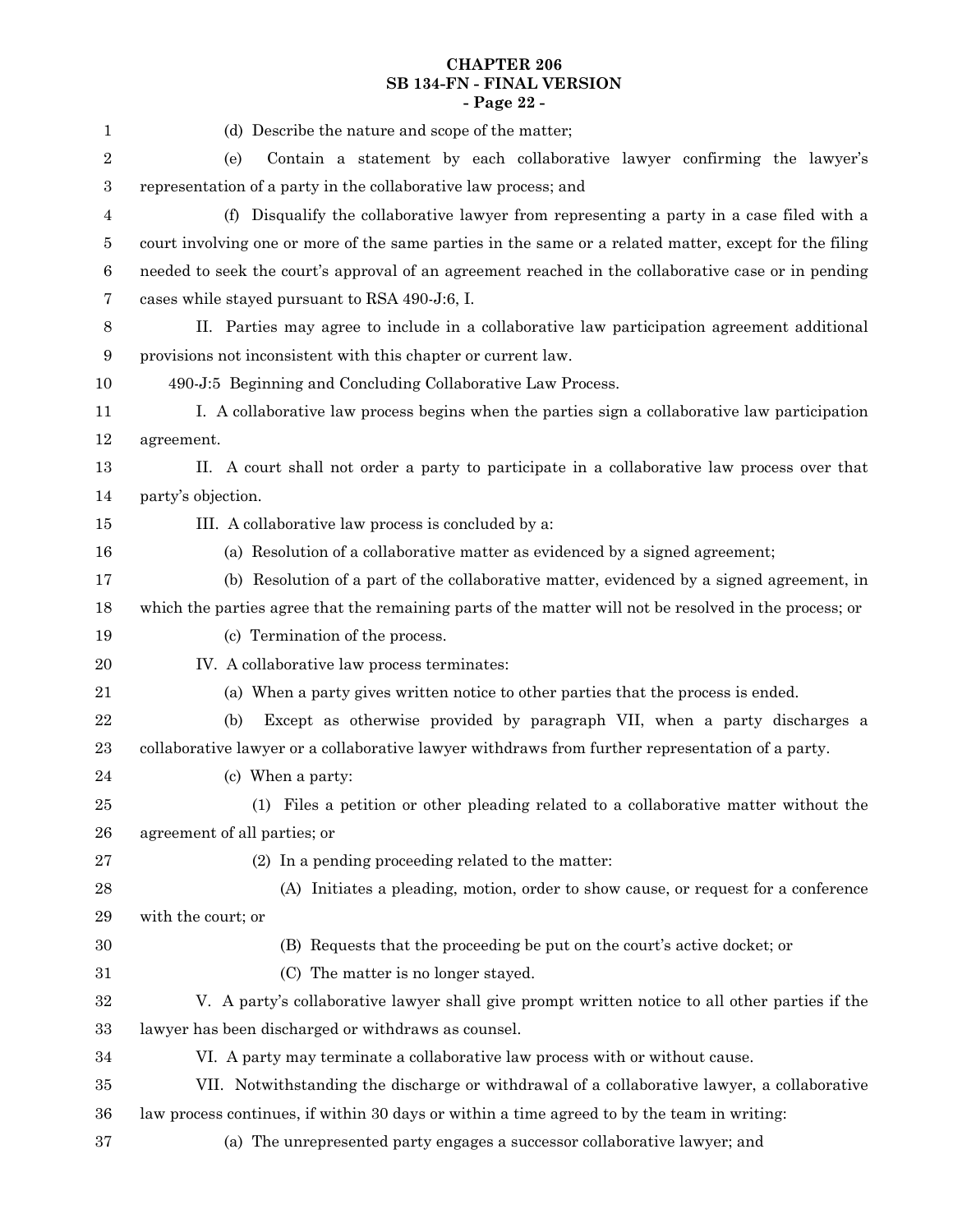#### **CHAPTER 206 SB 134-FN - FINAL VERSION - Page 23 -**

(b) The parties consent in writing to continue the process by reaffirming the collaborative law participation agreement, and the successor collaborative lawyer confirms the lawyer's representation of a party in the collaborative process. 1 2 3

- VIII. A collaborative law process shall not conclude if the parties jointly request the court to approve a settlement of the collaborative matter or any part thereof. 4 5
- 6

IX. A collaborative law participation agreement may provide additional methods of concluding a collaborative law process. 7

8

490-J:6 Cases Already Filed in Court.

I. Parties who have already initiated a proceeding by filing a petition with the court may jointly request the court to stay future action in the matter so the parties may engage in a collaborative process for resolution of the matter. Before signing a participation agreement, the parties shall file an assented to motion to stay the proceedings with the court. The case shall not proceed with the collaborative process unless the stay is granted by the court. An extension of the stay may be requested of the court by written agreement to continue the collaborative process. 9 10 11 12 13 14

15 16

II. Either party can initiate a filing with the court to remove the stay and proceed with a litigated solution in the matter at any time.

III. Any unilateral filing with the court terminates the collaborative case. The case shall be returned to the active docket. 17 18

IV. A court shall provide parties notice and an opportunity to be heard before dismissing a case in which a notice of collaborative process is filed. 19 20

490-J:7 Emergency Order. During a collaborative law process, a court may issue emergency orders to protect the health, safety, welfare, or interest of a party; however, filing for such an order terminates the pending collaborative law process. Nothing in this section prohibits parties from exploring a return to the collaborative process after the issues that gave rise to the emergency order have been resolved and process outlined in RSA 490-J:13, III have been followed. 21 22 23 24 25

26

490-J:8 Approval of Agreement by Court.

I. The terms of a collaborative law participation agreement shall be considered a binding contract and shall be enforceable by the trial court. 27 28

29

II. Any agreements signed by the parties during the collaborative process are binding upon the parties in the same manner as they are in other family law proceedings. The trial court fully retains all rights and duties to ensure that the agreements reached are fair and reasonable to all before being approved by the court. 30 31 32

III. Agreements reached during the collaborative process which are not signed by all parties shall not be binding and shall be considered part of settlement discussions only. 33 34

490-J:9 Disqualification of Collaborative Lawyer and Lawyers in Associated Law Firm. 35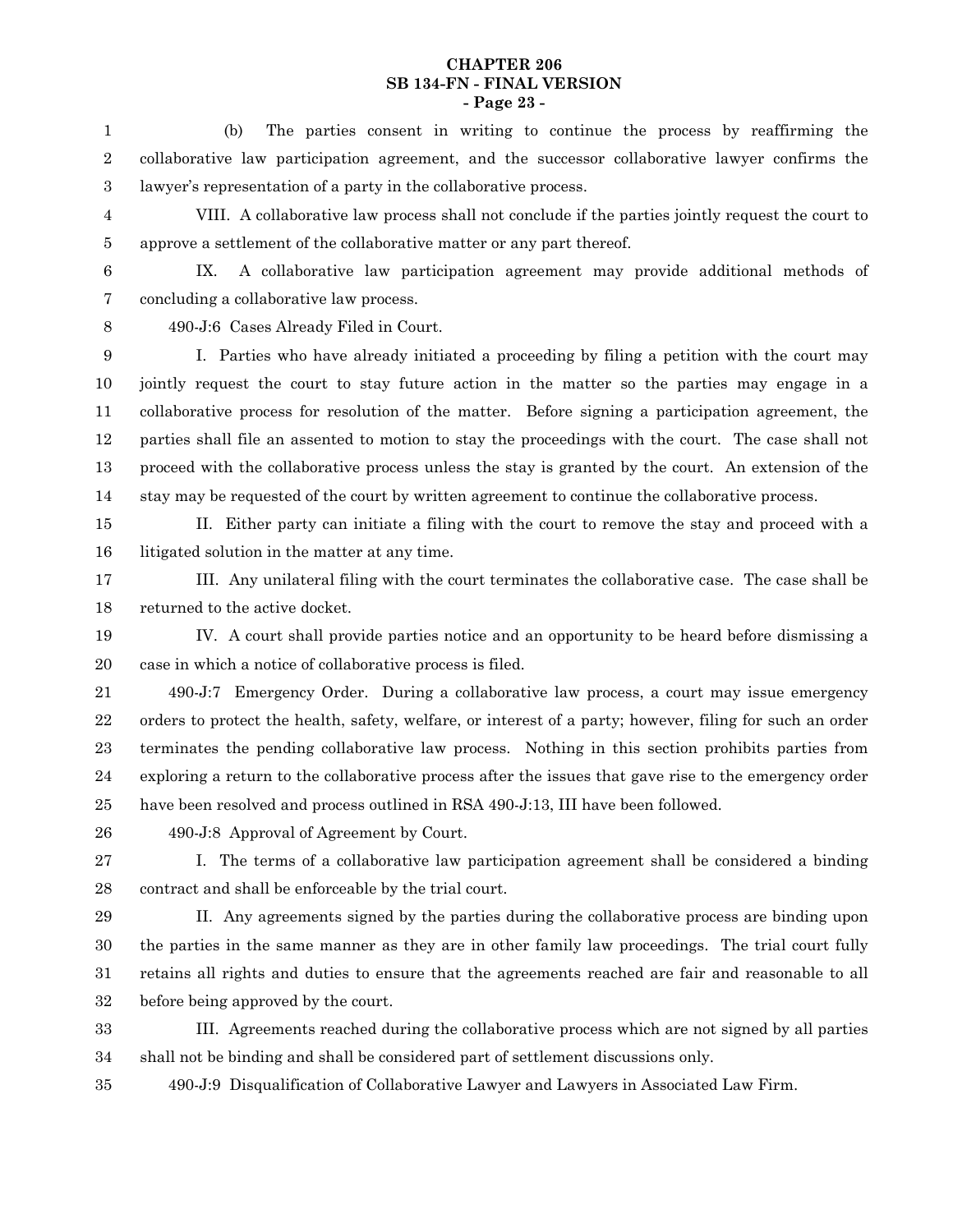#### **CHAPTER 206 SB 134-FN - FINAL VERSION - Page 24 -**

I. Except as otherwise provided in paragraph III, a collaborative lawyer is disqualified from appearing before a court to represent a party in a proceeding related to a collaborative matter, including related matters filed by third parties. 1 2 3

II. Except as otherwise provided in paragraph III, RSA 490-J:10, and RSA 490-J:11, a lawyer in a law firm with which the collaborative lawyer is associated is disqualified from appearing before a court to represent a party in a proceeding related to a collaborative matter if the collaborative lawyer is disqualified from doing so under paragraph I. 4 5 6 7

III. A collaborative lawyer or a lawyer in a law firm with which the collaborative lawyer is associated may represent a party: 8 9

10 11

(a) To ask a court to approve an agreement resulting from the collaborative law process; or

(b) To seek or defend an emergency order to protect the health, safety, welfare, or interest of a party, a minor child, family or household member as defined in RSA 173-B:1, X, if a successor lawyer is not immediately available to represent that party and only until the person is represented by a successor lawyer or reasonable measures are taken to protect the health, safety, welfare, or interest of the person. 12 13 14 15 16

490-J:10 Disclosure of Information. During the collaborative law process, on the request of another party, a party shall make timely, full, candid, and informal disclosure of information related to a collaborative matter without formal discovery. A party also shall update promptly previously disclosed information that has materially changed. The parties may define the scope of disclosure during the collaborative law process. 17 18 19 20 21

490-J:11 Standards of Professional Responsibility and Mandatory Reporting Not Affected. This chapter does not affect: 22 23

I. The professional responsibility obligations and standards applicable to a lawyer or other licensed professional; or 24 25

II. The obligation of a person to report abuse or neglect, abandonment, or exploitation of an adult or child under New Hampshire law. 26 27

490-J:12 Appropriateness of Collaborative Law Process. Before a prospective party signs a collaborative law participation agreement, a prospective collaborative lawyer shall: 28 29

I. Assess with the prospective party factors the lawyer reasonably believes relate to whether a collaborative law process is appropriate for the prospective party's matter; 30 31

II. Provide the prospective party with information that the lawyer reasonably believes is sufficient for the party to make an informed decision about the material benefits and risks of a collaborative law process as compared to the material benefits and risks of other reasonably available alternatives for resolving the proposed collaborative matter, such as litigation, mediation, arbitration, or neutral evaluation; and 32 33 34 35 36

37

III. Advise the prospective party that: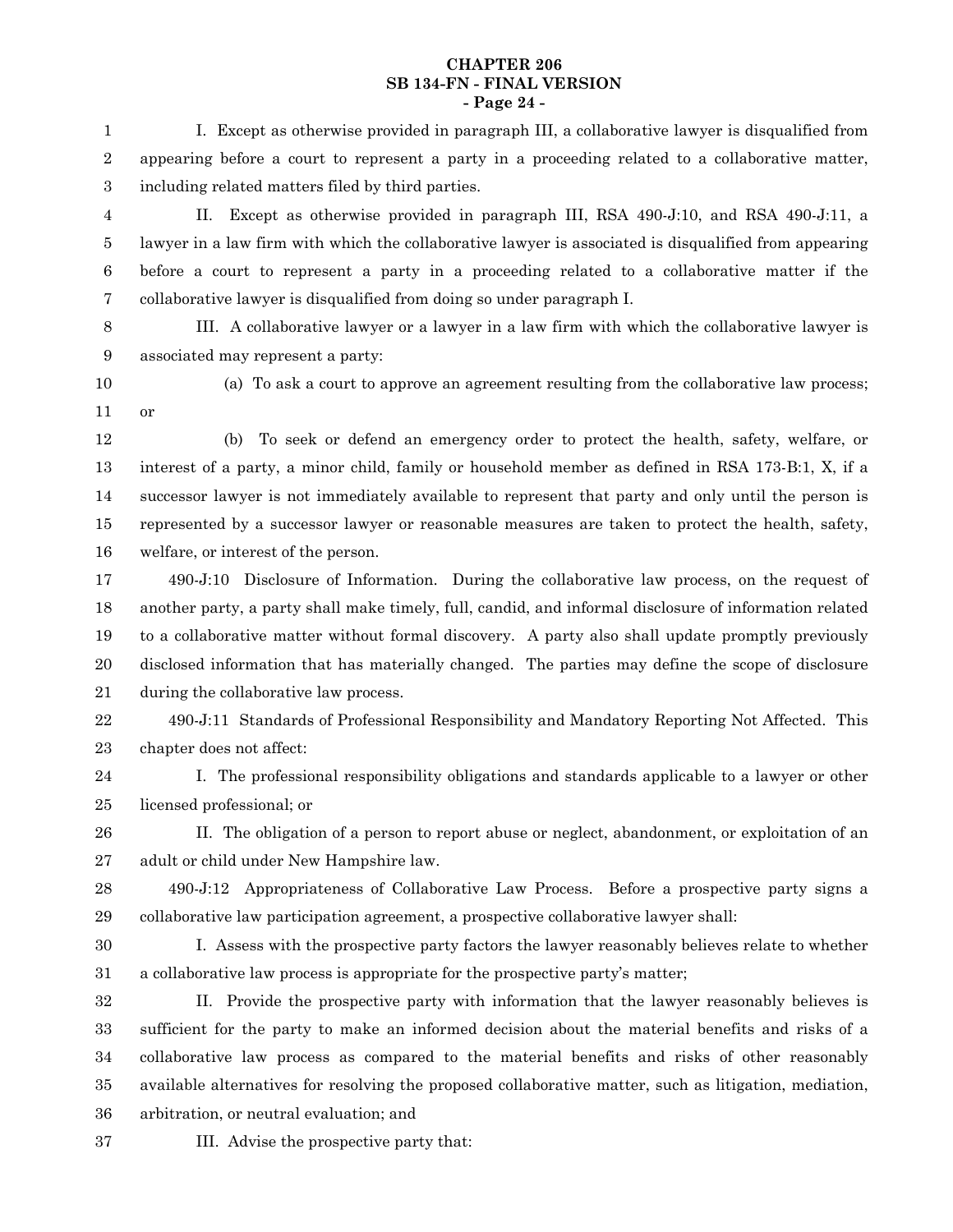#### **CHAPTER 206 SB 134-FN - FINAL VERSION - Page 25 -**

(a) After signing an agreement if a party initiates a proceeding or seeks court intervention in a pending proceeding related to the collaborative matter, the collaborative law process terminates; 1 2 3

(b) Participation in a collaborative law process is voluntary and any party has the right to terminate unilaterally a collaborative law process with or without cause; and 4 5

6

(c) The collaborative lawyer and any lawyer in a law firm with which the collaborative lawyer is associated may not appear before a court to represent a party in a proceeding related to the collaborative matter, except as authorized by RSA 490-J:9, III. 7 8

490-J:13 Domestic Violence. 9

I. Before a prospective party signs a collaborative law participation agreement, a prospective collaborative lawyer shall make reasonable inquiry whether the prospective party has a history of a coercive or violent relationship with another prospective party. 10 11 12

13

II. Throughout the collaborative law process, a collaborative lawyer reasonably and continuously shall assess whether the party the collaborative lawyer represents has a history of a coercive or violent relationship with another party. 14 15

III. If a collaborative lawyer reasonably believes that the party the lawyer represents or the prospective party who consults the lawyer has a history of a coercive or violent relationship with another party or prospective party, the lawyer may not begin or continue the collaborative law process unless both parties, after individual consultation with their attorneys, represent to their individual attorney that he/she has no current concern for his/her safety or coercion and both wish to proceed with the collaborative process. 16 17 18 19 20 21

490-J:14 Confidentiality of Collaborative Law Communication. A collaborative law communication is confidential except as agreed by the parties in a signed document, or under the circumstances set forth in RSA 490-J:15, IV. 22 23 24

25

490-J:15 Privilege Against Disclosure for Collaborative Law Communication.

I. Except as set forth in this section, a collaborative law communication is privileged, is not subject to discovery, and is not admissible into evidence. Accordingly, a party or a party's lawyer or a neutral participant may refuse to disclose, and may prevent any other person from disclosing, a collaborative law communication. 26 27 28 29

II. Evidence or information that is otherwise admissible or subject to discovery does not become inadmissible or protected from discovery solely because of its disclosure or use in a collaborative law process. 30 31 32

III. Waiver of Privilege. 33

(a) The privilege may be waived wholly or in part in a document or orally during a proceeding if it is expressly waived by all parties and, in the case of the privilege of a neutral participant, it is also expressly waived by the neutral participant. 34 35 36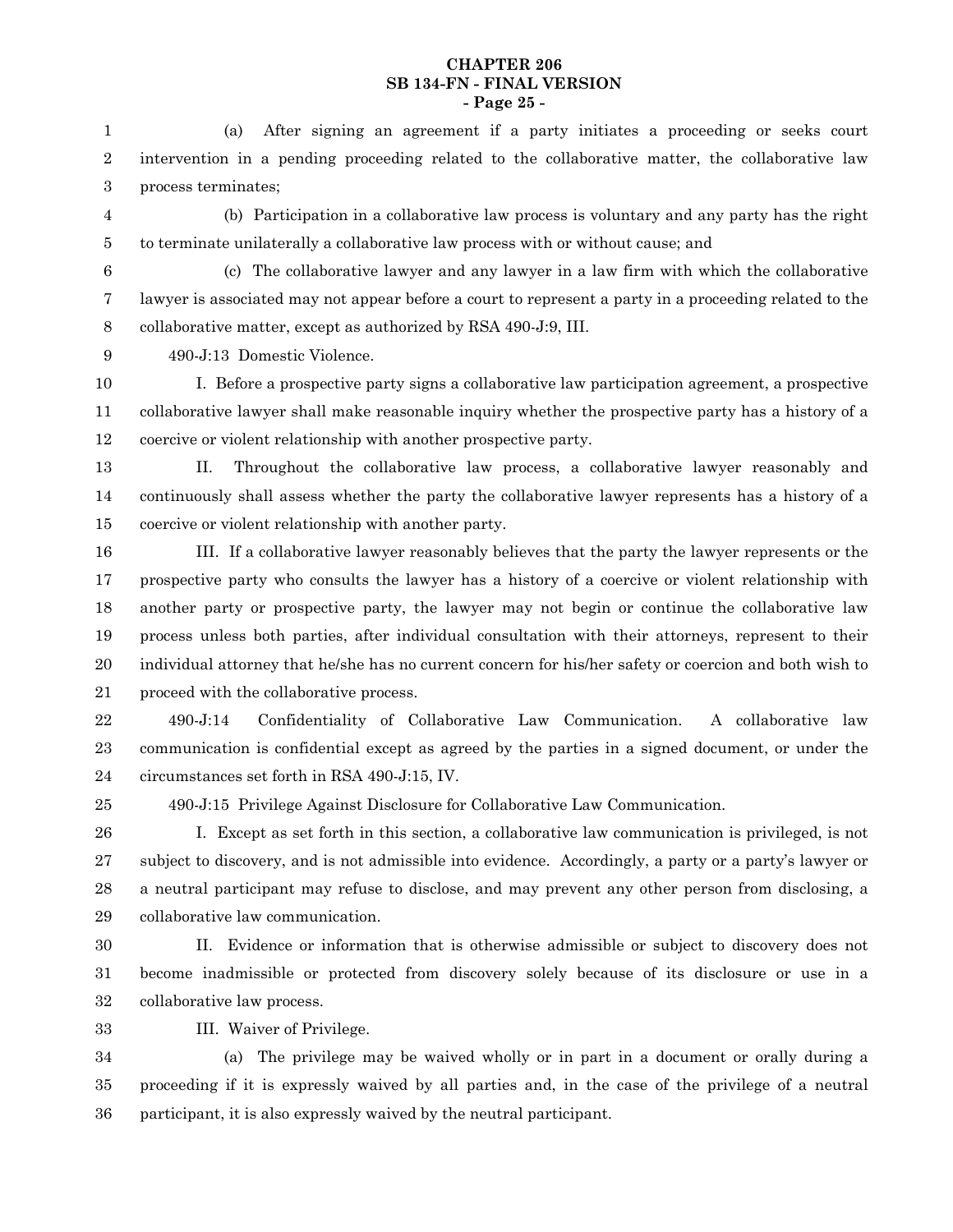# **CHAPTER 206 SB 134-FN - FINAL VERSION - Page 26 -**

| $\mathbf{1}$     | (b) A party who discloses a collaborative law communication for which the privilege has               |
|------------------|-------------------------------------------------------------------------------------------------------|
| $\,2$            | not been waived under subparagraph (a) shall be deemed to have waived the privilege, but only to      |
| $\,3$            | the extent necessary to permit any other party to respond to the unauthorized disclosure.             |
| $\overline{4}$   | IV. There is no privilege under this chapter for a collaborative law communication that is:           |
| 5                | (a) A threat or statement of a plan to inflict bodily injury or commit a crime of violence;           |
| $\,6$            | In an agreement resulting from the collaborative law process, evidenced by a<br>(b)                   |
| $\overline{7}$   | document signed by all parties to the agreement;                                                      |
| $\,8\,$          | (c) Sought or offered to prove or disprove a claim or complaint of professional misconduct            |
| $\boldsymbol{9}$ | or malpractice arising from or related to a collaborative law process; or                             |
| 10               | (d) Sought or offered to prove or disprove abuse, neglect, abandonment, or exploitation of            |
| 11               | a child or adult.                                                                                     |
| 12               | V. There is no privilege under this chapter if a court finds, after a hearing in camera, that         |
| 13               | the party seeking discovery or the proponent of the evidence has shown the evidence is not otherwise  |
| 14               | available, the need for the evidence substantially outweighs the interest in protecting the privilege |
| 15               | and the collaborative law communication is sought or offered in:                                      |
| 16               | (a) A court proceeding involving a felony; or                                                         |
| 17               | (b) A proceeding seeking rescission or clarification of an agreement arising out of the               |
| 18               | collaborative law process or in which a defense to avoid liability on the contract is asserted.       |
| 19               | VI. If a collaborative law communication is subject to an exception under paragraph IV or V,          |
| 20               | only the part of the communication necessary for the application of the exception may be disclosed or |
| 21               | admitted.                                                                                             |
| 22               | VII. Disclosure or admission of evidence excepted from the privilege under paragraph IV or            |
| 23               | V does not make the evidence or any other collaborative law communication discoverable or             |
| 24               | admissible for any other purpose.                                                                     |
| 25               | 490-J:16 Authority of Court in Case of Noncompliance. Notwithstanding a failure to comply             |
| 26               | with RSA 490-J:4, RSA 490-J:12, or RSA 490-J:13, a court may enforce an agreement, apply the          |
| 27               | disqualification provisions of RSA 490-J:9, or apply a privilege under RSA 490-J:15 when the court    |
| 28               | concludes that the parties intended to enter into a collaborative law participation agreement and to  |
| 29               | participate in a collaborative law process. Such a conclusion shall be based upon the following       |
| 30               | findings:                                                                                             |
| 31               | Ι.<br>The parties signed a document indicating an intent to enter into a collaborative law            |
| 32               | participation agreement;                                                                              |
| 33               | II. The parties reasonably believed they were participating in a collaborative law process;           |
| 34               | and                                                                                                   |
| 35               | III.<br>The interests of justice require finding that the parties were participating in               |
| 36               | collaborative law process.                                                                            |
| 37               | 2 Effective Date. Part V of this act shall take effect 60 days after its passage.                     |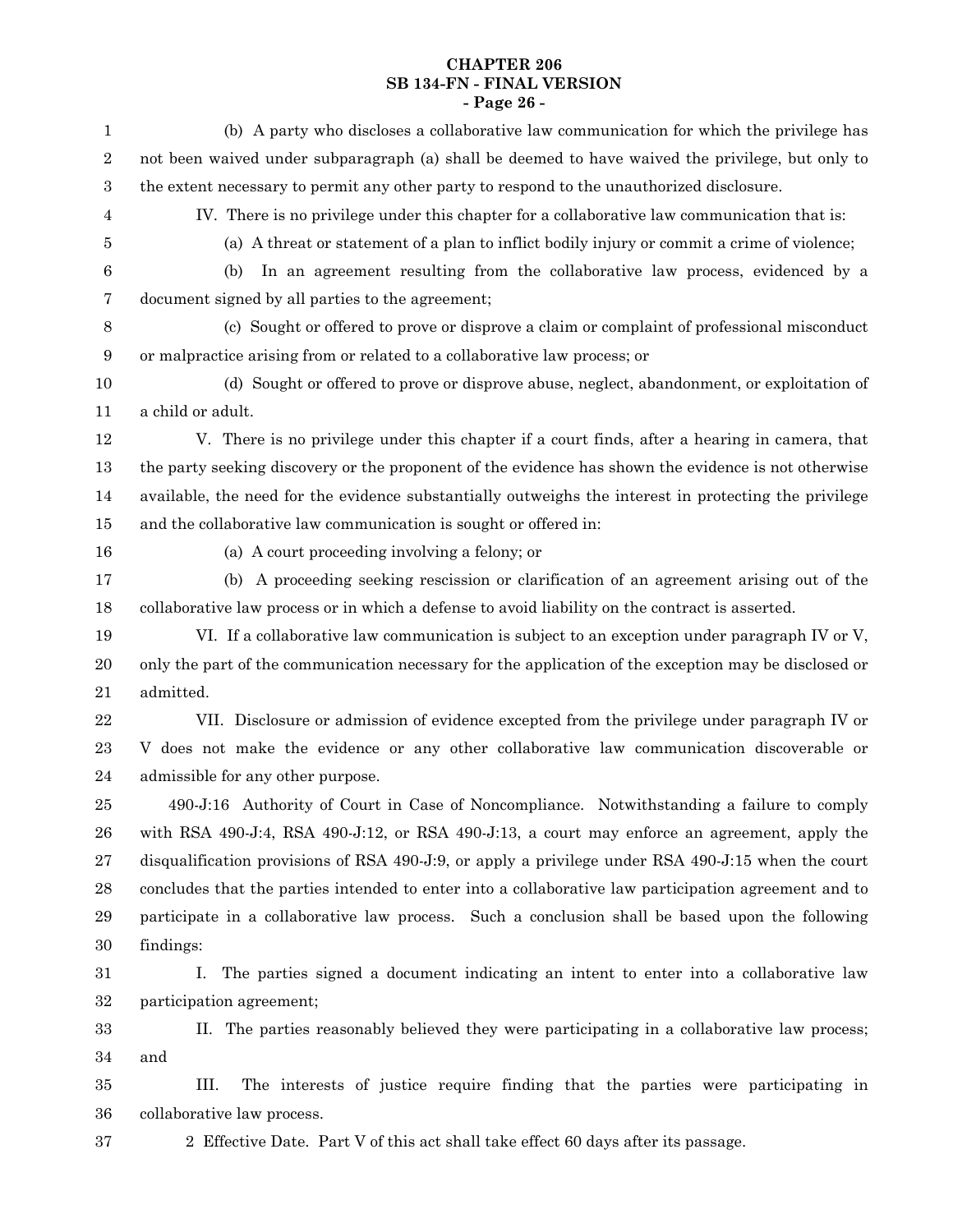# **CHAPTER 206 SB 134-FN - FINAL VERSION - Page 27 -**

| 1                | PART VI                                                                                                  |
|------------------|----------------------------------------------------------------------------------------------------------|
| $\sqrt{2}$       | Relative to probate administration, distribution upon intestacy, and powers of attorney and adopting     |
| $\boldsymbol{3}$ | the uniform disclaimer of property interests act.                                                        |
| 4                | $\mathbf{1}$<br>Administrators and Their Appointment; Subdivision Heading Amended.<br>Amend the          |
| 5                | subdivision heading preceding RSA 553:32 to read as follows:                                             |
| 6                | [Administration of Small Estates] Waiver of Administration                                               |
| 7                | 2 Waiver of Administration. RSA 553:32, I-II are repealed and reenacted to read as follows:              |
| 8                | I.(a) Notwithstanding any provision of law, there shall be no requirement for an inventory of            |
| $\boldsymbol{9}$ | the estate, no requirement for a bond, and no requirement for an accounting for assets in any of the     |
| 10               | following circumstances:                                                                                 |
| 11               | (1) Whenever a decedent dies testate and an individual is named in the will as the                       |
| 12               | sole beneficiary of the decedent's estate and is appointed to serve as administrator.                    |
| 13               | Whenever a decedent dies testate and all individuals named in the will as<br>(2)                         |
| 14               | beneficiaries of the decedent's estate are appointed to serve as co-administrators or any appropriate    |
| 15               | person is appointed to serve as administrator with the assent of all such beneficiaries.                 |
| 16               | Whenever a decedent dies testate, a trust is named in the will as the sole<br>(3)                        |
| 17               | beneficiary of the estate, and any appropriate person, including one or more trustees of such trust, is  |
| 18               | appointed to serve as administrator with the assent of all such trustees.                                |
| 19               | Whenever a decedent dies intestate and an individual, including a surviving<br>(4)                       |
| $20\,$           | spouse, is the sole heir of the decedent's estate and is appointed to serve as administrator.            |
| 21               | Whenever a decedent dies intestate and all heirs of the decedent's estate,<br>(5)                        |
| 22               | including a surviving spouse, if any, are appointed to serve as co-administrators or any appropriate     |
| 23               | person is appointed to serve as administrator with the assent of all such heirs.                         |
| $\bf{24}$        | (6) Whenever, in the discretion of the court, the court determines it is appropriate                     |
| 25               | under the circumstances.                                                                                 |
| 26               | (b) Administration of the estate shall be completed upon the administrator's filing, and                 |
| 27               | the probate court's approval, of an affidavit of administration. Such filing shall occur not less than 6 |
| $\bf{28}$        | months and no more than one year after the date of appointment of the administrator. Upon motion         |
| $\bf 29$         | of the administrator, for good cause shown, the court may extend the one year deadline for filing the    |
| 30               | affidavit of administration. The affidavit of administration shall state that to the best of the         |
| 31               | knowledge and belief of the administrator there are no outstanding debts or obligations attributable     |
| $32\,$           | to the decedent's estate and shall list all real estate owned by the decedent at the time of death,      |
| 33               | including the location, book, and page.                                                                  |
| 34               | If the administrator fails to file the affidavit of administration within the time<br>(c)                |
| 35               | prescribed in subparagraph (b), including any extensions granted, the court may take appropriate         |

action in the discretion of the court, including, but not limited to, issuing a notice of default, a show cause order, or requiring full administration of the estate. 36 37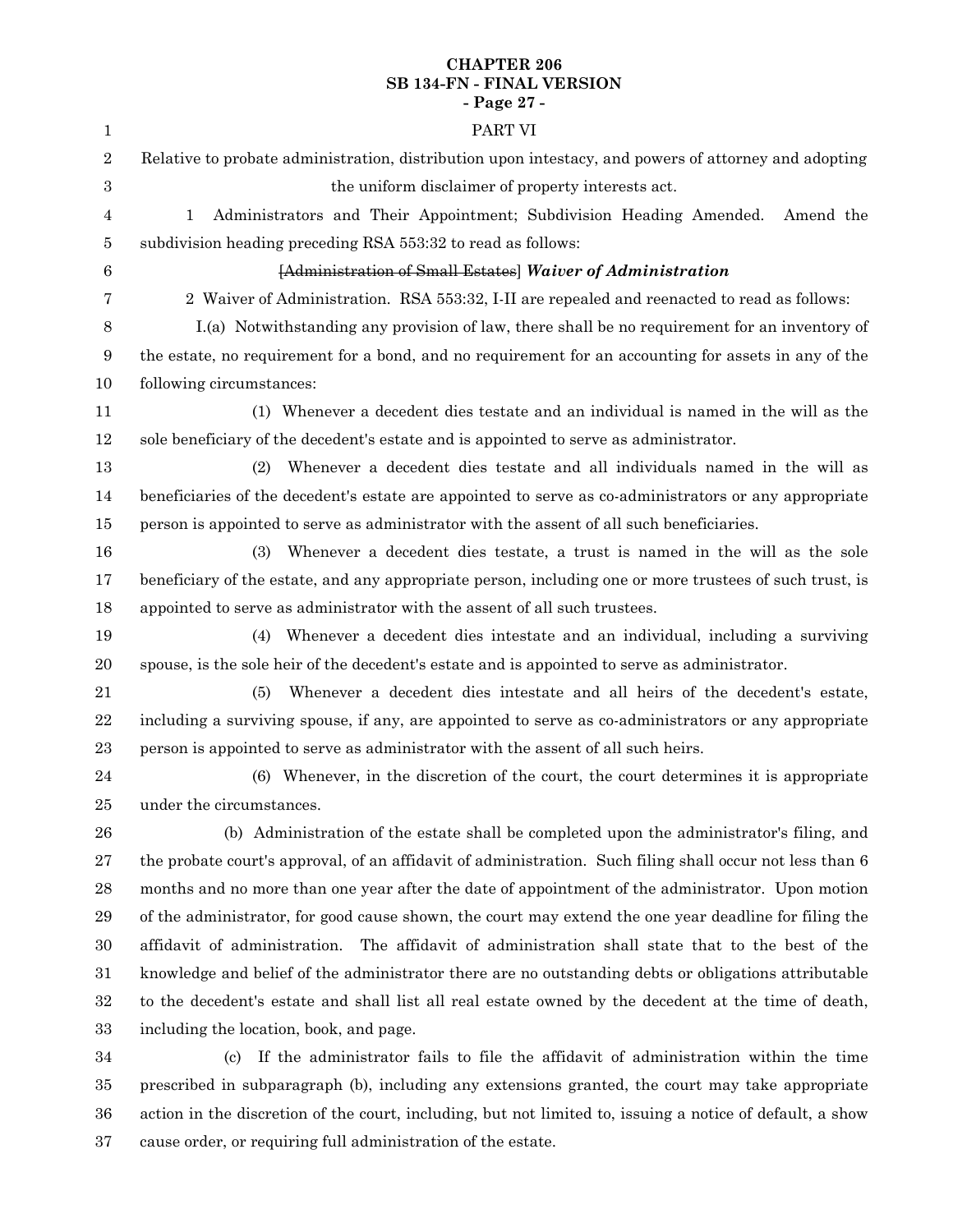#### **CHAPTER 206 SB 134-FN - FINAL VERSION - Page 28 -**

II.(a) Any interested person may petition for a full administration of the estate at any time from the original grant of administration to the filing of the affidavit of administration, and such petition may be granted by the probate court for good cause shown. 1 2 3

- (b) Where full administration is granted subsequent to an original grant of administration under this section, the deadlines for filing an inventory in RSA 554:1, RSA 554:26-a, and RSA 553:13, I(a), and for filing an account of administration in RSA 554:26-a, shall run from the date of the grant of full administration. All other deadlines, including but not limited to the deadline to request proof in solemn form in RSA 552:7, the notice to legatees and heirs at law in RSA 552:15, the publication of notice of appointment in RSA 553:16, the requirement that an estate be open for at least 6 months before a motion for summary administration may be filed in RSA 553:33, II, for petitioning to distribute assets of an insolvent estate in RSA 554:19-b, the deadline for waiver or release of the will and homestead rights and election of statutory rights by a surviving spouse in RSA 560:10 and RSA 560:14, and deadlines relating to suits in RSA 556, shall run from the original grant of administration. 4 5 6 7 8 9 10 11 12 13 14
- 15

3 Distribution Upon Intestacy. Amend RSA 561:1, I(e) to read as follows:

(e) If there are surviving issue of the decedent one or more of whom are not issue of the surviving spouse, the first \$100,000, plus 1/2 of the *balance of the* intestate estate. 16 17

- 4 Uniform Power of Attorney Act; Agent's Authority and Agent's Acceptance or Declination. Amend RSA 564-E:113(a) to read as follows: 18 19
- 20

(a) A person designated as agent under a general power of attorney shall have no authority to act as agent unless, at any time prior to exercising the power granted under the general power of attorney and not necessarily at the time the general power of attorney is signed by the principal, the person has signed (other than by electronic signature) and affixed to the general power of attorney an acknowledgment in substantially the following form: 21 22 23 24

I, \_\_\_\_\_\_\_\_\_\_\_\_\_\_\_\_\_\_\_\_\_\_\_, have read the attached power of attorney and am the person identified as the agent for the principal. I hereby acknowledge that when I act as agent, I am given power under the power of attorney to make decisions about money, property, or both belonging to the principal, and to spend the principal's money, property, or both on the principal's behalf, in accordance with the terms of the power of attorney. When acting as agent, I have duties (called "fiduciary duties") to act in *accordance with the principal's reasonable expectations to the extent actually known by me and, otherwise, in* the principal's best interest, to act in good faith, and to act only within the scope of authority granted in the power of attorney, as well as other duties imposed by law to the extent not provided otherwise in the power of attorney. As an agent, I am not entitled to use the money or property for my own benefit or to make gifts to myself or others unless the power of attorney specifically gives me the authority to do so. As an agent, my authority under the power of attorney will end when the principal dies and I will not have authority to manage or dispose of any property or administer the estate of the principal. If I violate a fiduciary duty under 25 26 27 28 29 30 31 32 33 34 35 36 37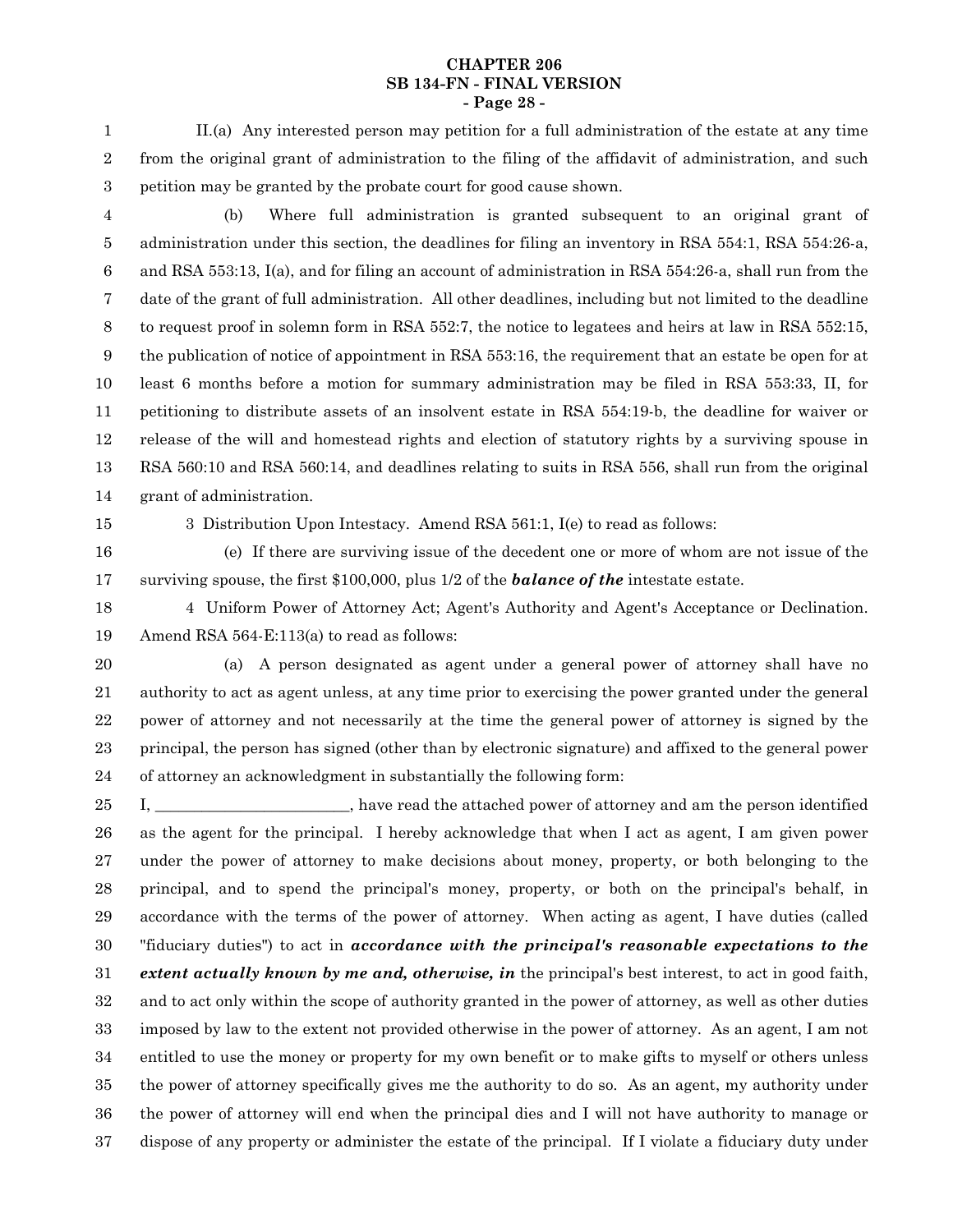#### **CHAPTER 206 SB 134-FN - FINAL VERSION - Page 29 -**

the power of attorney, I may be liable for damages and may be subject to criminal prosecution. If there is anything about the power of attorney, or my duties under it, that I do not understand, I understand that I should seek professional advice. 5 Uniform Powers of Attorney Act; Authority That Requires Specific Grant. Amend RSA 564-  $E:201(a)(8)$  to read as follows: (8) exercise authority over the content of electronic communications sent or received by the principal *pursuant to RSA 554-A:9*. 6 Uniform Power of Attorney Act; Gifts. Amend RSA 564-E:217(a) to read as follows: (a) In this section, [a "gift" for the benefit of a person] *"gift"* includes, without limitation, a gift *for the benefit of a person, including without limitation, a gift* to a trust, *a gift to* an account under the Uniform Transfers to Minors Act, and a *gift to a* tuition savings account or prepaid tuition plan as defined under Internal Revenue Code section 529, 26 U.S.C. section 529, as amended. 7 Uniform Power of Attorney Act; Statutory Form Power of Attorney. Amend RSA 564-E:301 to read as follows: 564-E:301 Statutory Form Power of Attorney. A document substantially in the following form may be used to create a power of attorney that is in compliance with the provisions of this chapter*. It is not required that a document be substantially in the following form in order to create a power of attorney that is in compliance with the provisions of this chapter*: NEW HAMPSHIRE STATUTORY POWER OF ATTORNEY INFORMATION CONCERNING THE POWER OF ATTORNEY THIS IS AN IMPORTANT LEGAL DOCUMENT. BEFORE SIGNING THIS DOCUMENT YOU SHOULD KNOW THESE IMPORTANT FACTS: Notice to the Principal: As the "Principal," you are using this Power of Attorney to grant power to another person (called the "Agent") to make decisions, including, but not limited to, decisions concerning your money, property, or both, and to use your money, property, or both on your behalf. If this Power of Attorney does not limit the powers that you give to your Agent, your Agent will have broad and sweeping powers to sell or otherwise dispose of your property, and to spend your money without advance notice to you or approval by you. Unless you have expressly provided otherwise in this Power of Attorney, your Agent will have these powers before you become incapacitated, and unless you have expressly provided otherwise in this Power of Attorney, your Agent will continue to have these powers after you become incapacitated. You have the right to retain this Power of Attorney and to release it later or to request that another person retain this Power of Attorney on your behalf and release it only if one or more conditions specified in advance by you are satisfied. You have the right to revoke or take back this Power of Attorney at any time, so long as you are of 1 2 3 4 5 6 7 8 9 10 11 12 13 14 15 16 17 18 19 20 21 22 23 24 25 26 27 28 29 30 31 32 33 34 35 36 37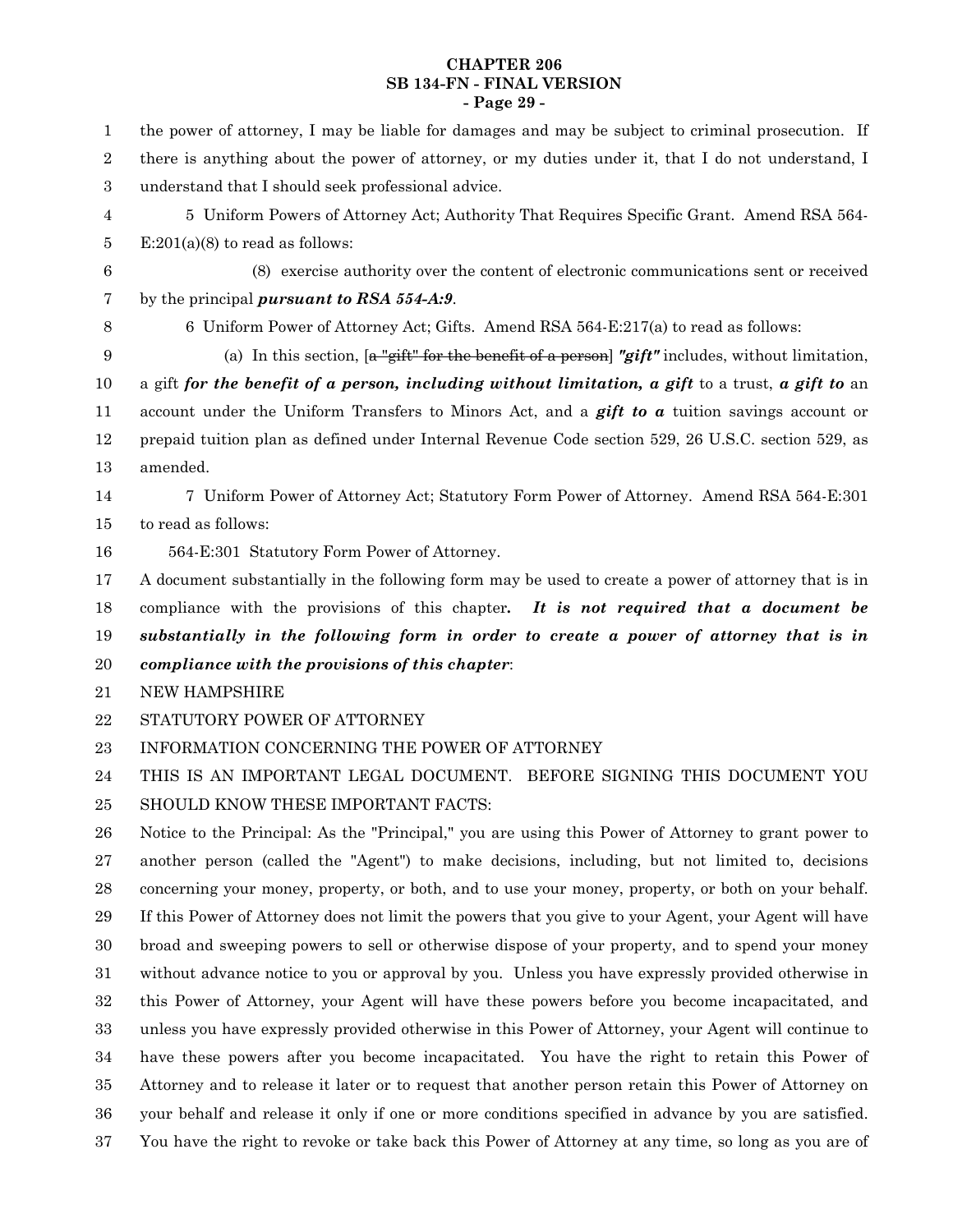#### **CHAPTER 206 SB 134-FN - FINAL VERSION - Page 30 -**

- sound mind. If there is anything about this Power of Attorney that you do not understand, you 1
- should seek professional advice. 2
- Principal's Signature: 3
- Date: 4
- 1. DESIGNATION OF AGENT 5
- I, (Name of Principal), of (Address of Principal), name the following person as my agent: 6
- Name of Agent: 7
- Agent's Address: 8
- 2. DESIGNATION OF SUCCESSOR AGENT(S) (OPTIONAL) 9
- If my agent is unable or unwilling to act for me, I name the following person as my successor agent: 10
- Name of Successor Agent: 11
- Successor Agent's Address: 12
- If my successor agent is unable or unwilling to act for me, I name the following person as my second 13
- successor agent: 14
- Name of Second Successor Agent: 15
- Second Successor Agent's Address: 16
- 3. REVOCATION OF EXISTING POWERS OF ATTORNEY 17
- (Initial the following statement if it is your choice.) 18
- \_\_\_\_\_ This Power of Attorney revokes all existing powers of attorney*, except for powers of* 19
- *attorney relating to health care,* previously executed by me. 20
- 4. GRANT OF GENERAL AUTHORITY 21
- (Initial beside your choice of A or B, but not both.) 22
- \_\_\_\_\_ A. I grant my agent general authority to act for me in all matters, including, without limitation, all of the subjects enumerated in B below. 23 24
- B. I grant my agent general authority over the following subjects [as defined in the following 25
- sections of the Uniform Power of Attorney Act]: 26
- (Initial each subject you want to include in the agent's general authority.) 27
- \_\_\_\_\_ Real Property as defined in RSA 564-E:204 28
- \_\_\_\_\_ Tangible Personal Property as defined in RSA 564-E:205 29
- \_\_\_\_\_ Stocks and Bonds as defined in RSA 564-E:206 30
- \_\_\_\_\_ Commodities and Options as defined in RSA 564-E:207 31
- \_\_\_\_\_ Banks and Other Financial Institutions as defined in RSA 564-E:208 32
- \_\_\_\_\_ Operation of Entity or Business as defined in RSA 564-E:209 33
- \_\_\_\_\_ Insurance and Annuities as defined in RSA 564-E:210 34
- \_\_\_\_\_ Estates, Trusts and Other Beneficial Interests as defined in RSA 564-E:211 35
- Claims and Litigation as defined in RSA  $564$ -E:212 36
- Personal and Family Maintenance as defined in RSA 564-E:213 37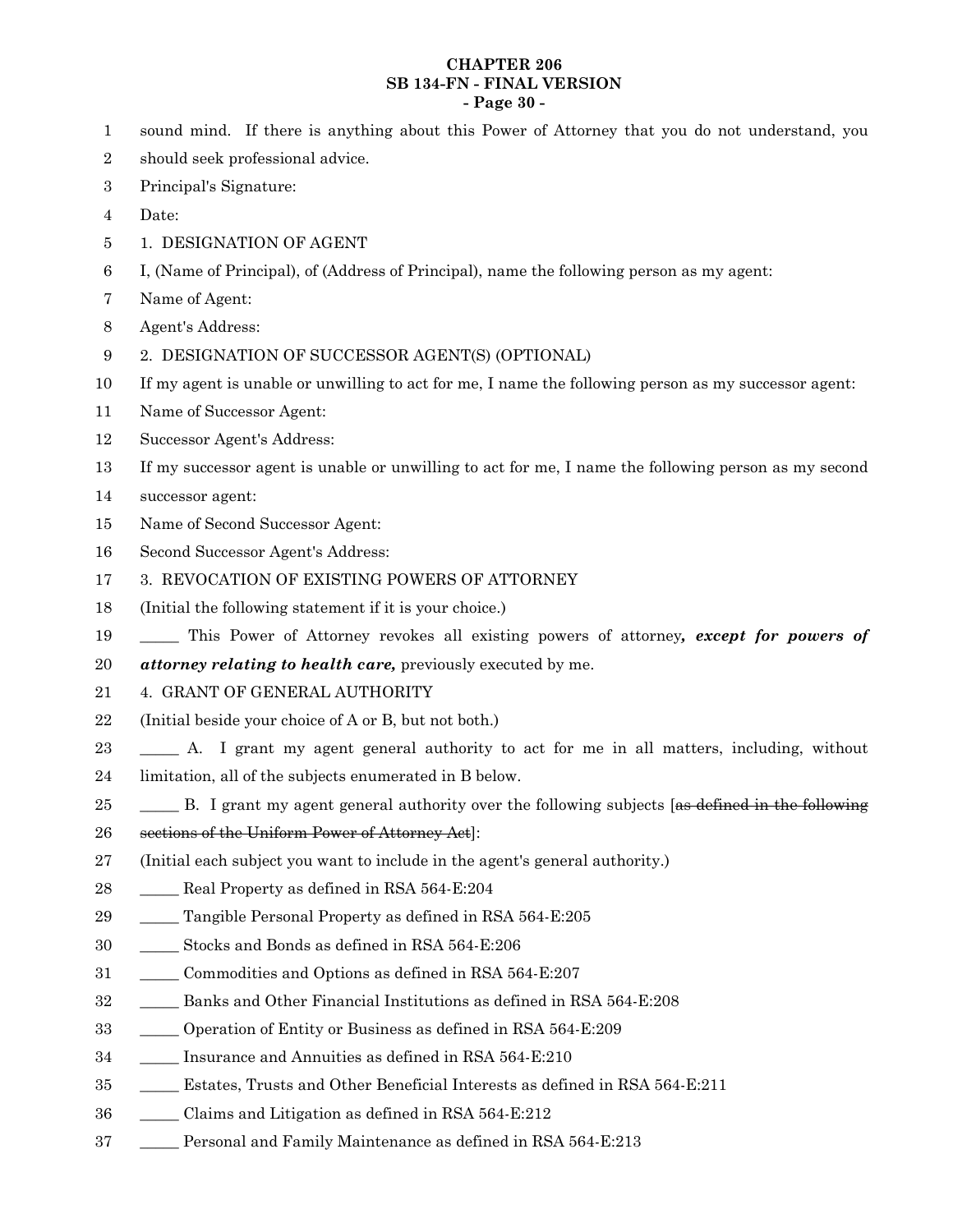#### **CHAPTER 206 SB 134-FN - FINAL VERSION - Page 31 -**

\_\_\_\_\_ Benefits from Governmental Programs or Civil or Military Service as defined in RSA 564- E:214 \_\_\_\_\_ Retirement Plans as defined in RSA 564-E:215 Taxes as defined in RSA 564-E:216 \_\_\_\_\_ Digital Assets *as defined in RSA 554-A:2(10)* 5. GRANT OF SPECIFIC AUTHORITY (OPTIONAL) (Initial each subject you want to include in the agent's authority. CAUTION: As to some of the following subjects, granting your agent authority will give your agent the authority to take actions that could significantly reduce your property or change how your property is distributed at your death.) My agent MAY NOT do any of the following specific acts for me UNLESS I have INITIALED the specific authority listed below: \_\_\_\_\_ Create, amend, revoke, or terminate an inter vivos trust *(If you have granted your agent the authority to create, amend, revoke, or terminate an inter vivos trust, then initial the following statement if it is your choice.) \_\_\_\_\_\_ My agent may create, amend, revoke, or terminate an inter vivos trust to benefit himself or herself or any individual to whom my agent owes a legal obligation of support.* \_\_\_\_\_ Make a gift, subject to the limitations of RSA 564-E:217[ of the Uniform Power of Attorney Act] (If you have granted your agent the authority to make a gift, then as to each of the following statements, initial beside it if it is your choice.) \_\_\_\_\_ My agent may make a gift, even if it will leave me without sufficient assets or income to provide for my care without relying on Medicaid, other public assistance or charity. \_\_\_\_\_ My agent may make a gift to himself or herself and to any individual to whom my agent owes a legal obligation of support. \_\_\_\_\_ Create or change rights of survivorship *(If you have granted your agent the authority to create or change rights of survivorship, then initial the following statement if it is your choice.) \_\_\_\_\_\_\_ My agent may create or change rights of survivorship to benefit himself or herself or any individual to whom my agent owes a legal obligation of support.* \_\_\_\_\_ Create or change a beneficiary designation *(If you have granted your agent the authority to create or change a beneficiary designation, then initial the following statement if it is your choice.)* \_\_\_\_\_\_ *My agent may create or change a beneficiary designation to benefit himself or herself or any individual to whom my agent owes a legal obligation of support.* 1 2 3 4 5 6 7 8 9 10 11 12 13 14 15 16 17 18 19 20 21 22 23 24 25 26 27 28 29 30 31 32 33 34 35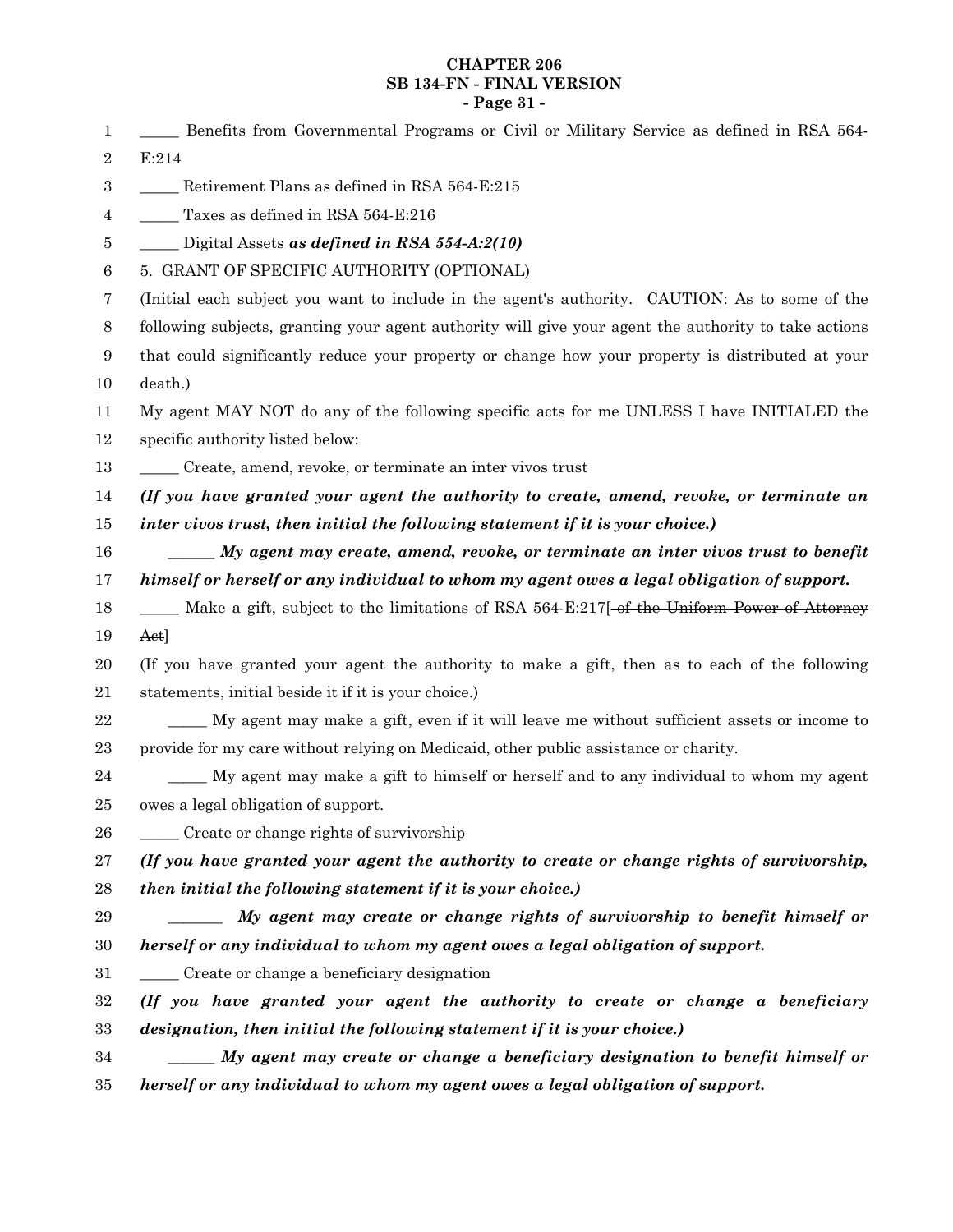# **CHAPTER 206 SB 134-FN - FINAL VERSION - Page 32 -**

| $\mathbf 1$      | Reject, renounce, disclaim, release, or consent to a reduction in or modification of my                  |
|------------------|----------------------------------------------------------------------------------------------------------|
| $\sqrt{2}$       | share in, or a payment to me from, an estate, trust, or other beneficial interest, to benefit            |
| $\,3$            | my agent or any individual to whom my agent owes a legal obligation of support                           |
| $\overline{4}$   | Delegate authority granted under this Power of Attorney to another person                                |
| 5                | Waive my right to be a beneficiary of a joint and survivor annuity, including a survivor benefit         |
| $\boldsymbol{6}$ | under a retirement plan                                                                                  |
| 7                | (If you have granted your agent the authority to waive your right to be a beneficiary of a               |
| 8                | joint and survivor annuity, including a survivor benefit under a retirement plan, then                   |
| 9                | initial the following statement if it is your choice.)                                                   |
| 10               | $\frac{1}{1}$ My agent may waive my right to be a beneficiary of a joint and survivor annuity,           |
| 11               | including a survivor benefit under a retirement plan, to benefit himself or herself or any               |
| 12               | individual to whom my agent owes a legal obligation of support.                                          |
| 13               | Exercise the fiduciary power(s) that I have the authority to delegate as specified in the                |
| 14               | "Special Instructions" in Paragraph [7] $\boldsymbol{\delta}$ of this Power of Attorney                  |
| 15               | Exercise authority over the content of electronic communication sent or received by me                   |
| 16               | pursuant to RSA 554-A:9                                                                                  |
| 17               | Exercise authority with respect to intellectual property, including, without limitation,                 |
| 18               | copyrights, contracts for payment of royalties, and trademarks                                           |
| 19               | [6. LIMITATION ON AGENT'S AUTHORITY (OTHER THAN GIFTING)                                                 |
| 20               | (If an agent (including successor agent) named in this Power of Attorney is someone other than an        |
| 21               | ancestor of yours, your spouse, or a descendant of yours, you must initial the following statement if it |
| 22               | is your choice that such agent have the following authority. An agent who is an ancestor of yours,       |
| 23               | your spouse, or a descendant of yours already has the following authority under New Hampshire            |
| 24               | $\downarrow$ aw. $\rightarrow$                                                                           |
| 25               | <u>Wy agent may exercise authority under this Power of Attorney to create in my agent, or in an</u>      |
| 26               | individual to whom my agent owes a legal obligation of support, an interest in my property by any        |
| 27               | manner (other than a gift), including, without limitation, by right of survivorship, beneficiary         |
| 28               | designation, or disclaimer.                                                                              |
| 29               | 7. 6. SPECIAL INSTRUCTIONS (OPTIONAL)                                                                    |
| 30               | (Here you may include special instructions. You may leave this Paragraph blank. You may attach           |
| 31               | additional pages as necessary.)                                                                          |
| 32               | [8.] 7. EFFECTIVE DATE AND AUTHORITY OF AGENT                                                            |
| 33               | This Power of Attorney is effective immediately unless I have stated otherwise in the Special            |
| 34               | Instructions in Paragraph $[7]$ 6 of this Power of Attorney. An agent (including successor agent)        |
| 35               | named in this Power of Attorney will have no authority to act as my agent until he or she has signed     |
| 36               | and affixed to this Power of Attorney an acknowledgment that is substantially the same as the            |

Acknowledgment at the end of this Power of Attorney. 37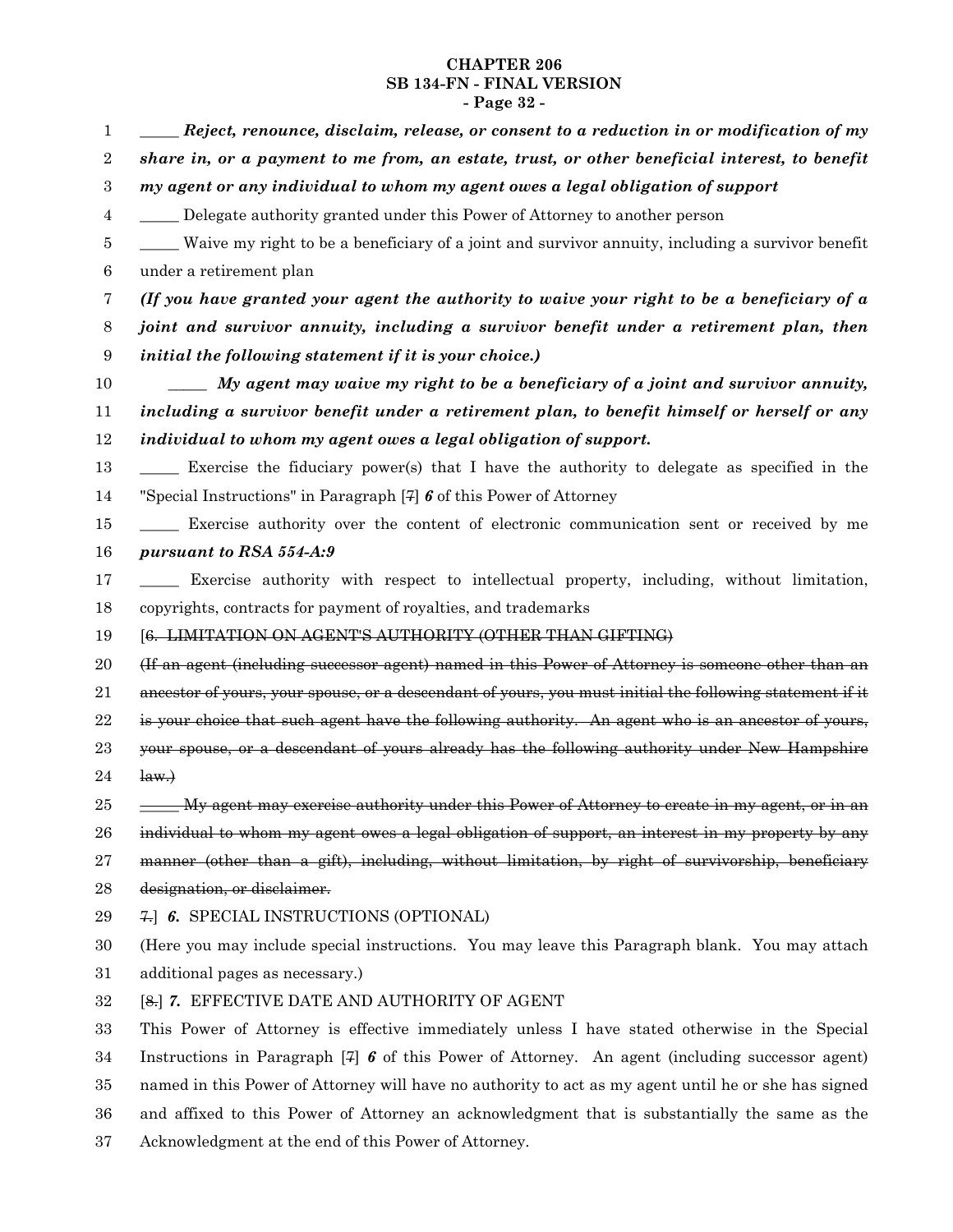#### **CHAPTER 206 SB 134-FN - FINAL VERSION - Page 33 -**

[9.] *8.* GOVERNING LAW 1

- This Power of Attorney shall be governed by the laws of the State of New Hampshire. 2
- [10.] *9.* RELIANCE ON THIS POWER OF ATTORNEY 3
- Any person, including my agent, may rely upon this Power of Attorney if it is acknowledged before a 4
- notary public or other individual authorized to take acknowledgments (or a copy of the acknowledged 5
- Power of Attorney), unless that person knows it is void, invalid, or terminated. 6
- SIGNATURE AND ACKNOWLEDGMENT 7
- (You must date and sign this Power of Attorney. If you are physically unable to sign, it may be 8
- signed by someone else writing your name, in your presence and at your express direction. This 9
- Power of Attorney must be acknowledged before a notary public or other individual authorized by 10
- law to take acknowledgments.) 11
- Principal's Signature: 12
- Principal's Printed Name: 13
- Principal's Address: 14
- Date: 15
- STATE OF NEW HAMPSHIRE 16
- COUNTY OF \_\_\_\_\_\_\_\_\_\_\_\_\_\_\_ 17
- The foregoing Power of Attorney was acknowledged before me on \_\_\_\_\_\_\_\_\_\_\_, by \_\_\_\_\_\_\_\_\_\_\_\_\_\_\_, known to me or satisfactorily proven to be the person named herein 18 19
- Signature of Notarial Officer: 20
- Title (and Rank): 21
- My commission expires: 22
- AGENT ACKNOWLEDGMENT 23

Notice to Agent: You will have no authority to act as agent under this Power of Attorney until you sign and affix this acknowledgment to the Power of Attorney. 24 25

I, have read the attached power of attorney and am the person identified as the agent for the principal. I hereby acknowledge that when I act as agent I am given power under the power of attorney to make decisions about money, property, or both belonging to the principal, and to spend the principal's money, property, or both on the principal's behalf, in accordance with the terms of the power of attorney. When acting as agent, I have duties (called "fiduciary duties") to act in *accordance with the principal's reasonable expectations to the extent actually known by me and, otherwise, in* the principal's best interest, to act in good faith, and to act only within the scope of authority granted in the power of attorney, as well as other duties imposed by law to the extent not provided otherwise in the power of attorney. As an agent, I am not entitled to use the money or property for my own benefit or to make gifts to myself or others unless the power of attorney specifically gives me the authority to do so. As an agent, my authority under the power of attorney will end when the principal dies and I will not have authority to manage or 26 27 28 29 30 31 32 33 34 35 36 37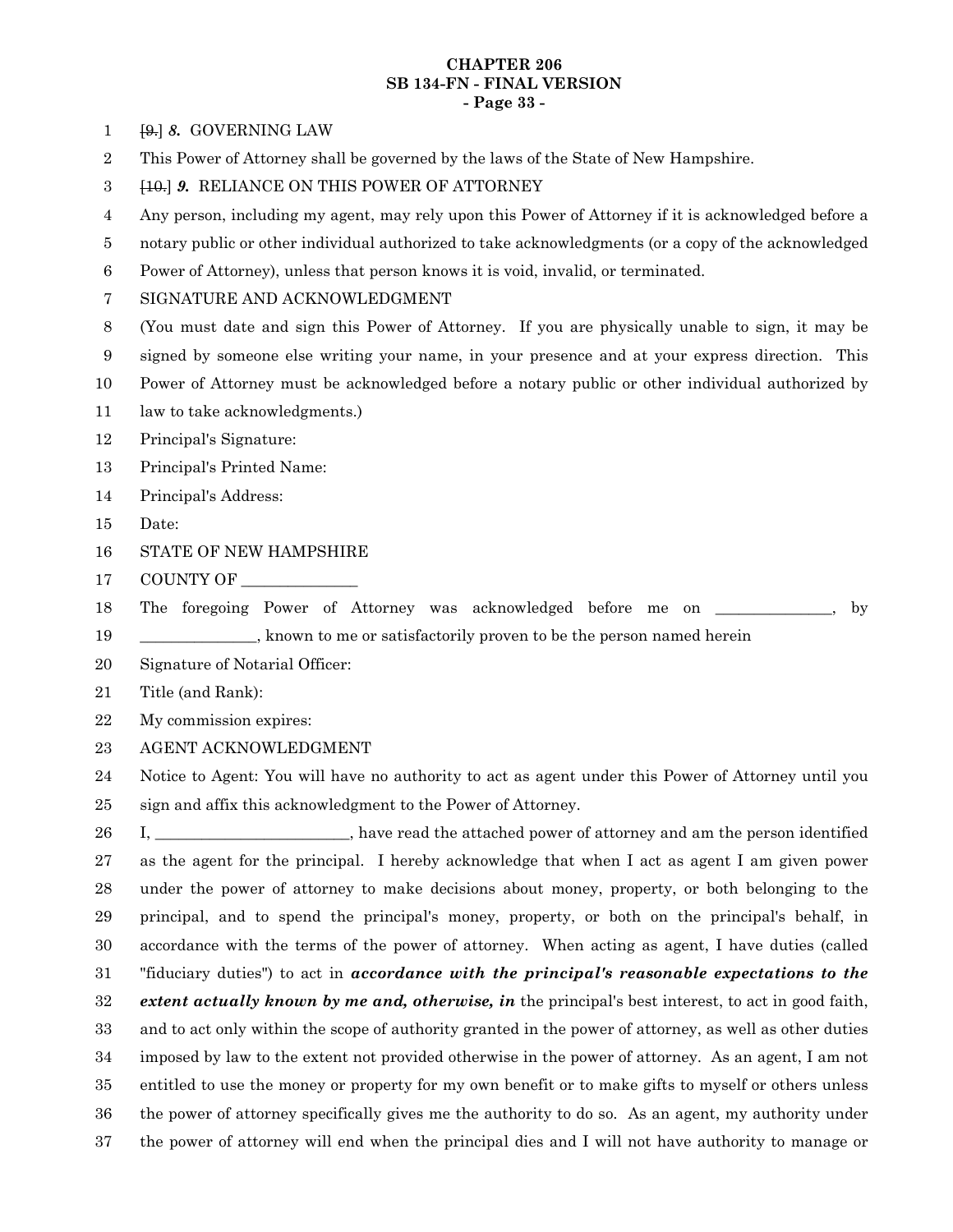# **CHAPTER 206 SB 134-FN - FINAL VERSION - Page 34 -**

| $\mathbf 1$      | dispose of any property or administer the estate of the principal. If I violate a fiduciary duty under   |
|------------------|----------------------------------------------------------------------------------------------------------|
| $\,2$            | the power of attorney, I may be liable for damages and may be subject to criminal prosecution. If        |
| $\,3$            | there is anything about this power of attorney, or my duties under it, that I do not understand, I       |
| $\overline{4}$   | understand that I should seek professional advice.                                                       |
| 5                | Agent's Signature:                                                                                       |
| $\,6$            | Date:                                                                                                    |
| 7                | 8 Applicability.                                                                                         |
| $8\,$            | I. Section 2 of Part VI of this act shall apply to all petitions for estate administration filed on      |
| $\boldsymbol{9}$ | or after July 1, 2021 regardless of the date of the decedent's death.                                    |
| 10               | II. Section 3 of Part VI of this act shall apply to decedents dying on or after July 1, 2021.            |
| 11               | III. Section 4 of Part VI of this act shall apply to general powers of attorney executed on or           |
| 12               | after July 1, 2021.                                                                                      |
| 13               | 9 Findings. The general court finds:                                                                     |
| 14               | I. Through the development of thoughtful, innovative laws, New Hampshire has become one                  |
| 15               | of the best legal environments for trusts, trust companies, fiduciaries, and fiduciary services.         |
| 16               | II. This legal environment attracts individuals and families to the state and the revised                |
| 17               | uniform disclaimer of property interests act further reinforces the state's long tradition of protecting |
| 18               | settlor intent and further facilitates the administrations of trusts and estates.                        |
| 19               | The revised uniform disclaimer of property interests act replaces New Hampshire's<br>III.                |
| 20               | existing and obsolete uniform disclaimer of property interests act by removing the 9-month time          |
| 21               | limit for disclaimers, expanding the prior definition of "disclaimer" to include a broader range of      |
| 22               | property, providing further instructions for when a disclaimer is delivered and under what               |
| 23               | circumstances it becomes effective, clarifying the result of refusing property or powers through a       |
| 24               | disclaimer, creating rules for several types of disclaimers that have not been explicitly addressed in   |
| 25               | the prior act, providing rules for the disclaimer of powers held in a fiduciary capacity, specifically   |
| 26               | allowing a partial disclaimer of an interest in property, and clarifying that the disclaimed interest    |
| 27               | passes without direction by the disclaimant.                                                             |
| 28               | 10 Uniform Disclaimer of Property Interests Act. RSA 563-B is repealed and reenacted to                  |
| 29               | read as follows:                                                                                         |
| 30               | CHAPTER 563-B                                                                                            |
| 31               | UNIFORM DISCLAIMER OF PROPERTY INTERESTS ACT                                                             |
| 32               | Article 1                                                                                                |
| 33               | Short Title                                                                                              |
| 34               | 563-B:1 Short Title. This chapter may be cited as the "Uniform Disclaimer of Property Interests          |
| 35               | Act."                                                                                                    |
| 36               | Article 2                                                                                                |
| 37               | Application                                                                                              |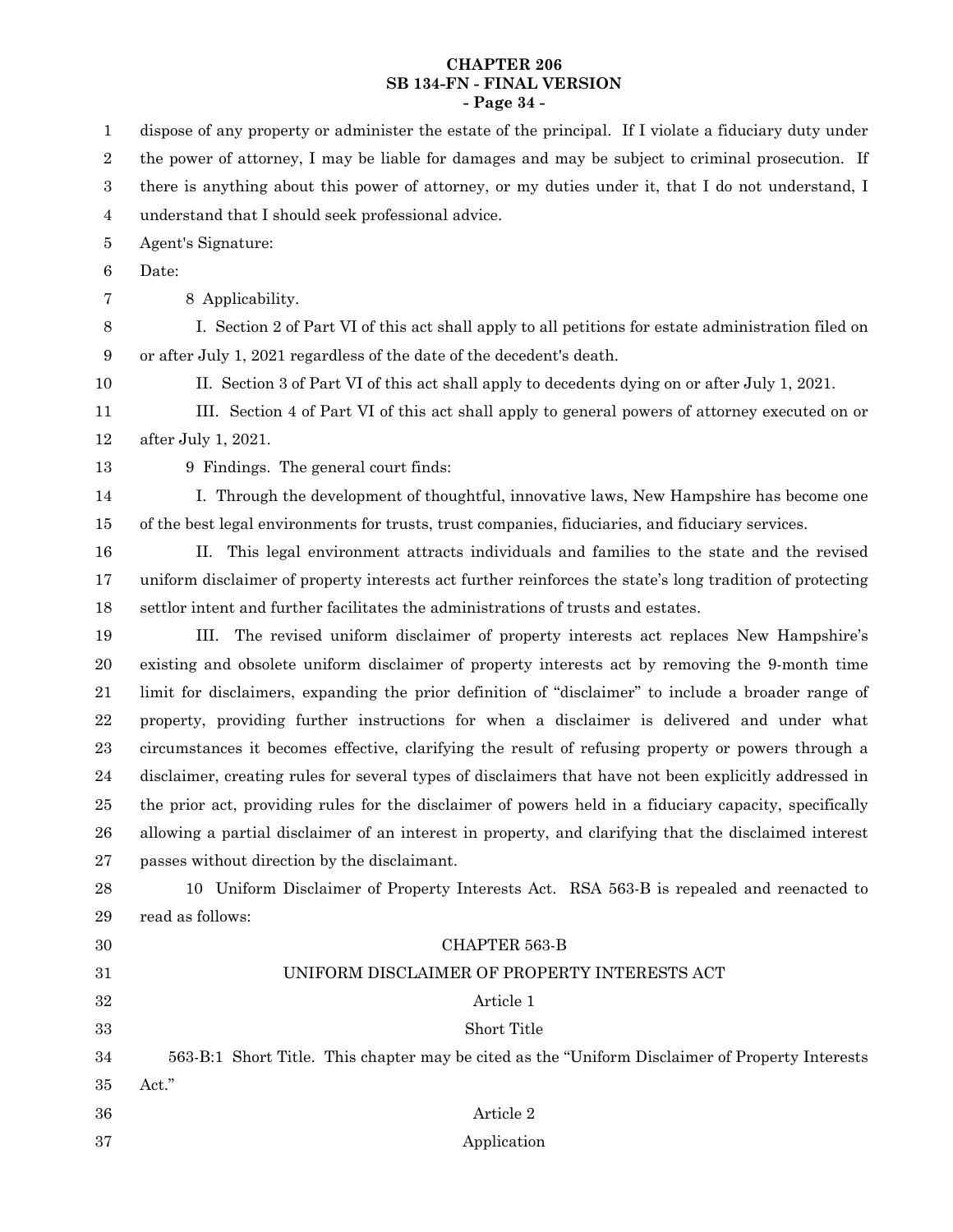# **CHAPTER 206 SB 134-FN - FINAL VERSION - Page 35 -**

| $\mathbf{1}$     | 563-B:2 Application. This chapter applies to disclaimers of any interest in or power over                |
|------------------|----------------------------------------------------------------------------------------------------------|
| 2                | property, whenever created.                                                                              |
| 3                | Article 3                                                                                                |
| 4                | Definitions                                                                                              |
| 5                | 563-B:3 Definitions. For purpose of this chapter, the following definitions shall apply:                 |
| $\boldsymbol{6}$ | (a) "Disclaimant" means the person to whom a disclaimed interest or power would have                     |
| 7                | passed had the disclaimer not been made.                                                                 |
| 8                | (b) "Disclaimed interest" means the interest that would have passed to the disclaimant                   |
| 9                | had the disclaimer not been made.                                                                        |
| 10               | (c) "Disclaimer" means the refusal to accept an interest in or power over property.                      |
| 11               | (d) "Fiduciary" means a personal representative, administrator, trustee, agent acting                    |
| 12               | under a power of attorney, or other person authorized to act as a fiduciary with respect to the          |
| 13               | property of another person.                                                                              |
| 14               | (e) "Jointly held property" means property held in the name of 2 or more persons under                   |
| 15               | an arrangement in which all holders have concurrent interests and under which the last surviving         |
| 16               | holder is entitled to the whole of the property.                                                         |
| 17               | (f) "Person" means an individual, corporation, business trust, estate, trust, partnership,               |
| 18               | limited liability company, association, joint venture, government, governmental subdivision, agency,     |
| 19               | or instrumentality; public corporation, or any other legal or commercial entity.                         |
| $20\,$           | (g) "State" means a state of the United States, the District of Columbia, Puerto Rico, the               |
| 21               | United States Virgin Islands, or any territory or insular possession subject to the jurisdiction of the  |
| 22               | United States. The term includes an Indian tribe or band, or Alaskan native village, recognized by       |
| 23               | federal law or formally acknowledged by a state.                                                         |
| 24               | (h) "Trust" means:                                                                                       |
| 25               | (1) An express trust, charitable or noncharitable, with additions thereto, whenever                      |
| 26               | and however created as defined in RSA 564-A:1; and                                                       |
| 27               | (2) A trust created pursuant to a statute, judgment, or decree which requires the                        |
| 28               | trust to be administered in the manner of an express trust.                                              |
| 29               | Article 4                                                                                                |
| $30\,$           | Power to Disclaim; General Requirements; When Irrevocable                                                |
| 31               | 563-B:4 Power to Disclaim; General requirements; When Irrevocable.                                       |
| 32               | (a) Power to Disclaim.                                                                                   |
| 33               | (1) A person may disclaim, in whole or part, any interest in or power over property,                     |
| 34               | including a power of appointment. A person may disclaim the interest or power even if its creator        |
| 35               | imposed a spendthrift provision or similar restriction on transfer or a restriction or limitation on the |
| 36               | right to disclaim.                                                                                       |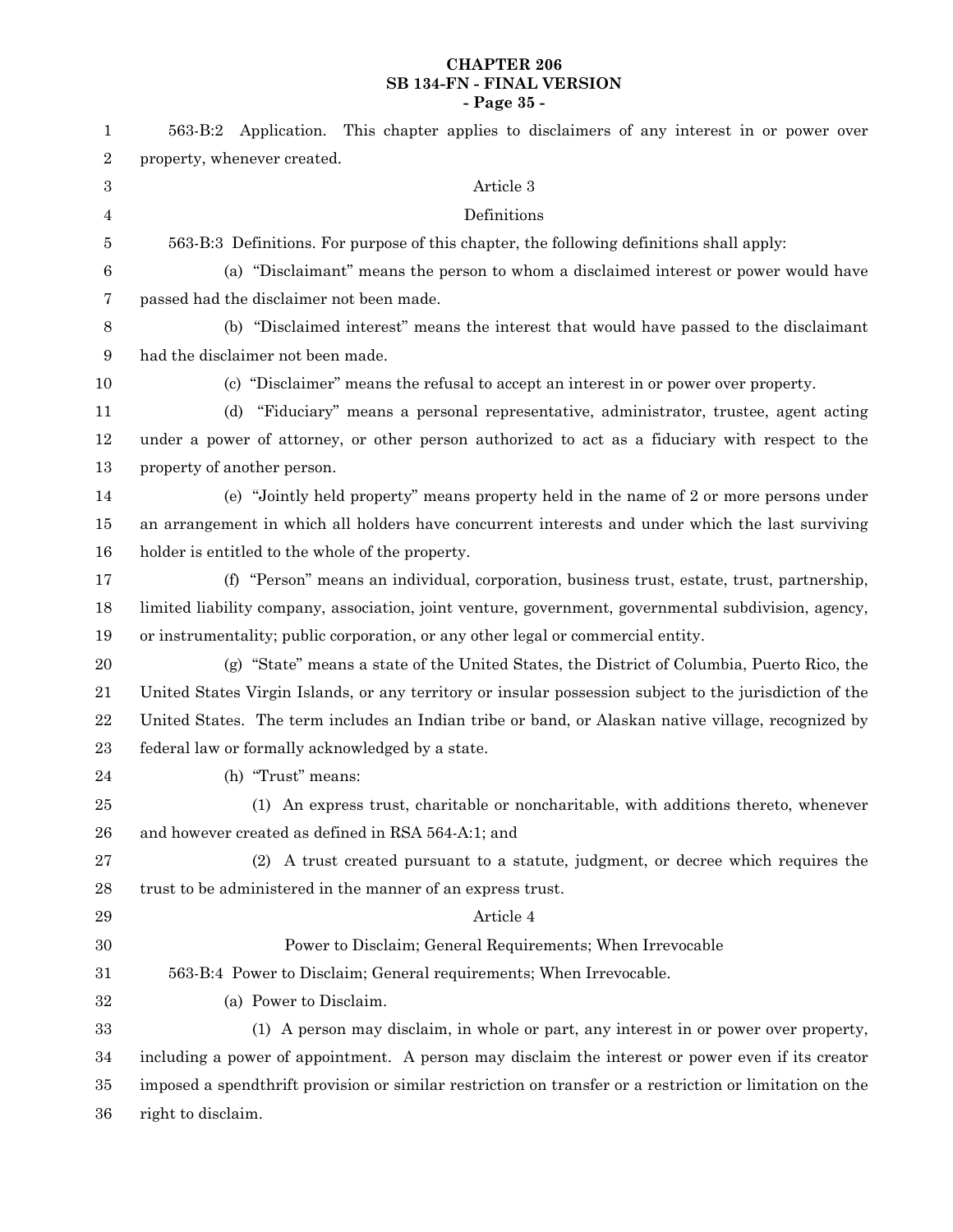# **CHAPTER 206 SB 134-FN - FINAL VERSION - Page 36 -**

| 1                | Except to the extent a fiduciary's right to disclaim is expressly restricted or<br>(2)                    |
|------------------|-----------------------------------------------------------------------------------------------------------|
| $\boldsymbol{2}$ | limited by this chapter, another statute of this state, or by the instrument creating the fiduciary       |
| $\,3$            | relationship, a fiduciary may disclaim, in whole or part, any interest in or power over property,         |
| 4                | including a power of appointment, whether acting in a personal or representative capacity. A              |
| 5                | fiduciary may disclaim the interest or power even if its creator imposed a spendthrift provision or       |
| $\,6\,$          | similar restriction on transfer or a restriction or limitation on the right to disclaim, or an instrument |
| 7                | other than the instrument that created the fiduciary relationship imposed a restriction or limitation     |
| $8\,$            | on the right to disclaim.                                                                                 |
| 9                | (b) General Requirements.                                                                                 |
| 10               | (1) To be effective, a disclaimer must be in a writing or other record, declare the                       |
| 11               | disclaimer, describe the interest or power disclaimed, be signed by the person making the disclaimer,     |
| 12               | and be delivered or filed in the manner provided in Article 12. In this Article:                          |
| 13               | (A) "Record" means information that is inscribed on a tangible medium or that is                          |
| 14               | stored in an electronic or other medium and is retrievable in perceivable form; and                       |
| 15               | (B) "Signed" means, with present intent to authenticate or adopt a record, to;                            |
| 16               | (i) Execute or adopt a tangible symbol; or                                                                |
| 17               | Attach to or logically associate with the record an electronic sound,<br>(ii)                             |
| 18               | symbol, or process.                                                                                       |
| 19               | A partial disclaimer may be expressed as a fraction, percentage, monetary<br>(2)                          |
| 20               | amount, term of years, limitation of a power, or any other interest or estate in the property.            |
| 21               | (c) When Irrevocable.                                                                                     |
| 22               | (1) A disclaimer becomes irrevocable when it is delivered or filed pursuant to Article                    |
| 23               | 10 or when it becomes effective as provided in Articles 5 through 9, whichever occurs later.              |
| 24               | (2) A disclaimer made under this chapter is not a transfer, assignment, or release.                       |
| 25               | Article 5                                                                                                 |
| 26               | Disclaimer of Interest in Property                                                                        |
| 27               | 563-B:5 Disclaimer of Interest in Property.                                                               |
| 28               | (a) In this section:                                                                                      |
| 29               | (1) "Future interest" means an interest that takes effect in possession or enjoyment,                     |
| 30               | if at all, later than the time of its creation.                                                           |
| 31               | "Time of distribution" means the time when a disclaimed interest would have<br>(2)                        |
| 32               | taken effect in possession or enjoyment.                                                                  |
| 33               | Except for a disclaimer governed by Article 6 or 7, the following rules apply to a<br>(b)                 |
| 34               | disclaimer of an interest in property:                                                                    |
| 35               | The disclaimer takes effect as of the time the instrument creating the interest<br>(1)                    |
| 36               | becomes irrevocable, or, if the interest arose under the law of intestate succession, as of the time of   |
| 37               | the intestate's death.                                                                                    |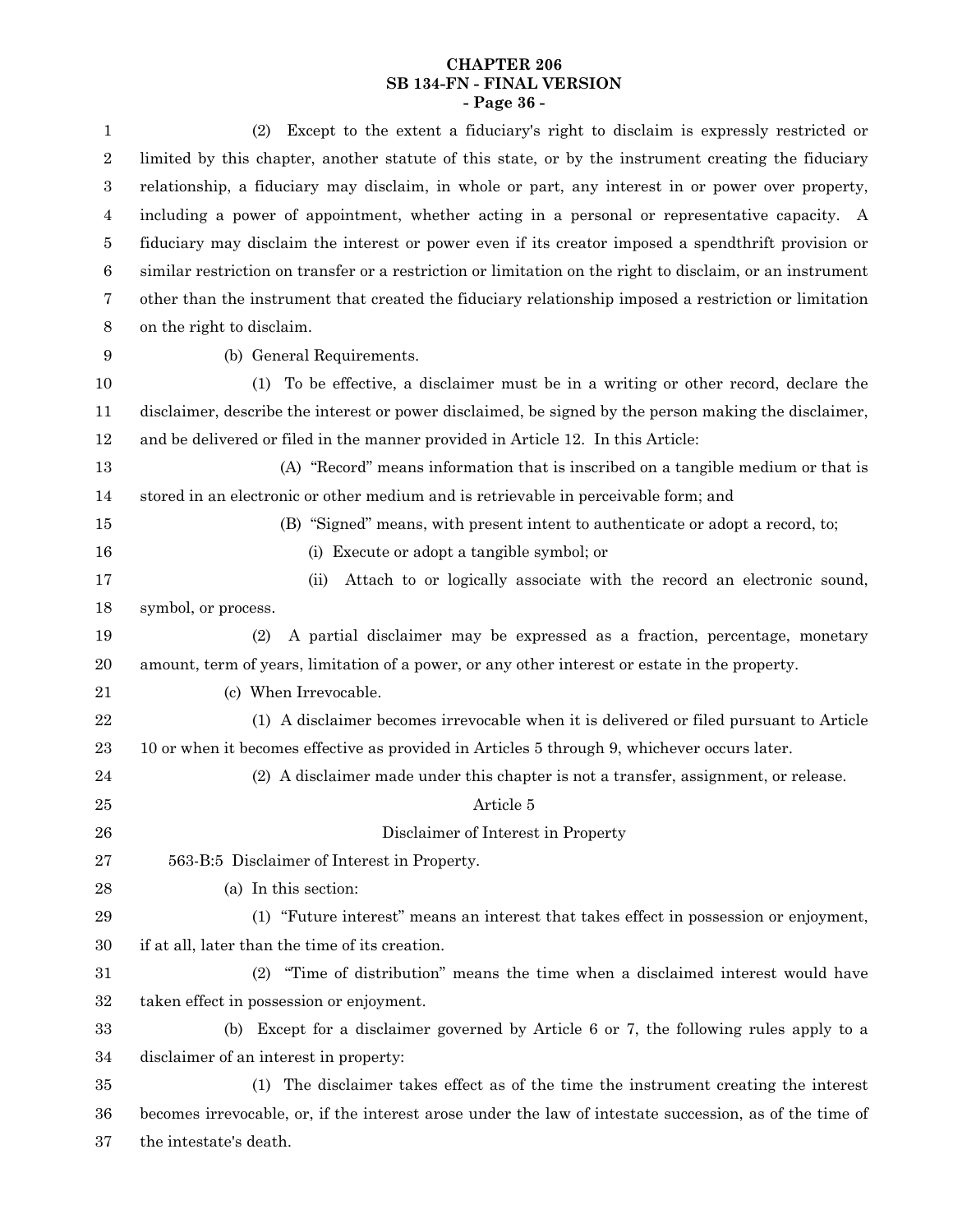#### **CHAPTER 206 SB 134-FN - FINAL VERSION - Page 37 -**

(2) The disclaimed interest passes according to any provision in the instrument creating the interest providing for the disposition of the interest, should it be disclaimed, or of disclaimed interests in general. (3) If the instrument does not contain a provision described in paragraph (2), the following rules apply: (A) If the disclaimant is not an individual, the disclaimed interest passes as if the disclaimant did not exist. (B) If the disclaimant is an individual, except as otherwise provided in subparagraphs (C) and (D), the disclaimed interest passes as if the disclaimant had died immediately before the time of distribution. (C) If by law or under the instrument, the descendants of the disclaimant would share in the disclaimed interest by any method of representation had the disclaimant died before the time of distribution, the disclaimed interest passes only to the descendants of the disclaimant who survive the time of distribution. (D) If the disclaimed interest would pass to the disclaimant's estate had the disclaimant died before the time of distribution, the disclaimed interest instead passes by representation to the descendants of the disclaimant who survive the time of distribution. If no descendant of the disclaimant survives the time of distribution, the disclaimed interest passes to those persons, including the state but excluding the disclaimant, and in such shares as would succeed to the transferor's intestate estate under the intestate succession law of the transferor's domicile had the transferor died at the time of distribution. However, if the transferor's surviving spouse is living but is remarried at the time of distribution, the transferor is deemed to have died unmarried at the time of distribution. (4) Upon the disclaimer of a preceding interest, a future interest held by a person other than the disclaimant takes effect as if the disclaimant had died or ceased to exist immediately before the time of distribution, but a future interest held by the disclaimant is not accelerated in possession or enjoyment. Article 6 Disclaimer of Rights of Survivorship in Jointly Held Property 563-B:6 Disclaimer of Rights of Survivorship in Jointly Held Property. (a) Upon the death of a holder of jointly held property, a surviving holder may disclaim, in whole or part, the greater of: (1) A fractional share of the property determined by dividing the number one by the number of joint holders alive immediately before the death of the holder to whose death the disclaimer relates; or (2) All of the property except that part of the value of the entire interest attributable to the contribution furnished by the disclaimant. 1 2 3 4 5 6 7 8 9 10 11 12 13 14 15 16 17 18 19 20 21 22 23 24 25 26 27 28 29 30 31 32 33 34 35 36 37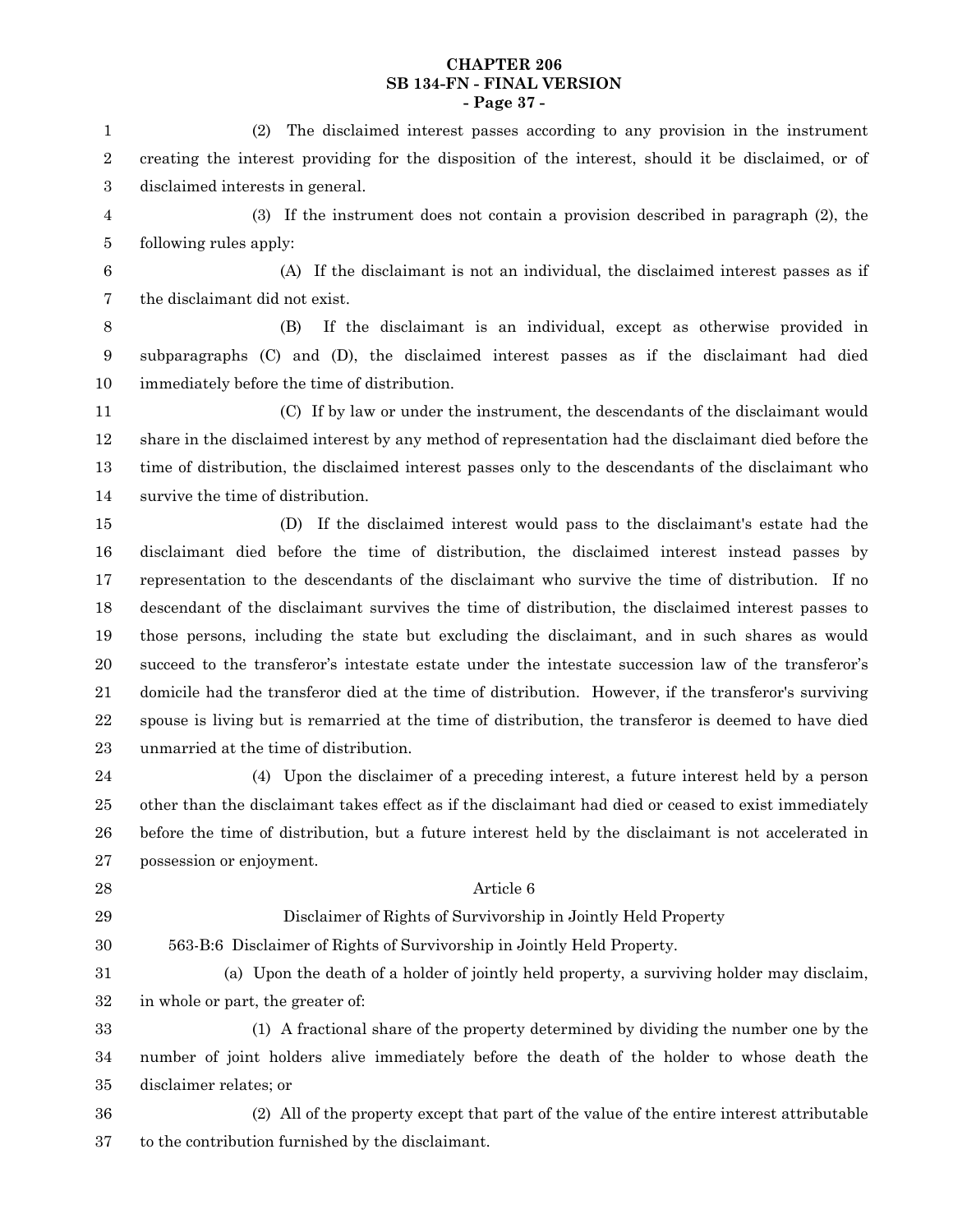# **CHAPTER 206 SB 134-FN - FINAL VERSION - Page 38 -**

| 1         | (b) A disclaimer under subsection (a) takes effect as of the death of the holder of jointly       |
|-----------|---------------------------------------------------------------------------------------------------|
| $\,2$     | held property to whose death the disclaimer relates.                                              |
| 3         | (c) An interest in jointly held property disclaimed by a surviving holder of the property         |
| 4         | passes as if the disclaimant predeceased the holder to whose death the disclaimer relates.        |
| 5         | Article 7                                                                                         |
| 6         | Disclaimer of Interest by Trustee                                                                 |
| 7         | 563-B:7 Disclaimer of Interest by Trustee. If a trustee disclaims an interest in property that    |
| 8         | otherwise would have become trust property, the interest does not become trust property.          |
| 9         | Article 8                                                                                         |
| 10        | Disclaimer of Power of Appointment or Other Power                                                 |
| 11        | Not Held in a Fiduciary Capacity                                                                  |
| 12        | 563-B:8 Disclaimer of Power of Appointment or Other Power Not Held in a Fiduciary Capacity.       |
| 13        | If a holder disclaims a power of appointment or other power not held in a fiduciary capacity, the |
| 14        | following rules apply:                                                                            |
| 15        | (a) If the holder has not exercised the power, the disclaimer takes effect as of the time         |
| 16        | the instrument creating the power becomes irrevocable.                                            |
| 17        | (b) If the holder has exercised the power and the disclaimer is of a power other than a           |
| 18        | presently exercisable general power of appointment, the disclaimer takes effect immediately after |
| 19        | the last exercise of the power.                                                                   |
| 20        | The instrument creating the power is construed as if the power expired when the<br>(c)            |
| 21        | disclaimer became effective.                                                                      |
| $\bf{22}$ | Article 9                                                                                         |
| 23        | Disclaimer by Appointee, Object, or Taker in Default of                                           |
| 24        | <b>Exercise of Power of Appointment</b>                                                           |
| 25        | Disclaimer by Appointee, Object, or Taker in Default of Exercise of Power of<br>563-B:9           |
| 26        | Appointment.                                                                                      |
| 27        | (a) A disclaimer of an interest in property by an appointee of a power of appointment             |
| 28        | takes effect as of the time the instrument by which the holder exercises the power becomes        |
| $\bf 29$  | irrevocable.                                                                                      |
| $30\,$    | (b) A disclaimer of an interest in property by an object or taker in default of an exercise       |
| 31        | of a power of appointment takes effect as of the time the instrument creating the power becomes   |
| 32        | irrevocable.                                                                                      |
| 33        | Article 10                                                                                        |
| 34        | Disclaimer of Power Held in Fiduciary Capacity                                                    |
| 35        | 563-B:10 Disclaimer of Power Held in Fiduciary Capacity.                                          |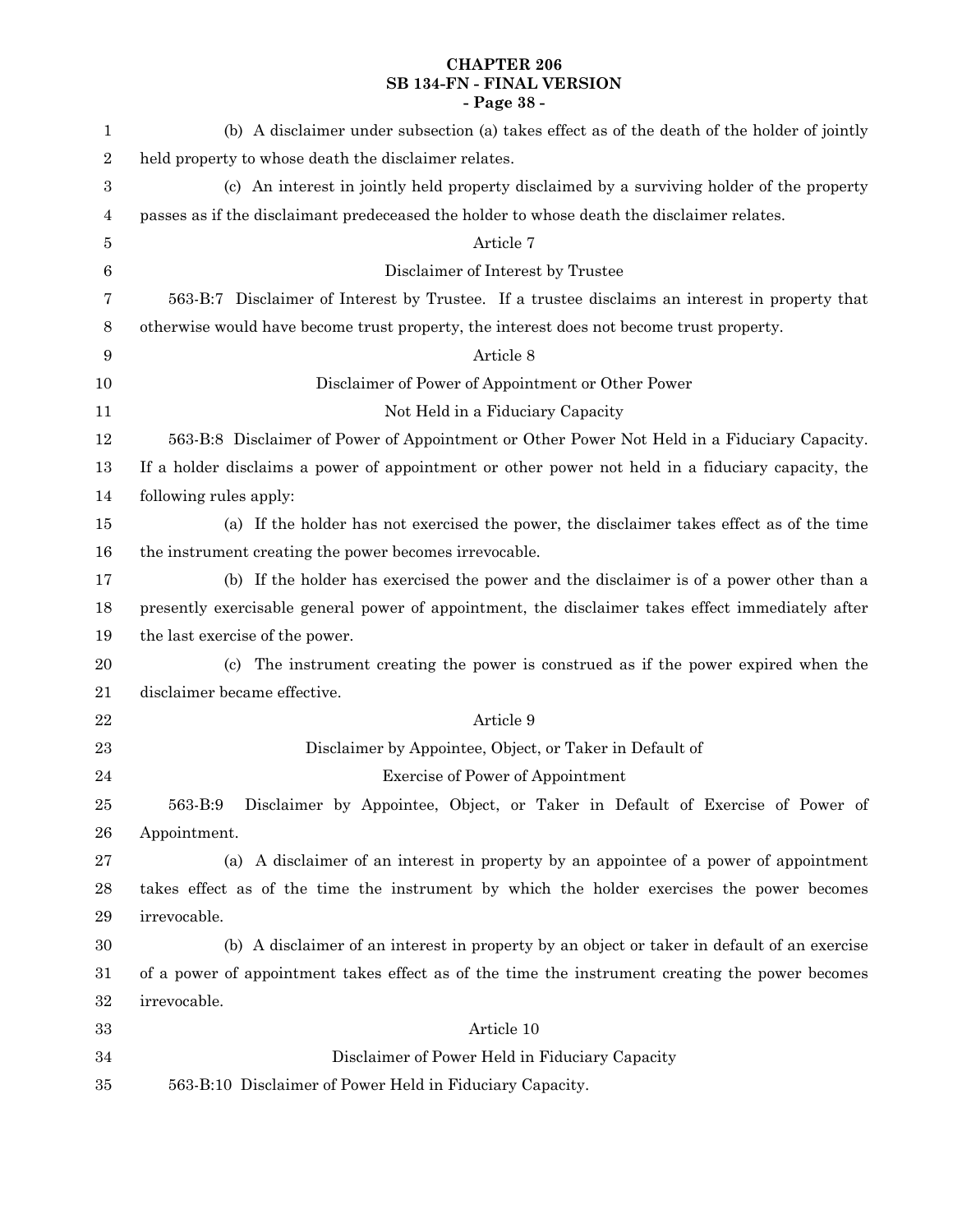# **CHAPTER 206 SB 134-FN - FINAL VERSION - Page 39 -**

| $\mathbf{1}$     | If a fiduciary disclaims a power held in a fiduciary capacity which has not been<br>(a)                 |
|------------------|---------------------------------------------------------------------------------------------------------|
| $\boldsymbol{2}$ | exercised, the disclaimer takes effect as of the time the instrument creating the power becomes         |
| $\,3$            | irrevocable.                                                                                            |
| $\overline{4}$   | (b) If a fiduciary disclaims a power held in a fiduciary capacity which has been exercised,             |
| 5                | the disclaimer takes effect immediately after the last exercise of the power.                           |
| $\,6$            | (c) A disclaimer under this section is effective as to another fiduciary if the disclaimer so           |
| 7                | provides and the fiduciary disclaiming has the authority to bind the estate, trust, or other person for |
| $8\phantom{1}$   | whom the fiduciary is acting.                                                                           |
| $\boldsymbol{9}$ | Article 11                                                                                              |
| 10               | Delivery or Filing                                                                                      |
| 11               | 563-B:11 Delivery or Filing.                                                                            |
| 12               | In this section, "beneficiary designation" means an instrument, other than an<br>(a)                    |
| 13               | instrument creating a trust, naming the beneficiary of:                                                 |
| 14               | (1) An annuity or insurance policy;                                                                     |
| 15               | (2) An account with a designation for payment on death;                                                 |
| 16               | (3) A security registered in beneficiary form;                                                          |
| 17               | (4) A pension, profit-sharing, retirement, or other employment-related benefit plan;                    |
| 18               | or                                                                                                      |
| 19               | (5) Any other non-probate transfer at death.                                                            |
| 20               | (b) Subject to subsections (c) through (l), delivery of a disclaimer may be effected by                 |
| 21               | personal delivery, first-class mail, or any other method likely to result in its receipt.               |
| 22               | (c) In the case of an interest created under the law of intestate succession or an interest             |
| 23               | created by will, other than an interest in a testamentary trust:                                        |
| 24               | (1) A disclaimer must be delivered to the administrator of the decedent's estate; or                    |
| 25               | If no administrator is then serving, it must be filed with a court having<br>(2)                        |
| 26               | jurisdiction to appoint the administrator.                                                              |
| 27               | (d) In the case of an interest in a testamentary trust:                                                 |
| $\bf 28$         | (1) A disclaimer must be delivered to the trustee then serving, or if no trustee is then                |
| $\,29$           | serving, to the administrator of the decedent's estate; or                                              |
| $30\,$           | (2)<br>If no administrator is then serving, it must be filed with a court having                        |
| 31               | jurisdiction to enforce the trust.                                                                      |
| $32\,$           | (e) In the case of an interest in an inter vivos trust:                                                 |
| 33               | (1) A disclaimer must be delivered to the trustee then serving;                                         |
| 34               | (2) If no trustee is then serving, it must be filed with a court having jurisdiction to                 |
| 35               | enforce the trust; or                                                                                   |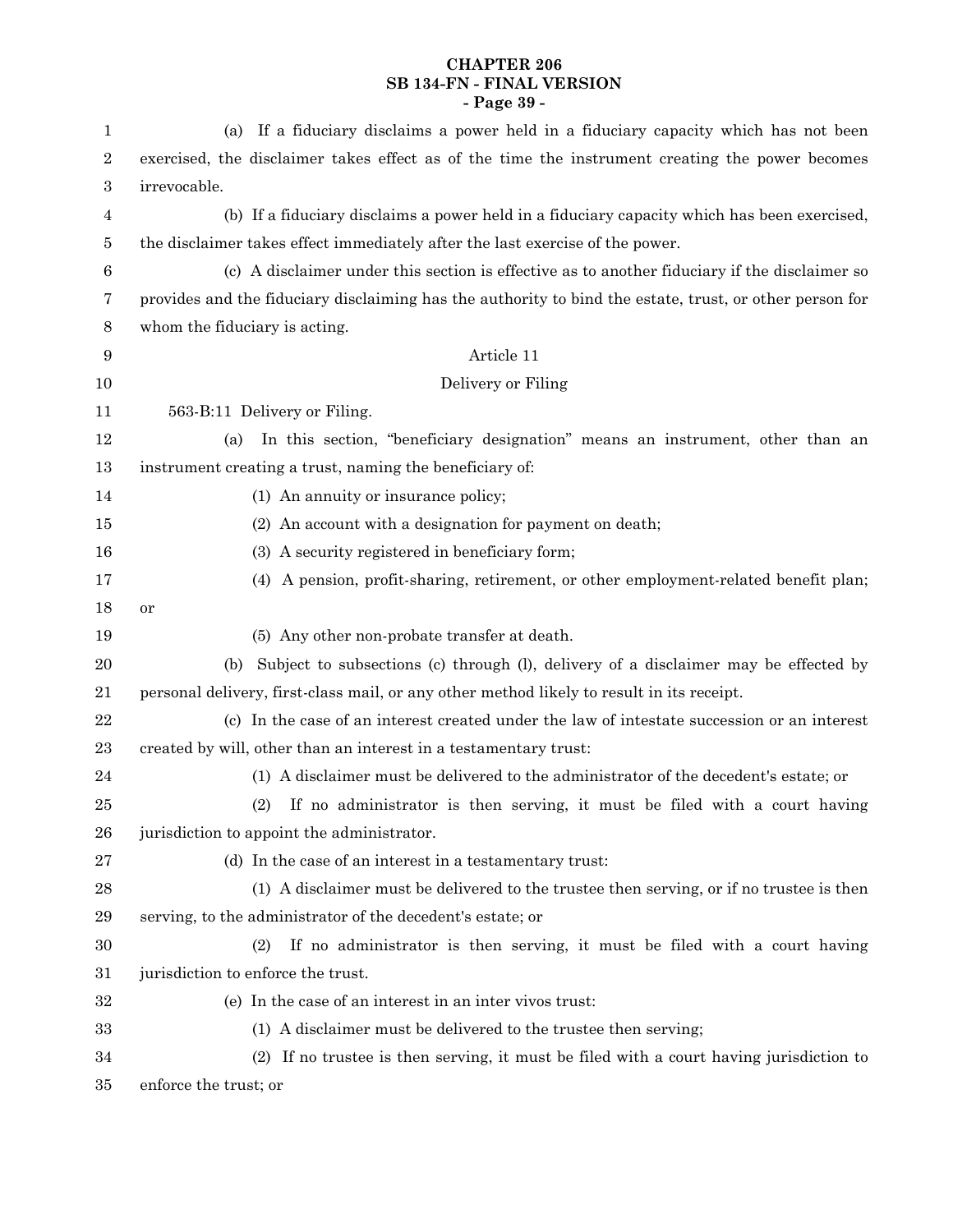# **CHAPTER 206 SB 134-FN - FINAL VERSION - Page 40 -**

| $\mathbf{1}$     | If the disclaimer is made before the time the instrument creating the trust<br>(3)                                |
|------------------|-------------------------------------------------------------------------------------------------------------------|
| $\,2$            | becomes irrevocable, it must be delivered to the settlor of a revocable trust or the transferor of the            |
| $\,3$            | interest.                                                                                                         |
| $\overline{4}$   | In the case of an interest created by a beneficiary designation which is disclaimed<br>(f)                        |
| $\bf 5$          | before the designation becomes irrevocable, the disclaimer must be delivered to the person making                 |
| $\,6\,$          | the beneficiary designation.                                                                                      |
| 7                | (g) In the case of an interest created by a beneficiary designation which is disclaimed                           |
| $8\,$            | after the designation becomes irrevocable:                                                                        |
| $\boldsymbol{9}$ | The disclaimer of an interest in personal property must be delivered to the<br>(1)                                |
| 10               | person obligated to distribute the interest; and                                                                  |
| 11               | An attested copy of the disclaimer of an interest in real property must be<br>(2)                                 |
| 12               | recorded in the office of registry of deeds of the county where the real property that is the subject of          |
| 13               | the disclaimer is located.                                                                                        |
| 14               | In the case of a disclaimer by a surviving holder of jointly held property, the<br>(h)                            |
| 15               | disclaimer must be delivered to the person to whom the disclaimed interest passes.                                |
| 16               | (i) In the case of a disclaimer by an object or taker in default of exercise of a power of                        |
| 17               | appointment at any time after the power was created:                                                              |
| 18               | The disclaimer must be delivered to the holder of the power or to the fiduciary<br>(1)                            |
| 19               | acting under the instrument that created the power; or                                                            |
| 20               | (2) If no fiduciary is then serving, it must be filed with a court having authority to                            |
| 21               | appoint the fiduciary.                                                                                            |
| $\bf{22}$        | (j) In the case of a disclaimer by an appointee of a nonfiduciary power of appointment:                           |
| 23               | (1) The disclaimer must be delivered to the holder, the administrator of the holder's                             |
| 24               | estate, or to the fiduciary under the instrument that created the power; or                                       |
| 25               | (2) If no fiduciary is then serving, it must be filed with a court having authority to                            |
| 26               | appoint the fiduciary.                                                                                            |
| 27               | In the case of a disclaimer by a fiduciary of a power over a trust or estate, the<br>(k)                          |
| 28               | disclaimer must be delivered as provided in subsection $(c)$ , $(d)$ , or $(e)$ , as if the power disclaimed were |
| 29               | an interest in property.                                                                                          |
| 30               | (l) In the case of a disclaimer of a power by an agent, the disclaimer must be delivered to                       |
| 31               | the principal or the principal's representative.                                                                  |
| 32               | (m) Notwithstanding any right to disclaim an interest in property as provided for in this                         |
| 33               | chapter, a person who has been devised real estate by testamentary instrument, or inherited under                 |
| 34               | the laws of intestacy, may waive his or her rights to the property pursuant to RSA 554:18-b.                      |
| 35               | Article 12                                                                                                        |
| 36               | When Disclaimer Barred or Limited                                                                                 |
| $\rm 37$         | 563-B:12 When Disclaimer Barred or Limited.                                                                       |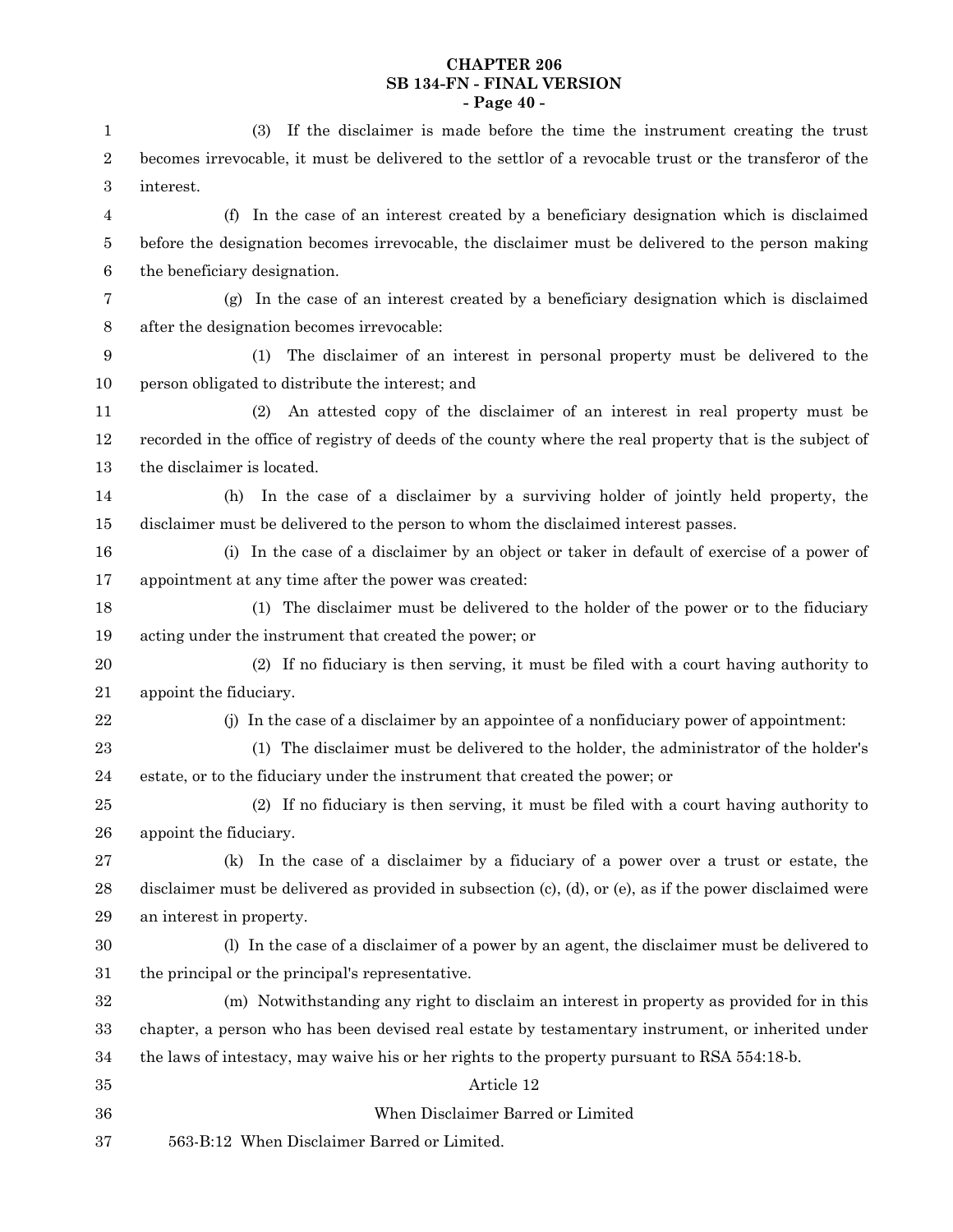# **CHAPTER 206 SB 134-FN - FINAL VERSION - Page 41 -**

| $\mathbf{1}$     | (a) A disclaimer is barred by a written waiver of the right to disclaim.                                     |
|------------------|--------------------------------------------------------------------------------------------------------------|
| $\boldsymbol{2}$ | (b) A disclaimer of an interest in property is barred if any of the following events occur                   |
| 3                | before the disclaimer becomes effective:                                                                     |
| 4                | (1) The disclaimant accepts the interest sought to be disclaimed;                                            |
| 5                | The disclaimant voluntarily assigns, conveys, encumbers, pledges, or transfers<br>(2)                        |
| $\,6$            | the interest sought to be disclaimed or contracts to do so; or                                               |
| 7                | (3) A judicial sale of the interest sought to be disclaimed occurs.                                          |
| 8                | A disclaimer, in whole or part, of the future exercise of a power held in a fiduciary<br>(c)                 |
| 9                | capacity is not barred by its previous exercise.                                                             |
| 10               | A disclaimer, in whole or part, of the future exercise of a power not held in a<br>(d)                       |
| 11               | fiduciary capacity is not barred by its previous exercise unless the power is exercisable in favor of the    |
| 12               | disclaimant.                                                                                                 |
| 13               | (e) A disclaimer is barred or limited to the extent that it would impair the ability of the                  |
| 14               | department of health and human services to recover pursuant to Title XIX of the Social Security Act          |
| 15               | or RSA 126-A, 135, 135-C, 130-A, 143, 143-A, 161, 161-B, 161-C, 161-E, 161-F, 161-H, 161-I, 165,             |
| 16               | 166, 167, 168-A, 169-B, 169-C, 169-D, 169-F, 170-A, 170-B, 170-E, 170-G, 171-B, 172, or 173-B.               |
| 17               | (f) A disclaimer is barred or limited if so provided by law other than this chapter.                         |
| 18               | (g) A disclaimer of a power over property which is barred by this section is ineffective. A                  |
| 19               | disclaimer of an interest in property which is barred by this section takes effect as a transfer of the      |
| 20               | interest disclaimed to the persons who would have taken the interest under this chapter had the              |
| 21               | disclaimer not been barred.                                                                                  |
| 22               | Article 13                                                                                                   |
| 23               | Tax Qualified Disclaimer                                                                                     |
| 24               | 563-B:13 Tax Qualified Disclaimer. Notwithstanding any other provision of this chapter, if as a              |
| 25               | result of a disclaimer or transfer the disclaimed or transferred interest is treated pursuant to the         |
| 26               | provisions of Title 26 of the United States Code, as now or hereafter amended, or any successor              |
| 27               | statute thereto, and the regulations promulgated thereunder, as never having been transferred to             |
| 28               | the disclaimant, then the disclaimer or transfer is effective as a disclaimer under this chapter.            |
| 29               | Article 14                                                                                                   |
| 30               | Recording of Disclaimer                                                                                      |
| 31               | 563-B:14 Recording of Disclaimer. If an instrument transferring an interest in or power over                 |
| 32               | property subject to a disclaimer is required or permitted by law to be filed, recorded, or registered,       |
| 33               | the disclaimer may be so filed, recorded, or registered. Except as otherwise provided in Article             |
| 34               | $11(g)(2)$ , failure to file, record, or register the disclaimer does not affect its validity as between the |
| 35               | disclaimant and persons to whom the property interest or power passes by reason of the disclaimer.           |
| 36               | Article 15                                                                                                   |
| 37               | Application to Existing Relationships                                                                        |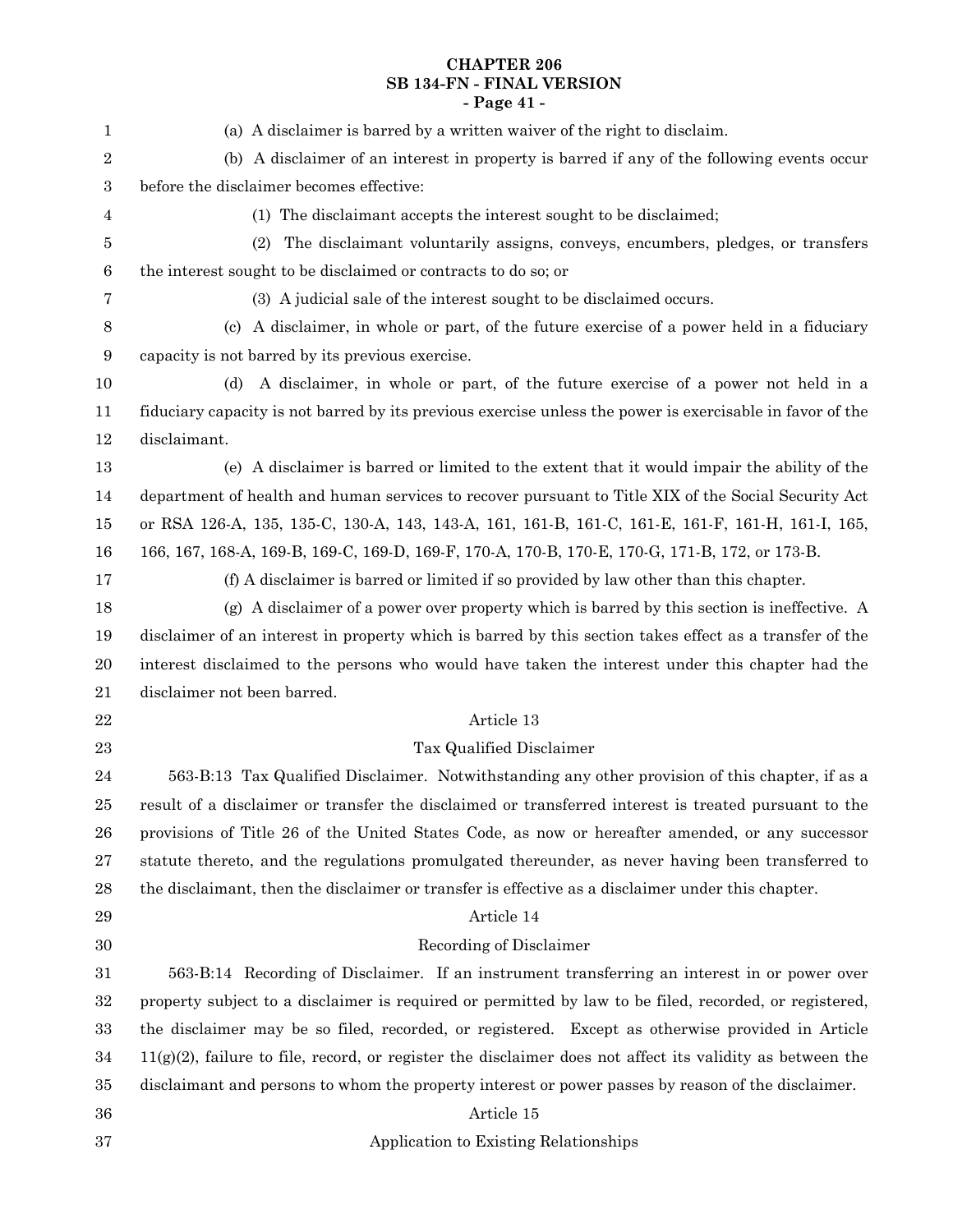# **CHAPTER 206 SB 134-FN - FINAL VERSION - Page 42 -**

| 1              | 563-B:15 Application to Existing Relationships. Except as otherwise provided in Article 12, an         |
|----------------|--------------------------------------------------------------------------------------------------------|
| 2              | interest in or power over property existing on the effective date of this chapter as to which the time |
| 3              | for delivering or filing a disclaimer under law superseded by this chapter has not expired may be      |
| 4              | disclaimed after the effective date of this chapter.                                                   |
| 5              | Article 16                                                                                             |
| 6              | Supplemented by Other Law                                                                              |
| 7              | 563-B:16 Supplemented by Other Law.                                                                    |
| $8\phantom{1}$ | Unless displaced by a provision of this chapter, the principles of law and equity<br>(a)               |
| 9              | supplement this chapter.                                                                               |
| 10             | This chapter does not limit any right of a person to waive, release, disclaim, or<br>(b)               |
| 11             | renounce an interest in or power over property under a law other than this chapter.                    |
| $12\,$         | Article 17                                                                                             |
| 13             | Uniformity of Application and Construction                                                             |
| 14             | 563-B:17 Uniformity of Application and Construction. In applying and construing this uniform           |
| 15             | act, consideration must be given to the need to promote uniformity of the law with respect to its      |
| 16             | subject matter among states that enact it.                                                             |
| 17             | 11 Statement of Findings. The general court hereby finds that:                                         |
| 18             | I. Whenever possible, New Hampshire adults should make their own decisions about how to                |
| 19             | live their lives.                                                                                      |
| 20             | II. The imposition of guardianship necessarily involves the loss of authority over one's own           |
| 21             | Adults with disabilities have a range of strengths and capacities, and guardianship is<br>life.        |
| 22             | unnecessarily restrictive in many of those circumstances.                                              |
| 23             | III. Guardianship may be necessary in some cases, but when it is imposed upon a person                 |
| 24             | with a disability that could utilize less restrictive alternatives, it can cause negative impacts to   |
| 25             | mental and physical health and the ability to function independently.                                  |
| 26             | IV. Supported decision-making is a process which preserves the self-determination of adults            |
| 27             | with disabilities by providing them with accommodations and supports to enable them to make life       |
| 28             | decisions.                                                                                             |
| 29             | V. Supported decision-making has in recent years gained recognition and acceptance. It has             |
| 30             | been promoted as an alternative to guardianship by the National Guardianship Association and the       |
| 31             | American Bar Association. Nine states have recently adopted statutes which formally establish          |
| 32             | supported decision-making agreements.                                                                  |
| 33             | The legal recognition of supported decision-making will promote understanding and<br>VI.               |
| 34             | acceptance of the decisions of people with disabilities. This will assist in effective relationships   |
| 35             | between people with disabilities and their caregivers, health care providers, and other third parties. |
| 36             | 12 Guardians and Conservators; Available Alternative Resource. RSA 464-A:2, II is repealed             |
| 37             | and reenacted to read as follows:                                                                      |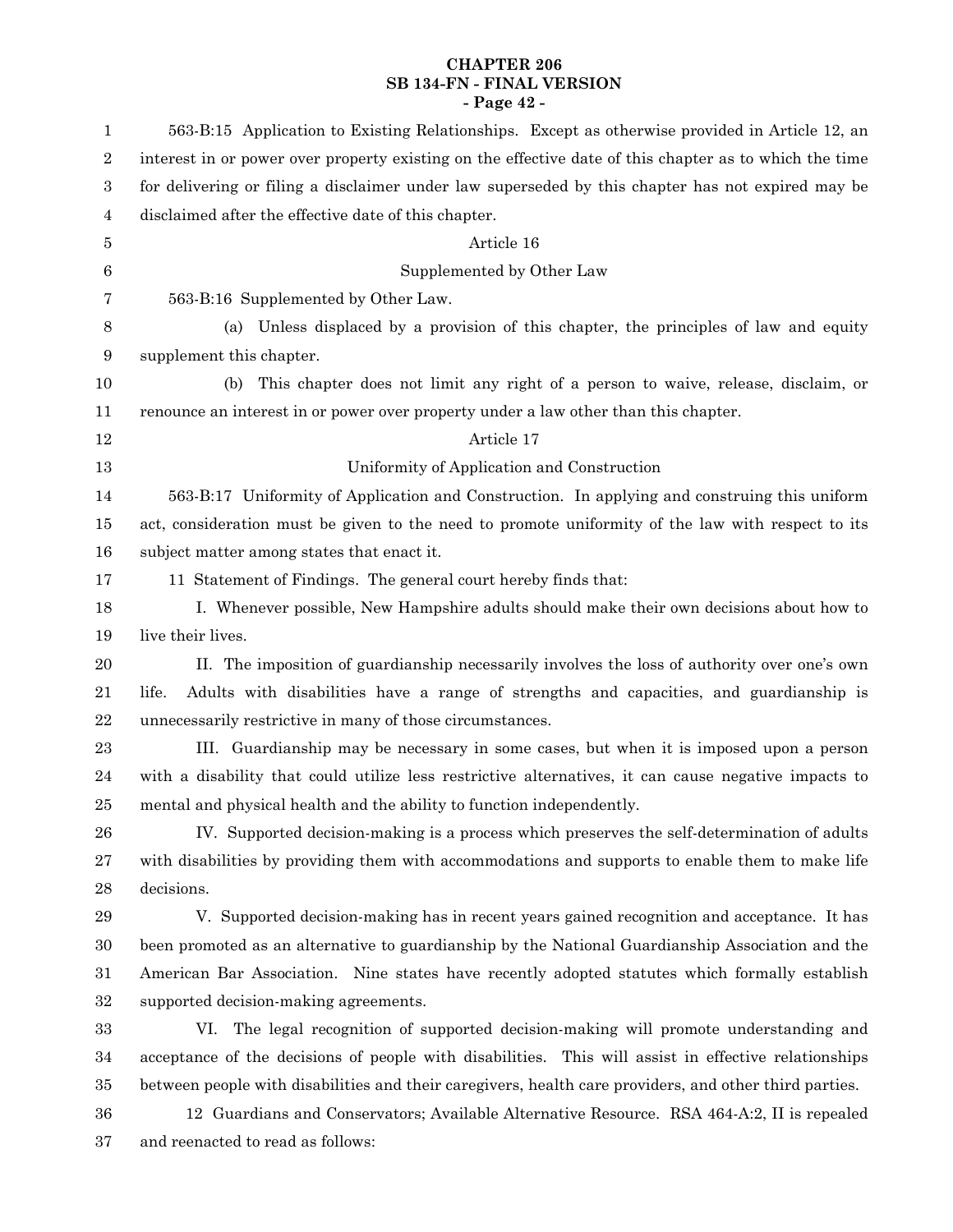#### **CHAPTER 206 SB 134-FN - FINAL VERSION - Page 43 -**

II. "Available alternative resource" means alternatives to guardianship including, but not limited to, services such as visiting nurses, homemakers, home health aides, adult day care and multipurpose senior citizen centers; powers of attorney, supported decision-making agreements such as those authorized by RSA 464-D, representative and protective payees; and board and care residential care facilities. 1 2 3 4 5

6

13 Guardians and Conservators; Termination of Guardianship. RSA 464-A:40, I is repealed and reenacted to read as follows: 7

I. A guardianship of the person or of the estate shall terminate upon order of the court, the death of the ward, or upon a finding by the court either that the ward is no longer incapacitated or that the ward's needs are met by available alternative resources. 8 9 10

14 New Sections; Special Education; Supported Decision-Making. Amend RSA 186-C by inserting after section 3-b the following new sections: 11 12

186-C:3-c Supported Decision-Making. If adult guardianship is being discussed by the IEP team with a student or the student's family, the team shall inform the student and family of the availability of supported decision-making pursuant to RSA 464-D as an alternative to guardianship. This shall be done promptly when guardianship is first discussed. The IEP team shall make available resources to assist in establishing a supported decision-making agreement. If a supported decision-making agreement is executed, the IEP team shall abide by decisions made by the student pursuant to the supported decision-making agreement. 13 14 15 16 17 18 19

186-C:3-d Alternatives to Guardianship; Information Resources. The commissioner of the department of education shall develop information resources regarding alternatives to guardianship, including supported decision-making agreements pursuant to RSA 464-D, for children with disabilities who are approaching the age of 18. These resources shall be developed in consultation with New Hampshire disability advocacy organizations and other stakeholders and made available to local education agencies to facilitate their responsibility to provide information to students and families regarding alternatives to guardianship under RSA 186-C:3-c. 20 21 22 23 24 25 26

15 New Chapter; Supported Decision-Making. Amend RSA by inserting after chapter 464-C the following new chapter: 27 28

29

# 30

# CHAPTER 464-D SUPPORTED DECISION-MAKING

464-D:1 Purpose. It is the purpose of this chapter to establish and recognize a less restrictive alternative to guardianship for adults with disabilities. It fulfills this purpose by authorizing a legal option for adults with disabilities who seek assistance in making life decisions but choose to retain all of their legal rights. The chapter gives legal status to supporters of such adults and to decisions made pursuant to supported decision-making. 31 32 33 34 35

464-D:2 Construction and Administration. This chapter is to be administered and interpreted in accordance with the following principles: 36 37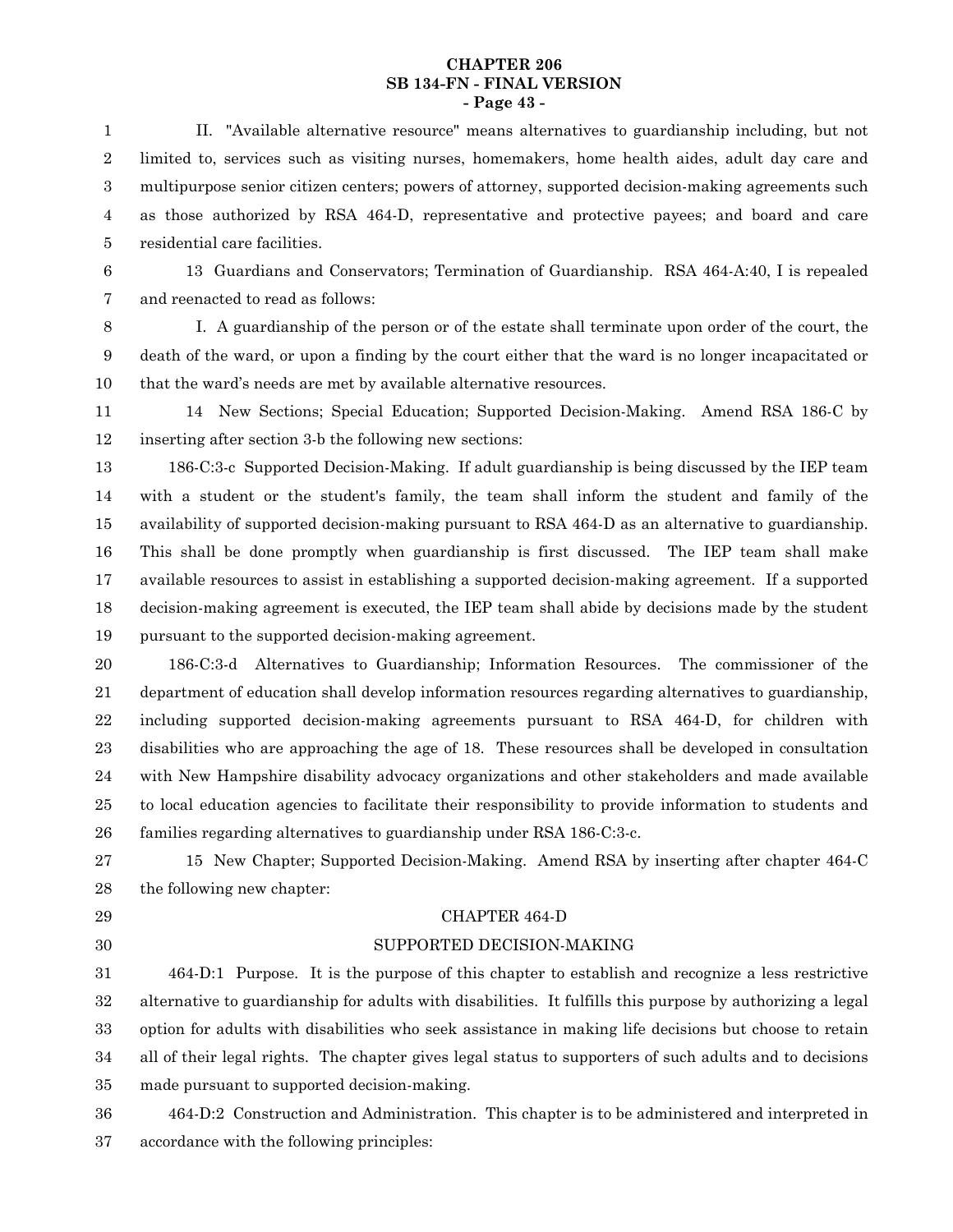# **CHAPTER 206 SB 134-FN - FINAL VERSION - Page 44 -**

| 1              | I. All adults should be able to choose to live in the manner they wish and to accept or refuse         |
|----------------|--------------------------------------------------------------------------------------------------------|
| $\,2$          | support, assistance, or protection;                                                                    |
| $\,3$          | II. All adults should be able to be informed about and participate in the management of                |
| 4              | their affairs; and                                                                                     |
| 5              | III. The values, beliefs, wishes, cultural norms, and traditions that adults hold should be            |
| $\,6$          | respected in supporting adults in the management of their affairs.                                     |
| $\overline{7}$ | 464-D:3 Presumption of Capacity.                                                                       |
| $8\,$          | I. All adults are presumed to be capable of managing their affairs and to have legal capacity.         |
| 9              | The manner in which an adult communicates with others is not grounds for a<br>II.                      |
| 10             | determination that the adult is incapable of managing the adult's affairs.                             |
| 11             | III. Execution of a supported decision-making agreement may not be used as evidence of                 |
| 12             | incapacity in any proceeding.                                                                          |
| 13             | IV. The execution of a supported decision-making agreement does not preclude the adult                 |
| 14             | who has entered into such an agreement from acting independently of the agreement.                     |
| 15             | 464-D:4 Definitions.                                                                                   |
| 16             | I. "Adult" means an individual who is 18 years of age or older.                                        |
| 17             | II. "Disability" means a physical or mental impairment that substantially limits one or more           |
| 18             | major life activities of a person.                                                                     |
| 19             | III. "Immediate family member" means a spouse, child, sibling, parent, grandparent,                    |
| $20\,$         | grandchild, stepparent, stepchild, or stepsibling.                                                     |
| 21             | IV. "Person" means an adult; health-care institution; health-care provider; corporation;               |
| $22\,$         | partnership; limited liability company; association; joint venture; government; governmental           |
| $\bf 23$       | subdivision, agency, or instrumentality; public corporation; or any other legal or commercial entity   |
| $\bf{24}$      | V. "Principal" means an adult who enters into a supported decision-making agreement                    |
| $25\,$         | under this chapter to receive decision-making assistance.                                              |
| ${\bf 26}$     | VI. "Supported decision-making" means a process of supporting and accommodating an                     |
| $\sqrt{27}$    | adult with a disability to enable the adult to make life decisions, including, without limitation,     |
| $\bf 28$       | decisions related to where the adult wants to live, the services, supports, and medical care the adult |
| $\,29$         | wants to receive, whom the adult wants to live with, education, and where the adult wants to work,     |
| $30\,$         | without impeding the self-determination of the adult.                                                  |
| 31             | VII. "Supporter" means an adult who enters into an agreement with an adult with a                      |
| $32\,$         | disability to provide supported decision-making.                                                       |
| 33             | VIII. "Support services" means a system of social and other services supplied by private,              |
| 34             | state, institutional, or community providers designed to help maintain the independence of an adult,   |
| 35             | including any of the following:                                                                        |
| $36\,$         | (a) Homemaker-type services, including house repair, home cleaning, laundry, shopping,                 |
| 37             | and the provision of meals.                                                                            |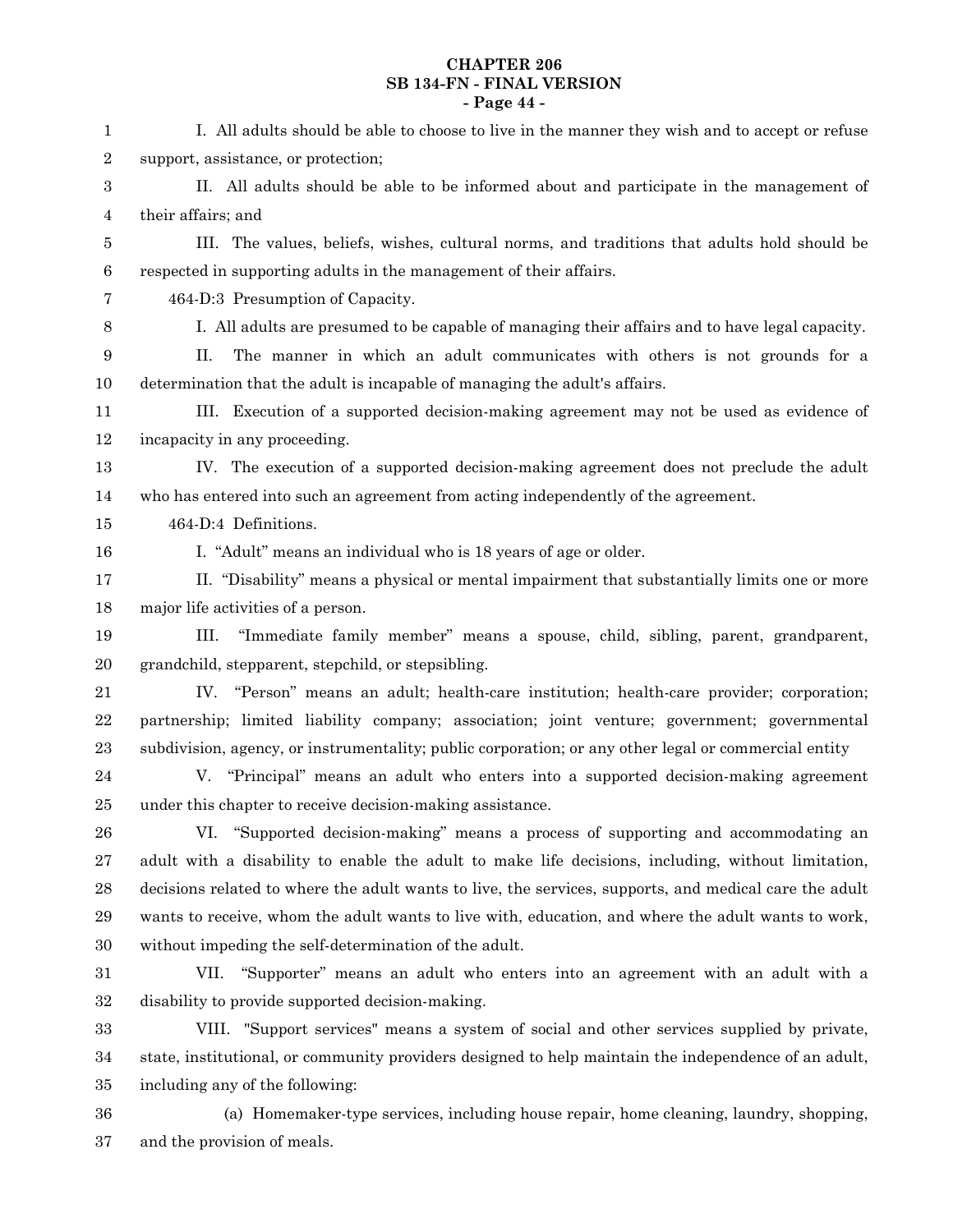# **CHAPTER 206 SB 134-FN - FINAL VERSION - Page 45 -**

| 1              | (b) Companion-type services, including transportation, escort, and facilitation of written,    |
|----------------|------------------------------------------------------------------------------------------------|
| $\,2$          | oral, and electronic communication.                                                            |
| 3              | (c) Visiting nurse and attendant care.                                                         |
| 4              | (d) The provision of health care.                                                              |
| 5              | (e) Physical and psychosocial assessments.                                                     |
| 6              | (f) Legal assessments and advice.                                                              |
| 7              | Education and educational assessment and advice.<br>(g)                                        |
| $8\phantom{1}$ | (h) Personal treatment or care, including assistance with activities of daily living such      |
| $9\,$          | as bathing, dressing, eating, range of motion, toileting, transferring, and ambulation.        |
| 10             | (i) Care planning.                                                                             |
| 11             | (j) Other services needed to maintain the independence of an adult.                            |
| 12             | 464-D:5 Subject Matter of Agreement. A principal may identify any type of decision to be the   |
| 13             | subject of an agreement under this chapter. Such matters may include, but are not limited to:  |
| 14             | I. Physical and mental health care.                                                            |
| 15             | II. Managing and using income and assets.                                                      |
| 16             | III. Support services.                                                                         |
| 17             | IV. Employment.                                                                                |
| 18             | V. Food and shelter.                                                                           |
| 19             | VI. Assistance with public benefits.                                                           |
| 20             | VII. Education.                                                                                |
| 21             | 464-D:6 Limitations of Agreement.                                                              |
| 22             | I. An agreement under this chapter may coexist with, but not conflict with, a guardianship     |
| $\bf 23$       | or other court order.                                                                          |
| 24             | An agreement under this chapter may be for a definite term. In the absence of a<br>П.          |
| 25             | provision setting a definite term of the agreement, the agreement shall remain in effect until |
| 26             | terminated pursuant to RSA 464-D:16.                                                           |
| 27             | 464-D:7 Form and Content of Valid Agreement.                                                   |
| 28             | I. In order to be valid under this chapter, a supported decision-making agreement shall        |
| 29             | include all of the following:                                                                  |
| 30             | (a) Designation of at least one supporter.                                                     |
| 31             | (b) A description of the types of decisions for which the supporter is authorized to assist.   |
| 32             | (c) A description of the types of decisions, if any, for which the supporter may not assist.   |
| 33             | II. A supported decision-making agreement may include any of the following:                    |
| 34             | (a) Designation of more than one supporter.                                                    |
| 35             | (b) Provision for an alternate supporter to act in place of a supporter in circumstances       |
| 36             | specified in the agreement.                                                                    |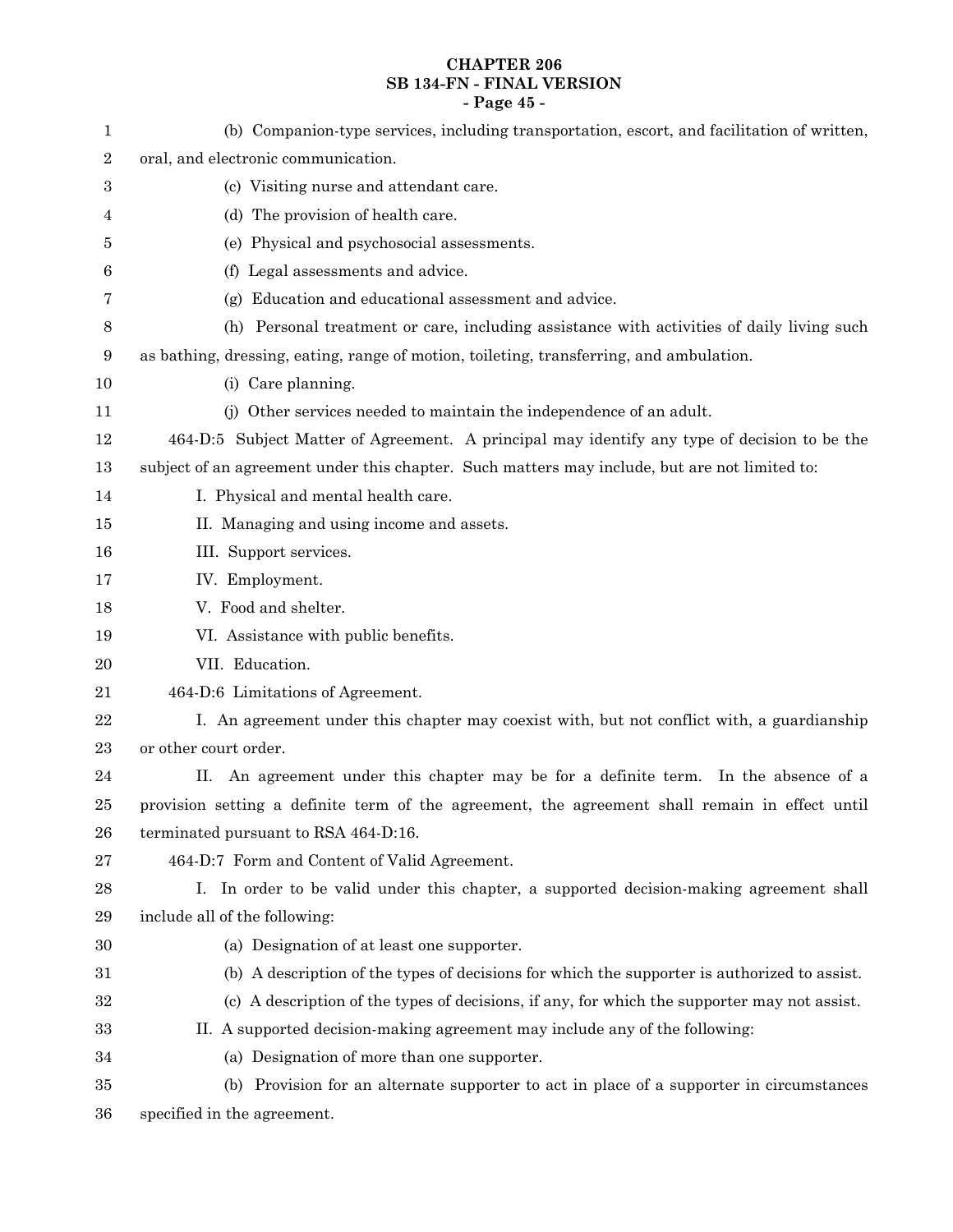# **CHAPTER 206 SB 134-FN - FINAL VERSION - Page 46 -**

| 1      | (c) Authorization for a supporter to share information with any other person, including                |
|--------|--------------------------------------------------------------------------------------------------------|
| 2      | another supporter.                                                                                     |
| 3      | III. A supported decision-making agreement is only valid if all of the following occur:                |
| 4      | The agreement is in a writing that contains the elements of the form contained in<br>(a)               |
| 5      | RSA 464-D:16.                                                                                          |
| $\,6$  | (c) The agreement is dated.                                                                            |
| 7      | The agreement is signed in the presence of 2 adult witnesses, or before a notary<br>(d)                |
| 8      | public, justice of the peace, or commissioner of deeds.                                                |
| 9      | Each party to the agreement has signed the agreement voluntarily and with an<br>(e)                    |
| 10     | understanding of the nature and effect of the agreement.                                               |
| 11     | IV. The 2 adult witnesses required by subparagraph III(d) may not be any of the following:             |
| 12     | (a) A supporter named in the agreement.                                                                |
| 13     | (b) An employee or agent of a supporter named in the agreement.                                        |
| 14     | (c) A paid provider of services to the principal, unless the person is an immediate family             |
| $15\,$ | member.                                                                                                |
| 16     | (d) Any person who does not understand the type of communication the principal uses,                   |
| 17     | unless an individual who understands the principal's means of communication is present to assist       |
| 18     | during the execution of the supported decision-making agreement.                                       |
| 19     | V. A supported decision-making agreement shall contain a separate declaration signed by                |
| 20     | each supporter named in the agreement indicating all of the following:                                 |
| 21     | (a) The supporter's relationship to the principal.                                                     |
| 22     | (b) The supporter's willingness to act as a supporter.                                                 |
| 23     | (c) The supporter's acknowledgment of the role of a supporter under this chapter.                      |
| 24     | 464-D:8 Termination of Agreement.                                                                      |
| 25     | I. A principal may terminate a supported decision-making agreement at any time. Such                   |
| 26     | termination may be accomplished by any of the following actions by the principal:                      |
| 27     | (a) Providing written notice to all of the supporters named in the agreement.                          |
| 28     | (b) Verbally expressing the intent to terminate the agreement in the presence of 2 adult               |
| 29     | witnesses.                                                                                             |
| 30     | A supporter may withdraw from a supported decision-making agreement by providing<br>П.                 |
| $31\,$ | written notice to the principal. If the principal does not use a written form of communication, actual |
| 32     | notice of the supporter's withdrawal shall be provided using the type of communication used by the     |
| 33     | principal. When a supporter withdraws from a supported decision-making agreement and there is          |
| 34     | no remaining supporter, the agreement is automatically terminated.                                     |
| $35\,$ | III. A supported decision-making agreement is automatically terminated upon the death of               |

the principal. 36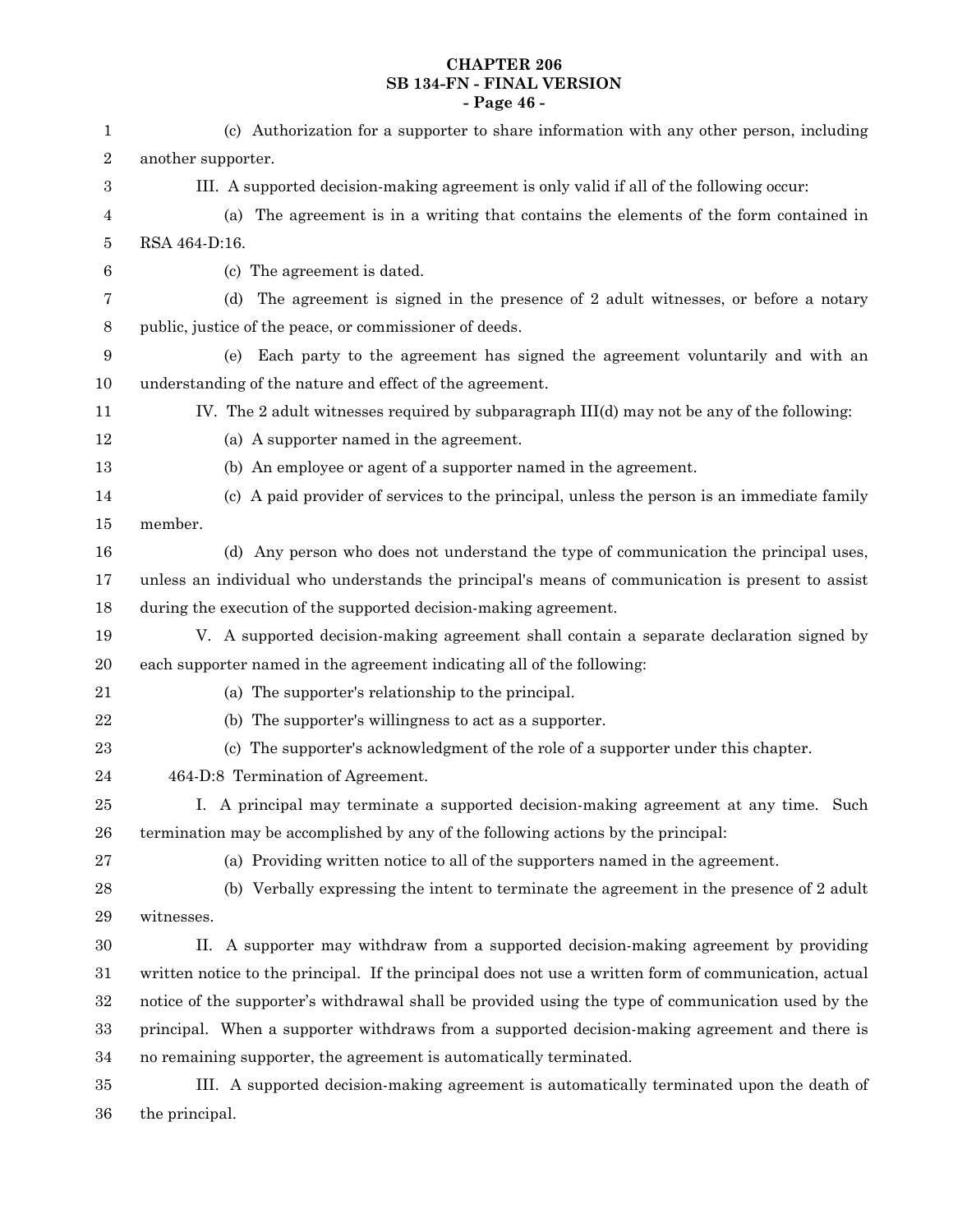# **CHAPTER 206 SB 134-FN - FINAL VERSION - Page 47 -**

| 1          | Subject to paragraph V, a supported decision-making agreement is automatically<br>IV.                   |
|------------|---------------------------------------------------------------------------------------------------------|
| $\sqrt{2}$ | terminated if any of the following events occur:                                                        |
| $\,3$      | (a) There is a finding by a court or a state or federal agency that the principal has been              |
| 4          | abused, neglected, or exploited by a supporter named in the agreement.                                  |
| 5          | (b) There is a criminal conviction of a supporter for any of the following offenses under               |
| $\,6$      | New Hampshire law or their equivalent in another jurisdiction:                                          |
| 7          | (1) Any offense or attempted offense under RSA 630 (homicide).                                          |
| 8          | Any felony offense or attempted felony offense under RSA 631 (assault and<br>(2)                        |
| 9          | related offenses).                                                                                      |
| 10         | (3) Any offense or attempted offense under RSA 632-A (sexual assault and related                        |
| 11         | offenses).                                                                                              |
| $12\,$     | (4) Any offense or attempted offense under RSA 636 (robbery).                                           |
| 13         | (5) Any offense or attempted offense under RSA 637 (theft).                                             |
| 14         | (6) Any offense or attempted offense under RSA 638 (fraud).                                             |
| 15         | (7) Any offense or attempted offense under RSA 641 (falsification in official matters).                 |
| 16         | V. When a supporter is the subject of a criminal conviction or a finding of misconduct under            |
| 17         | paragraph IV, and there is one or more other supporters named in the agreement who are not the          |
| 18         | subjects of convictions or findings of misconduct under that paragraph, the agreement does not          |
| 19         | automatically terminate; however, any supporter who is the subject of a criminal conviction or a        |
| 20         | finding of misconduct under paragraph IV is disqualified from further actions as a supporter under      |
| 21         | the agreement.                                                                                          |
| $\bf{22}$  | 464-D:9 Duties of Supporters. A supporter is in a fiduciary relationship with the principal and         |
| 23         | is subject to the following requirements:                                                               |
| 24         | I. To act loyally, without self-interest, and in good faith.                                            |
| $25\,$     | II. To act within the authority granted in the agreement and by this chapter.                           |
| 26         | III. To avoid conflicts of interest.                                                                    |
| 27         | To disclose to the principal all facts known to the supporter relevant to making a<br>IV.               |
| 28         | decision.                                                                                               |
| $\bf 29$   | V. To act with the care, competence, and diligence ordinarily exercised by individuals in               |
| $30\,$     | similar circumstances, with due regard either to the possession of, or lack of, special skills or       |
| 31         | expertise.                                                                                              |
| $32\,$     | VI. To provide sufficient information to a monitor for financial matters designated pursuant            |
| 33         | to RSA 464-D:13 to allow the monitor to fulfill his or her responsibilities pursuant to this chapter.   |
| 34         | 464-D:10 Authority of Supporters.                                                                       |
| $35\,$     | I. A supporter may only exercise the authority granted to the supporter in the agreement.               |
| 36         | II. A supporter is not a surrogate decision maker for the principal and is not authorized to            |
| 37         | sign legal or other documents on behalf of the principal or to bind the principal to a legal agreement. |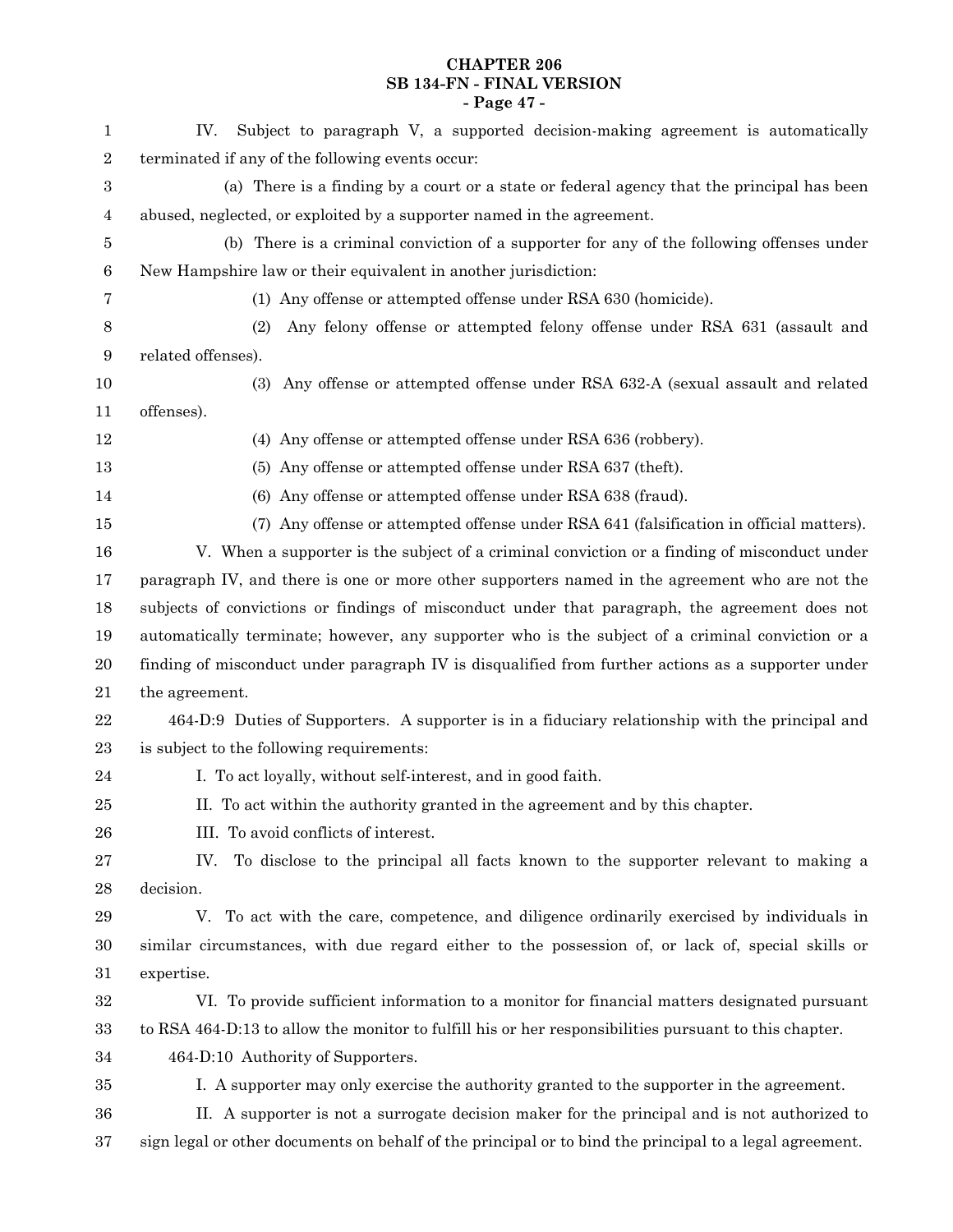# **CHAPTER 206 SB 134-FN - FINAL VERSION - Page 48 -**

| 1                | III. A supporter may only access protected information if expressly authorized to do so by            |
|------------------|-------------------------------------------------------------------------------------------------------|
| $\boldsymbol{2}$ | the principal in the agreement or other written document.                                             |
| $\boldsymbol{3}$ | IV. A supporter may not do any of the following:                                                      |
| 4                | (a) Exert undue influence upon or make decisions on behalf of the principal.                          |
| 5                | (b) Obtain, without consent of the principal, information that is not reasonably related              |
| 6                | to matters with which the supporter is authorized to assist under the supported decision-making       |
| 7                | agreement.                                                                                            |
| $8\phantom{1}$   | (c) Use or disclose information, without the principal's consent, for a purpose other than            |
| 9                | assisting the principal to make decisions under the supported decision-making agreement.              |
| 10               | 464-D:11 Recognition of Supporters. A decision or request made or communicated with the               |
| 11               | assistance of a supporter in conformity with this chapter shall be recognized for the purposes of any |
| 12               | provision of law as the decision or request of the principal and may be enforced in law or equity on  |
| 13               | the same basis as a decision or request of the principal.                                             |
| 14               | 464-D:12 Persons Ineligible to be Supporters. Any of the following are prohibited from acting as      |
| $15\,$           | supporters.                                                                                           |
| 16               | I. A person who is an employer or employee of the principal, unless the person is an                  |
| 17               | immediate family member of the principal.                                                             |
| 18               | A person providing paid support services, unless the person is an immediate family<br>П.              |
| 19               | member of the principal.                                                                              |
| 20               | III. A person against whom the principal has obtained an order of protection from abuse or a          |
| 21               | person who is the subject of a civil or criminal order prohibiting contact with the principal.        |
| 22               | IV. A person who has been convicted of any of the following New Hampshire offenses or                 |
| 23               | their equivalent in another jurisdiction, if the offense has not been annulled:                       |
| 24               | (a) Any offense or attempted offense under RSA 630 (homicide).                                        |
| 25               | (b) Any felony offense or attempted felony offense under RSA 631 (assault and related                 |
| 26               | offenses).                                                                                            |
| 27               | Any offense or attempted offense under RSA 632-A (sexual assault and related<br>(c)                   |
| 28               | offenses).                                                                                            |
| 29               | (d) Any offense or attempted offense under RSA 636 (robbery).                                         |
| 30               | (e) Any felony offense or attempted felony offense under RSA 637 (theft).                             |
| $31\,$           | (f) Any offense or attempted offense under RSA 638 (fraud).                                           |
| 32               | Any offense or attempted offense under RSA 641 (falsification in official matters).<br>(g)            |
| 33               | 464-D:13 Monitors for Financial Matters.                                                              |
| 34               | If a supporter is authorized in a supported decision-making agreement to assist a<br>Ι.               |
| $35\,$           | principal with his or her financial affairs, a principal may designate a monitor.                     |
| 36               | II. A monitor designated under this section shall ensure that the supporter is complying              |
|                  |                                                                                                       |

with RSA 464-D:9 and 464-D:10. 37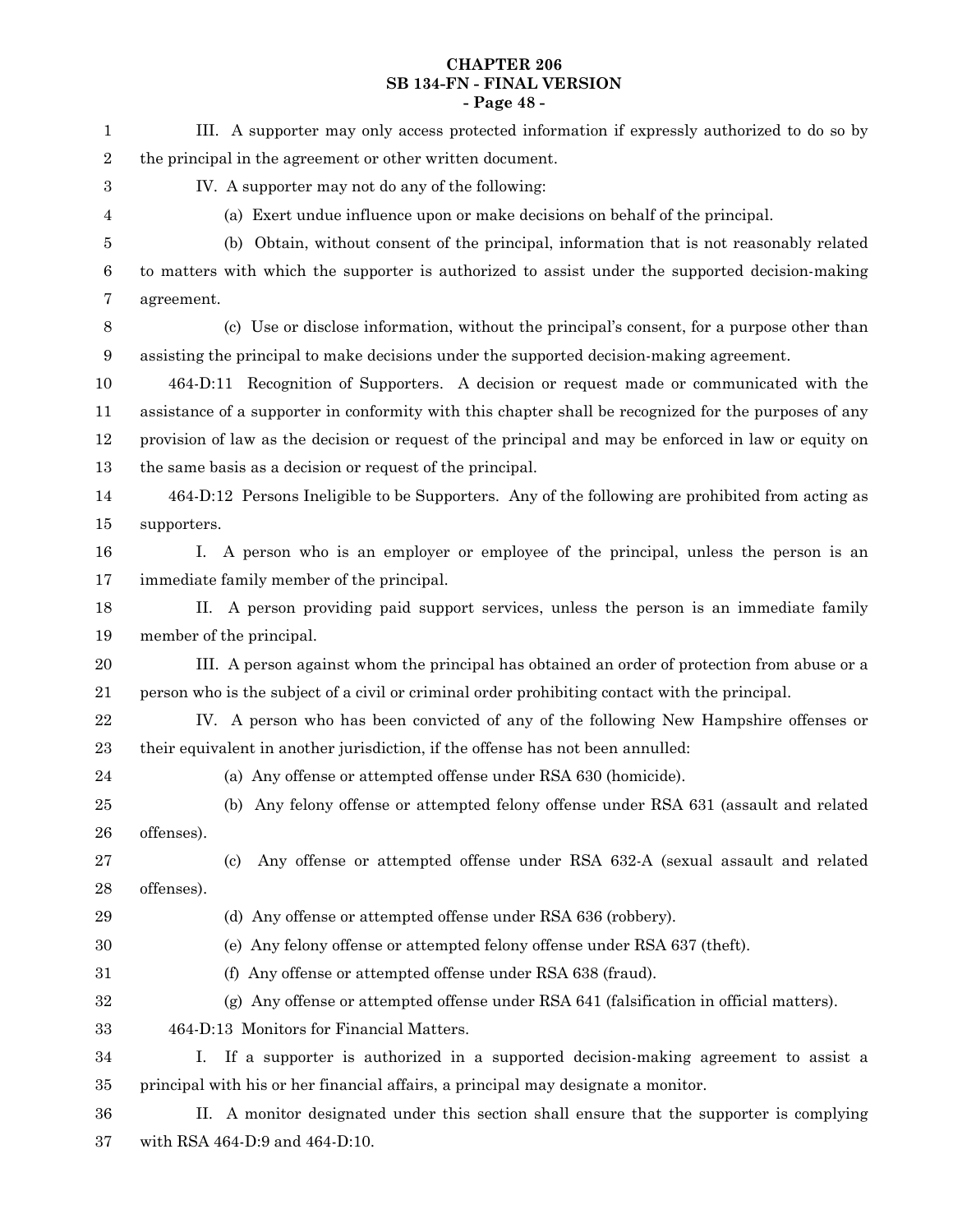#### **CHAPTER 206 SB 134-FN - FINAL VERSION - Page 49 -**

464-D:14 Reporting of Abuse and Neglect. 1

I. If a person who receives a copy of a supported decision-making agreement or is aware of the existence of a supported decision-making agreement has cause to believe that the principal has been abused, neglected, or financially exploited by the supporter, the person shall promptly report the alleged abuse, neglect, or exploitation to the commissioner of health and human services or the commissioner's authorized representative in accordance with RSA 161-F. 2 3 4 5 6

7 8

II. Nothing in this section shall be construed as eliminating or limiting a person's requirement to report under any other statute or regulation.

9

464-D:15 Access to Information.

I. A supporter may assist the principal with obtaining any information to which the principal is entitled, including, with a dated specific consent executed by the principal, protected health information under the Health Insurance Portability and Accountability Act of 1996, Public Law 104-191, educational records under the Family Educational Rights and Privacy Act of 1974, 20 U.S.C. section 1232g, or information related to a substance use disorder protected by 42 U.S.C. section 290dd-2 and 42 C.F.R. Part 2. 10 11 12 13 14 15

II. The supporter shall ensure all information collected on behalf of the principal under this section is kept privileged and confidential, as applicable; is not subject to unauthorized access, use, or disclosure; and is properly disposed of when appropriate. 16 17 18

464-D:16 Form of Supported decision-making Agreement. A supported decision-making agreement may be in any form not inconsistent with the following form and the other requirements of this chapter. Use of the following form is presumed to meet statutory provisions. 19 20 21

#### SUPPORTED DECISION-MAKING AGREEMENT 22

This agreement must be communicated to all parties to the agreement in the presence of either a notary or 2 witnesses. The form of communication must be appropriate to the needs and preferences of the person with a disability. Reading the agreement out loud or using a sign language interpreter may be necessary. 23 24 25 26

27

My name is 28

29

I want to have people I trust help me make decisions. The people who will help me are called supporters. My supporters are not allowed to make the decisions for me. I will make my own choices, with their support. I am called the principal. 30 31 32

33

This agreement can be changed at any time. I can change it by crossing out words and writing my initials next to the change. I can also end this agreement at any time by \_ 34 35

36 37

Signature of Principal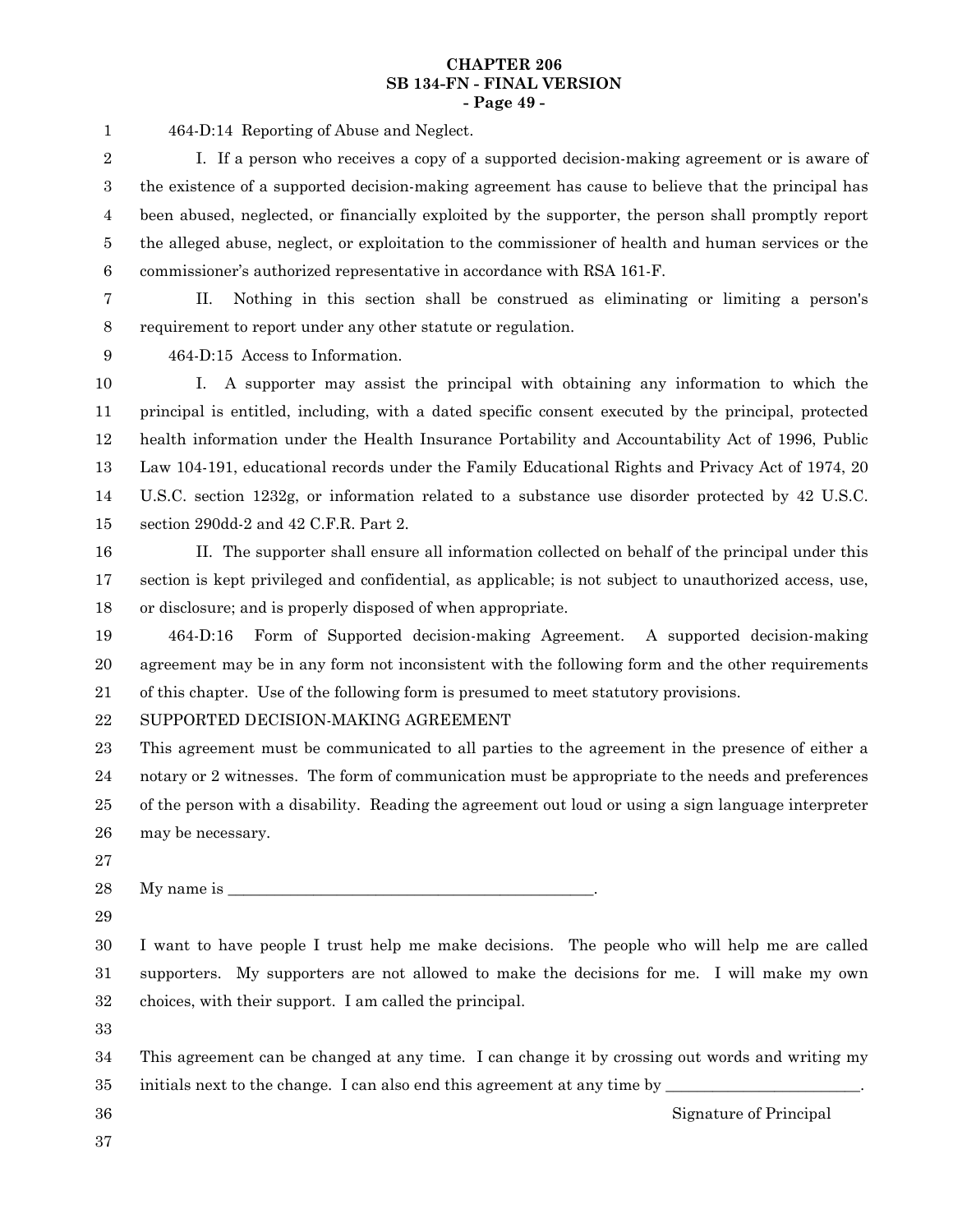# **CHAPTER 206 SB 134-FN - FINAL VERSION - Page 50 -**

| 1                | I am making this supportive decision-making agreement because I want people to help me make                            |
|------------------|------------------------------------------------------------------------------------------------------------------------|
| 2                | choices. I know that I do not have to make this agreement. I know that I can change this agreement                     |
| $\boldsymbol{3}$ | at any time.                                                                                                           |
| 4                |                                                                                                                        |
| 5                |                                                                                                                        |
| 6                |                                                                                                                        |
| 7                |                                                                                                                        |
| 8                |                                                                                                                        |
| 9                |                                                                                                                        |
| 10               |                                                                                                                        |
| 11               | Supporters                                                                                                             |
| $12\,$           | Supporter #1                                                                                                           |
| 13               |                                                                                                                        |
| 14               | I agree that (name) will be my supporter.<br>Their contact                                                             |
| 15               | information is:.                                                                                                       |
| 16               |                                                                                                                        |
| 17               |                                                                                                                        |
| 18               |                                                                                                                        |
| 19               | My supporter may help me with making everyday life decisions relating to the following.                                |
| 20               | Obtaining food, clothing, and shelter: Yes ____ No ____                                                                |
| 21               | Taking care of my physical health: Yes _____ No _____                                                                  |
| 22               | Taking care of my mental health: Yes ____ No ____                                                                      |
| 23               | Managing my financial affairs: Yes ____ No ____                                                                        |
| 24               | Applying for and managing public benefits: Yes _____ No _____                                                          |
| 25               | My education: Yes _____ No _____                                                                                       |
| 26               | Applying for and managing employment: Yes ____ No ___                                                                  |
| 27               | The following are other decisions that I have specifically identified that I would like assistance with:               |
| 28               |                                                                                                                        |
| 29               | <u> 1989 - Johann Stoff, deutscher Stoffen und der Stoffen und der Stoffen und der Stoffen und der Stoffen und der</u> |
| 30               |                                                                                                                        |
| 31               | <u> 1980 - John Stoff, der andere som der andere som den stad består i den stad blev som det stad blev som det s</u>   |
| 32               |                                                                                                                        |
| 33               | the contract of the contract of the contract of the contract of                                                        |
| 34               |                                                                                                                        |
| 35               | Supporter #2.                                                                                                          |
| 36               |                                                                                                                        |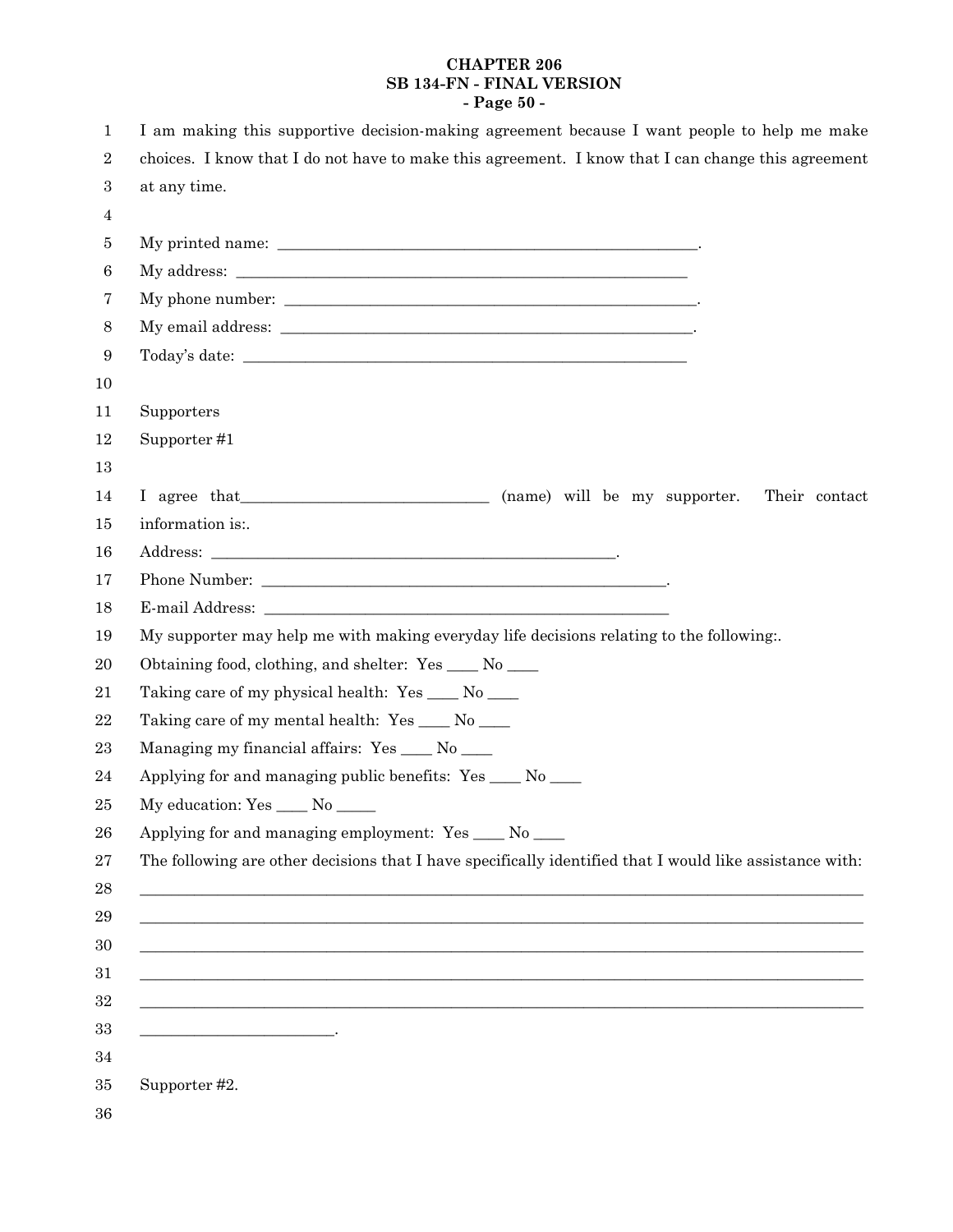# **CHAPTER 206 SB 134-FN - FINAL VERSION - Page 51 -**

| 1                |                                                                                                          |
|------------------|----------------------------------------------------------------------------------------------------------|
| $\boldsymbol{2}$ | (name) also be my supporter. Their contact information is:.                                              |
| $\,3$            |                                                                                                          |
| $\overline{4}$   |                                                                                                          |
| 5                |                                                                                                          |
| $\boldsymbol{6}$ | is my supporter. My supporter may help me with making everyday life decisions relating to the            |
| 7                | following:.                                                                                              |
| $8\,$            | Obtaining food, clothing, and shelter: Yes ____ No ___                                                   |
| 9                | Taking care of my physical health: Yes ____ No ____                                                      |
| 10               | Taking care of my mental health: Yes ____ No ___                                                         |
| 11               | Managing my financial affairs: Yes ____ No ___                                                           |
| 12               | Applying for and managing public benefits: Yes ____ No ____                                              |
| 13               | My education: Yes ____ No____                                                                            |
| 14               | Applying for and managing employment: Yes ____ No ___                                                    |
| 15               | The following are other decisions that I have specifically identified that I would like assistance with: |
| 16               | <u> 1989 - Johann Stoff, amerikansk politiker (d. 1989)</u>                                              |
| 17               | <u> 1989 - Johann Stoff, amerikansk politiker (d. 1989)</u>                                              |
| 18               | ,我们也不能在这里的时候,我们也不能在这里的时候,我们也不能在这里的时候,我们也不能会在这里的时候,我们也不能会在这里的时候,我们也不能会在这里的时候,我们也不                         |
| 19               | <u> 1989 - Johann Stoff, amerikansk politiker (d. 1989)</u>                                              |
| 20               | ,我们也不会有什么。""我们的人,我们也不会有什么?""我们的人,我们也不会有什么?""我们的人,我们也不会有什么?""我们的人,我们也不会有什么?""我们的人                         |
| 21               | <u> 1989 - Johann Barbara, martin a bhaile an t-Alban Barbara</u>                                        |
| 22               |                                                                                                          |
| 23               | To help me with my decisions, my supporter(s) may do the following things (check all that apply):        |
| 24               | () Help me access, collect, or obtain information that is relevant to a decision, including medical,     |
| 25               | psychological, educational, or treatment records;.                                                       |
| 26               | () Help me gather and complete appropriate authorizations and releases;.                                 |
| 27               | () Help me understand my options so I can make an informed decision; and.                                |
| 28               | () Help me communicate my decision to appropriate persons.                                               |
| 29               |                                                                                                          |
| 30               | Monitor for Financial Matters                                                                            |
| 31               |                                                                                                          |
| 32               | If I want someone to help me make choices about money, I may also choose someone to make sure            |
| 33               | my supporters are being honest and using good judgment in helping me with my money. This person          |
| 34               | is called a monitor. A monitor cannot also be a supporter.                                               |
| 35               |                                                                                                          |
| 36               | (name) will be my monitor. Their contact information                                                     |

is: 37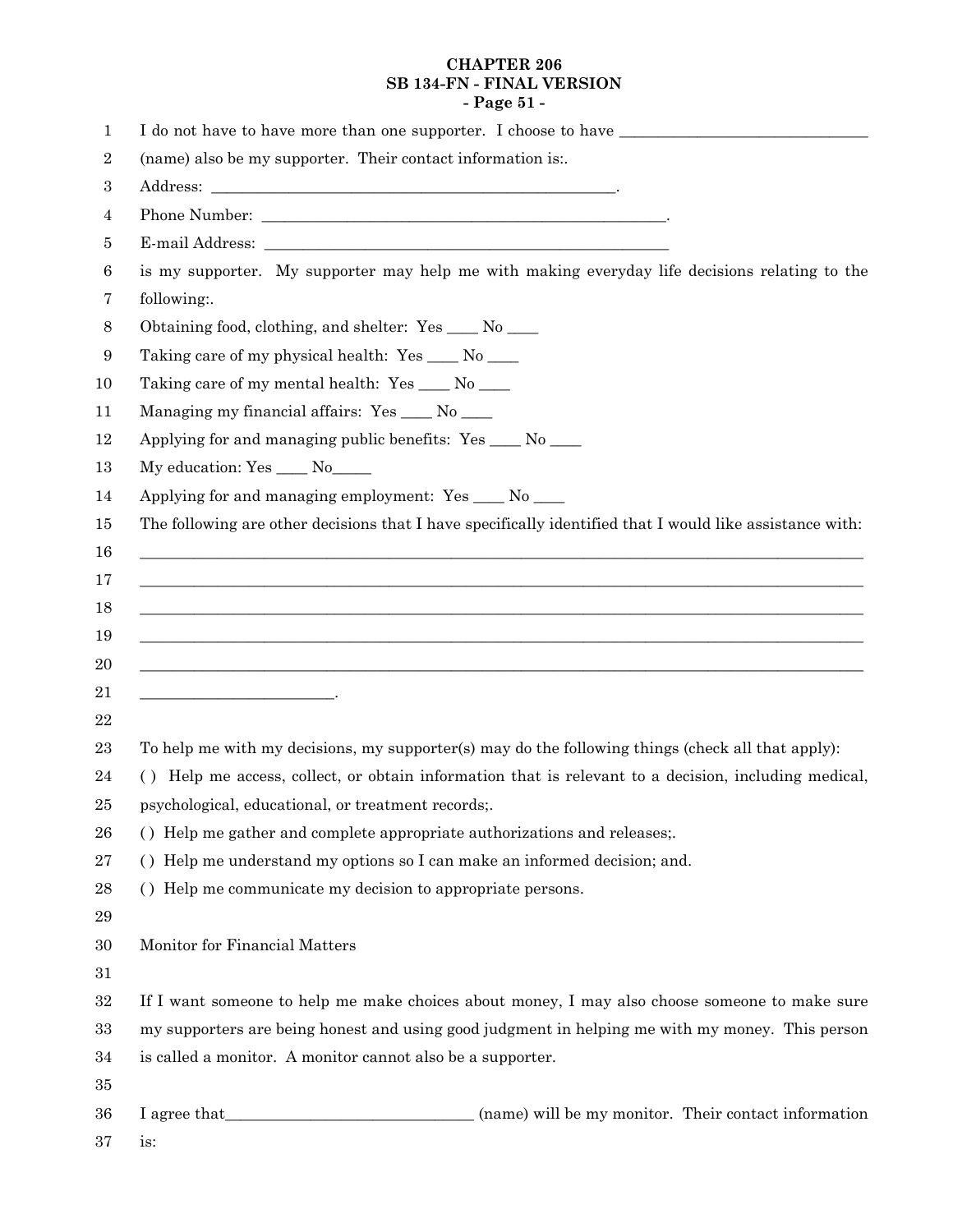# **CHAPTER 206 SB 134-FN - FINAL VERSION - Page 52 -**

| 1              |                                                                                                |
|----------------|------------------------------------------------------------------------------------------------|
| $\overline{2}$ |                                                                                                |
| 3              |                                                                                                |
| 4              |                                                                                                |
| 5              | Effective Date of Supported decision-making Agreement.                                         |
| 6              |                                                                                                |
| 7              | This supported decision-making agreement is effective immediately and will continue            |
| 8              | until______________(insert date) or until the agreement is terminated by my supporter or me or |
| 9              | by operation of law.                                                                           |
| 10             |                                                                                                |
| 11             |                                                                                                |
| 12             |                                                                                                |
| 13             | Consent of Supporter(s)                                                                        |
| 14             |                                                                                                |
| 15             | Supporter #1: I, __________ (name of supporter), consent to act as a supporter under this      |
| 16             | agreement, and acknowledge my responsibilities under RSA 464-D.                                |
| 17<br>18       |                                                                                                |
| 19             | (Signature of supporter)<br>(Printed name of supporter).                                       |
| $20\,$         |                                                                                                |
| 21             | My relationship to the principal is: ___________________.                                      |
| $22\,$         |                                                                                                |
| 23             | Supporter #2: I, __________ (name of supporter), consent to act as a supporter under this      |
| 24             | agreement, and acknowledge my responsibilities under RSA 464-D.                                |
| 25             |                                                                                                |
| 26             |                                                                                                |
| 27             | (Signature of supporter)<br>(Printed name of supporter).                                       |
| 28             |                                                                                                |
| 29             | My relationship to the principal is: __________________.                                       |
| $30\,$         |                                                                                                |
| 31             | Additional supporters may be added below as necessary.                                         |
| $32\,$         |                                                                                                |
| $33\,$         | Consent of Monitor                                                                             |
| $34\,$         |                                                                                                |
| $35\,$         | I, ____________ (name of monitor), consent to act as a monitor under this agreement, and       |
| 36             | acknowledge my responsibilities under RSA 464-D.                                               |
| 37             |                                                                                                |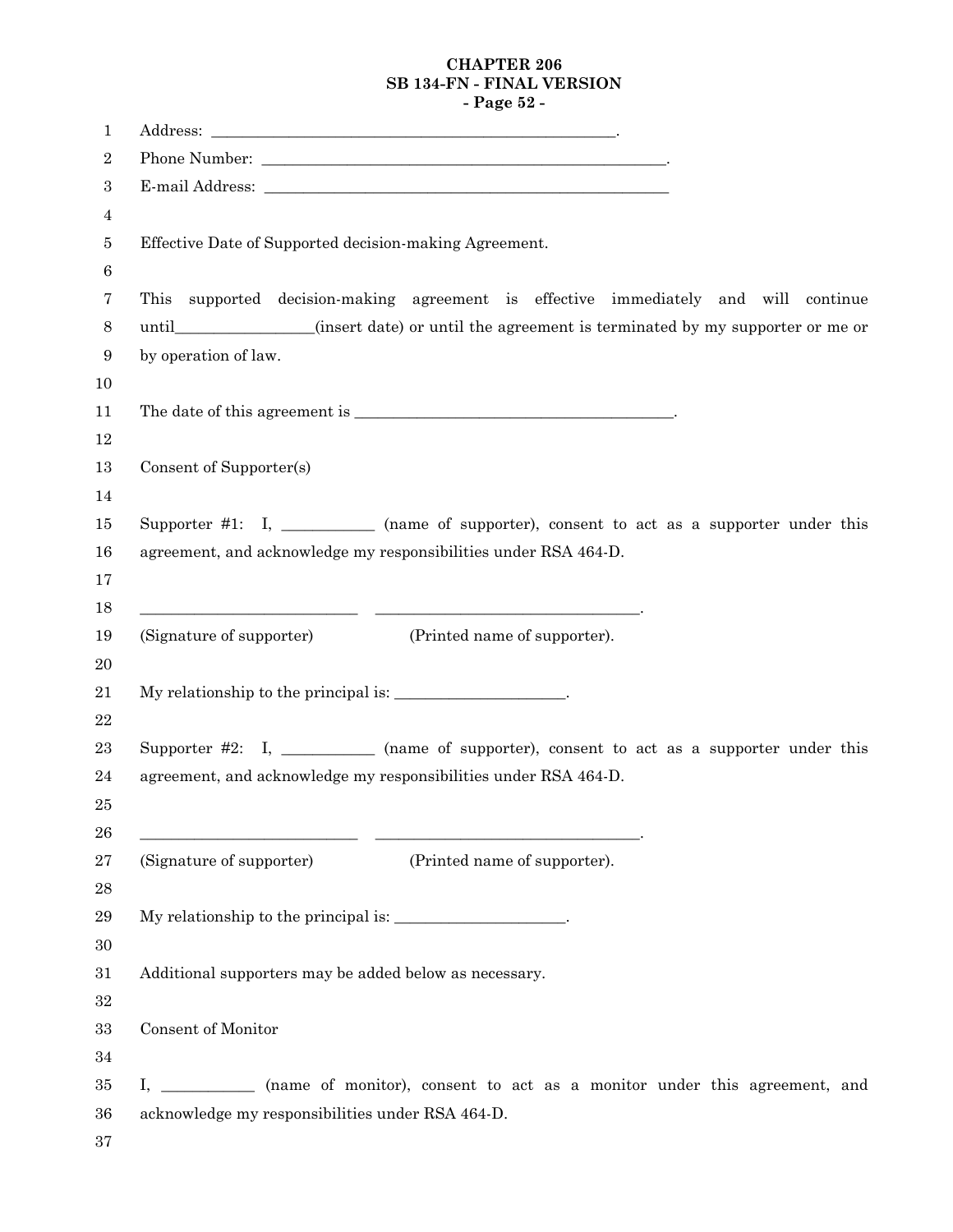# **CHAPTER 206 SB 134-FN - FINAL VERSION - Page 53 -**

| (Signature of monitor) (Printed name of monitor).                                                                                                          |
|------------------------------------------------------------------------------------------------------------------------------------------------------------|
| My relationship to the principal is:                                                                                                                       |
| Consent of the Principal                                                                                                                                   |
| Wait until a notary or 2 witnesses are there to watch you sign.                                                                                            |
| <u> 1989 - Johann Harry Barn, mars and de Branch and de Branch and de Branch and de Branch and de Branch and de B</u><br>(My signature) (My printed name). |
| Witnesses or Notary.                                                                                                                                       |
| <u> 1989 - Johann Stein, mars an deus Amerikaansk kommunister (* 1958)</u><br>(Witness signature) (Printed name of witness).                               |
| (Witness signature) (Printed name of witness)                                                                                                              |
| 16 Effective Date.                                                                                                                                         |
| I. Sections 1-8 of Part VI of this act shall take effect July 1, 2021.                                                                                     |
| II. Sections 11-13 and section 15 of Part VI of this act shall take effect 60 days after its                                                               |
| passage.                                                                                                                                                   |
| III. Section 14 of Part VI of this act shall take effect January 1, 2022.                                                                                  |
| IV. The remainder of Part VI of this act shall take effect upon its passage.                                                                               |
| PART VII                                                                                                                                                   |
| Relative to school employee and school volunteer criminal history background checks and                                                                    |
| establishing a committee to study department of education oversight of                                                                                     |
| criminal history background checks for private schools.                                                                                                    |
| School Employee and Designated School Volunteer Criminal History Records Check.<br>1                                                                       |
| Amend RSA 189:13-a, III to read as follows:                                                                                                                |
| III.<br>The department of education shall conduct training concerning the reading and                                                                      |
| interpretation of criminal history records.<br>The superintendent or designee of the school                                                                |
| administrative unit or the chief executive officer of the chartered public school or public academy                                                        |
| shall complete such training and maintain the confidentiality of all criminal history records                                                              |
| information received pursuant to this paragraph. [If the criminal history records information                                                              |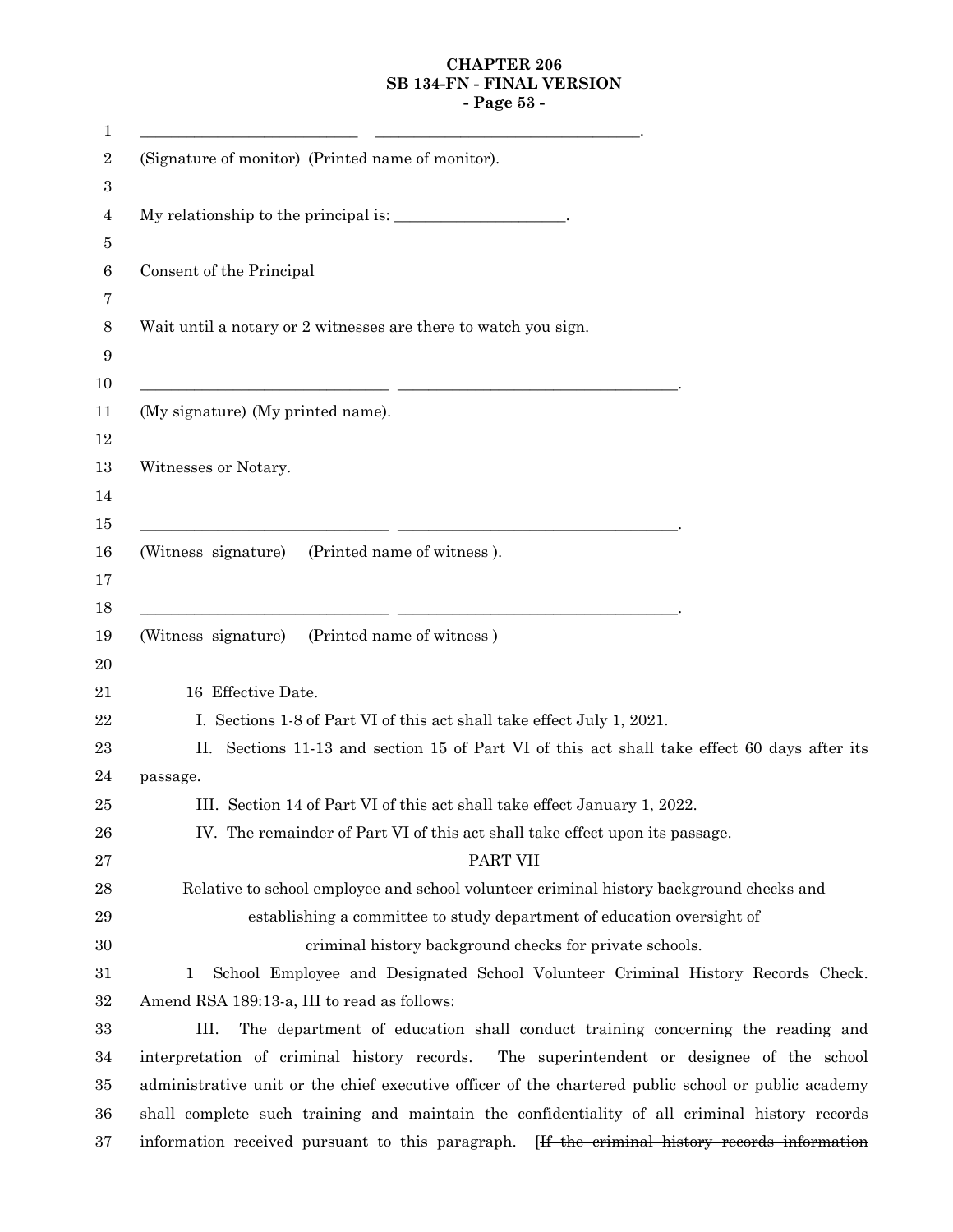#### **CHAPTER 206 SB 134-FN - FINAL VERSION - Page 54 -**

indicates no criminal record, the superintendent or designee of the school administrative unit or the chief executive officer of the chartered public school or public academy shall destroy the information received immediately following review of the information.] *The superintendent of the school administrative unit, or chief executive officer of the chartered public school or public academy shall review the criminal history records information in accordance with paragraph V.* If the criminal history records information indicates that the applicant has been convicted of any crime or has been charged pending disposition for or convicted of a crime listed in paragraph V, the superintendent or designee of the school administrative unit or the chief executive officer of the chartered public school or public academy shall review the information for a hiring decision<sup>[</sup>, and the division of state police shall notify the department of education of any such charges pending disposition or convictions. The superintendent or designee of the school administrative unit or the chief executive officer of the chartered public school or public academy shall destroy any criminal history record information that indicates a criminal record within 60 days of receiving such information.] *If the applicant's criminal history records information indicates that the applicant has been charged pending disposition for or has been convicted of a crime listed in paragraph V, the superintendent of the school administrative unit or the chief executive officer of the chartered public school or public academy shall notify the department of education.* 1 2 3 4 5 6 7 8 9 10 11 12 13 14 15 16 17 18

*III-a. The superintendent of the school administrative unit or chief executive officer of the chartered public school or public academy shall destroy any criminal history record information within 60 days of receipt. The superintendent of the school administrative unit or chief executive officer of the chartered public school or public academy shall destroy any criminal history record information that indicates a criminal record within 60 days of receiving said information.* 19 20 21 22 23 24

2 School Employee and Designated School Volunteer Criminal History Records Check. Amend RSA 189:13-a, VI to read as follows: 25 26

VI. *In accordance with paragraphs I-V,* this section shall apply to any employee, *including substitute teachers*, selected applicant for employment, designated volunteer, [or] volunteer organization*, or individual or entity* which contracts with a school administrative unit, school district, chartered public school, or public academy to provide services, including but not limited to cafeteria workers, school bus drivers, custodial personnel, or any other service where the contractor or employees of the contractor provide services directly to students of the district, chartered public school, or public academy. The employing school administrative unit, school district, or chartered public school shall be responsible for completing the criminal history records check on the people identified in this paragraph, except for school bus drivers and transportation monitors, as provided in RSA 189:13-b. The cost for criminal history records checks for employees or selected applicants for employment with such contractors shall be borne by the contractor. 27 28 29 30 31 32 33 34 35 36 37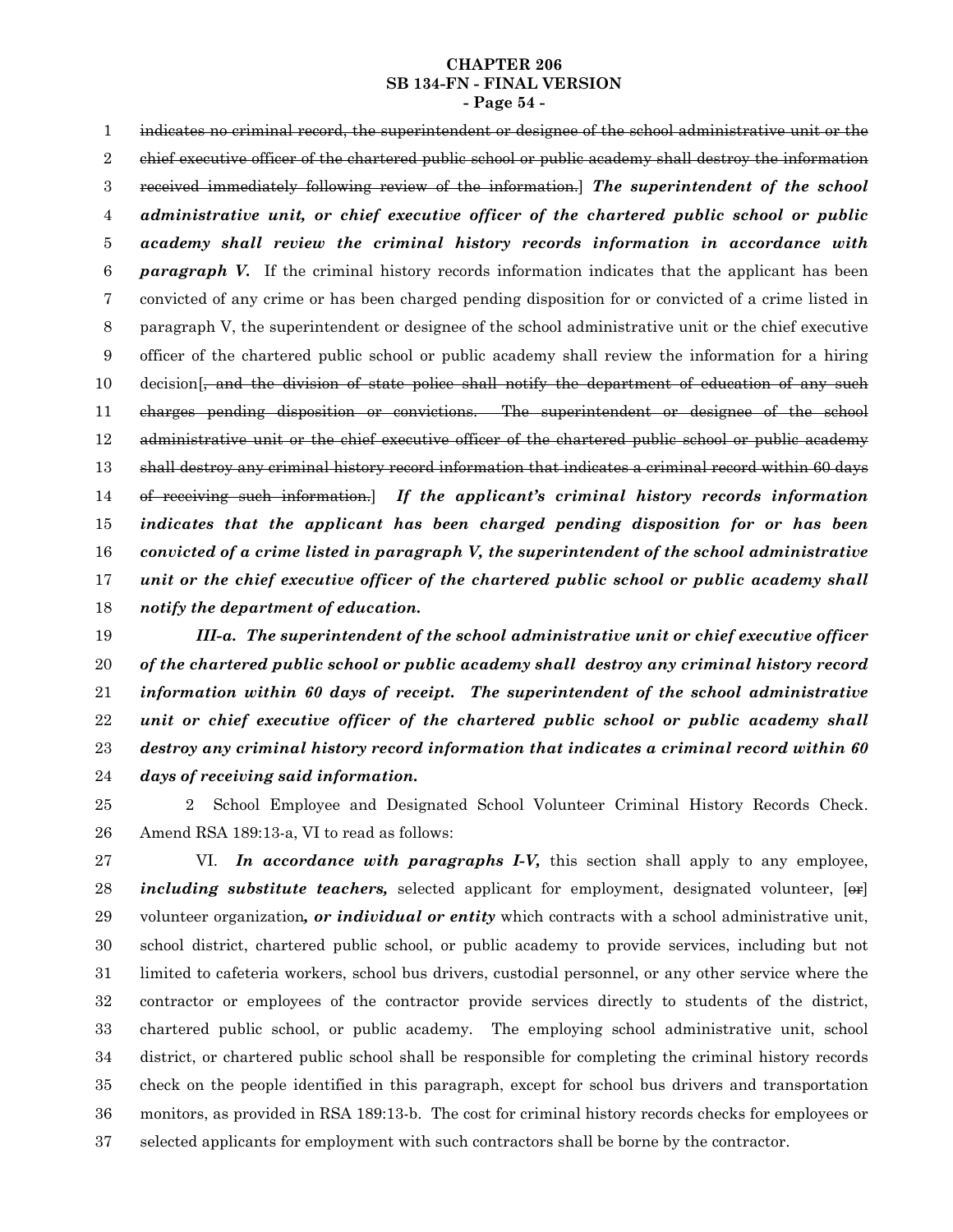#### **CHAPTER 206 SB 134-FN - FINAL VERSION - Page 55 -**

3 School Employee and Designated School Volunteer Criminal History Records Check. Amend RSA 189:13-a, IX to read as follows: 1 2

IX.(a) [Substitute teachers and other educational staff, not otherwise addressed in this section, shall apply for a criminal history records check at the employing school administrative unit, school district, chartered public school, or public academy. The division of state police shall complete the criminal history records check, as established in paragraph II, and, upon completion, shall issue a report to the applicant. The report shall be valid for 30 days from the date of issuance and shall constitute satisfactory proof of compliance with this section. 3 4 5 6 7 8

(b) Upon enrollment in an educator preparation program at an institution of higher education, a candidate shall submit to a criminal history records check. The institution of higher education in which the candidate is enrolled shall conduct the criminal history records check. Upon placement of a candidate*, as defined in RSA 189:13-c,* as a student teacher, the receiving school administrative unit, school district, or chartered public school shall conduct [another] *a* criminal history records check of the candidate and shall follow the same procedures for assessing the candidate's criminal history background as for applicants for employment. [The governing body of the institution of higher education may adopt a policy relative to how often a candidate shall submit to a criminal history records check. In this subparagraph, "candidate" shall mean a student who is enrolled in an educator preparation program at an institution of higher education in New Hampshire.] 9 10 11 12 13 14 15 16 17 18 19

*(b) A receiving school administrative unit, school district, or chartered public school may conduct a criminal history records check upon a candidate, as defined in RSA 189:13-c.* 20 21 22

- 4 New Section; Teacher Credentialing Criminal History Records Check. Amend RSA 189 by inserting after section 13-b the following new section: 23 24
- 189:13-c Credentialing Applicant and Candidate Criminal History Records Check. 25
	- I. Definitions:
- (a) "Credentialing applicant" means a first-time applicant for a New Hampshire teaching credential. 27 28
- 29

26

(b) "Candidate" means a student at an institution of higher education in New Hampshire who has been selected to participate in a K-12 educator preparation program. 30

II.(a) The department shall complete a confidential criminal history records check on all first-time applicants for a teaching license, under RSA 21-N:9, II(s), as shall school administrative units, school districts, and chartered public schools pursuant to RSA 189:13-a. 31 32 33

(b) The department shall complete a confidential criminal history records check on all candidates as shall school administrative units, school districts, and chartered public schools pursuant to RSA 189:13-a. The department shall adopt rules pursuant to RSA 541-A relative to 34 35 36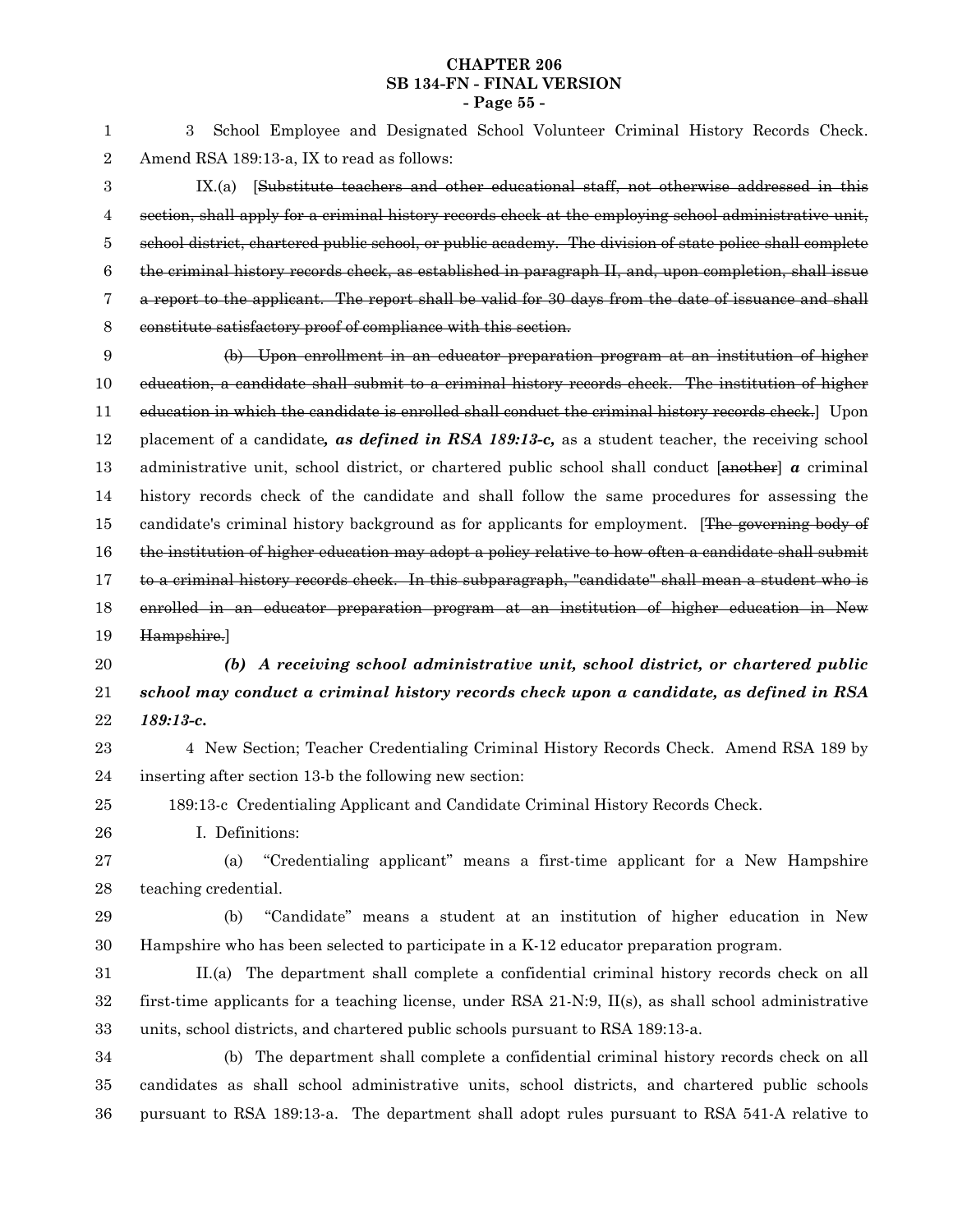#### **CHAPTER 206 SB 134-FN - FINAL VERSION - Page 56 -**

coordination with institutions of higher education in New Hampshire on procedures for conducting clearances for candidates for K-12 educator preparation programs. 1 2

3

(c) The criminal history records check on a candidate shall valid for a period of 3 years.

III.(a) The credentialing applicant or candidate shall submit to the department a criminal history records release form, as provided by the division of state police, which authorizes the division of state police to conduct a criminal history records check through its state records and through the Federal Bureau of Investigation and to release a report of the credentialing applicant's or candidate's criminal history record information, including confidential criminal history record information, to the background check coordinator of the department, as described in RSA 21-N:8-a, I-a. 4 5 6 7 8 9

(b) The credentialing applicant or candidate shall submit with the release form a complete set of fingerprints taken by a qualified law enforcement agency or an authorized employee of the department of education. In the event that the first set of fingerprints is invalid due to insufficient pattern, a second set of fingerprints shall be taken in order to complete the criminal history records check. If, after 2 attempts, a set of fingerprints is invalid due to insufficient pattern, the department may, in lieu of the criminal history records check, accept police clearance from every city, town, or county where an applicant or candidate has lived during the past 5 years. 10 11 12 13 14 15 16

IV.(a) The department shall maintain the confidentiality of all criminal history records information received pursuant to this paragraph. The department shall destroy all criminal history record information within 60 days of receiving said information. 17 18 19

20

(b) The department may require the credentialing applicant or candidate to pay the actual costs of the criminal history records check. 21

V. Any person who has been charged pending disposition for or convicted of any violation or attempted violation of RSA 630:1; 630:1-a; 630:1-b; 630:2; 632-A:2; 632-A:3; 632-A:4; 633:1; 639:2; 639:3; 645:1, II or III; 645:2; 649-A:3; 649-A:3-a; 649-A:3-b; 649-B:3; or 649-B:4; or any violation or any attempted violation of RSA 650:2 where the act involves a child in material deemed obscene in this state, or under any statute prohibiting the same conduct in another state, territory, or possession of the United States, shall not be granted a teaching credential by the department nor shall candidates be granted clearance. 22 23 24 25 26 27 28

29

VI. The department shall adopt rules, pursuant to RSA 541-A, governing the rights of a credentialing applicant and candidate and their ability to appeal a denial of a teaching credential or clearance pursuant to a charge pending disposition for or a conviction of any of the offenses under paragraph V. 30 31 32

VII. If a credentialing applicant had submitted to a criminal history records check within the prior 6 months as a candidate, that check shall be deemed valid for purposes of this section. 33 34

5 Committee Established. There is established a committee to study department of education oversight of criminal history background checks by private schools. 35 36

37

6 Membership and Compensation.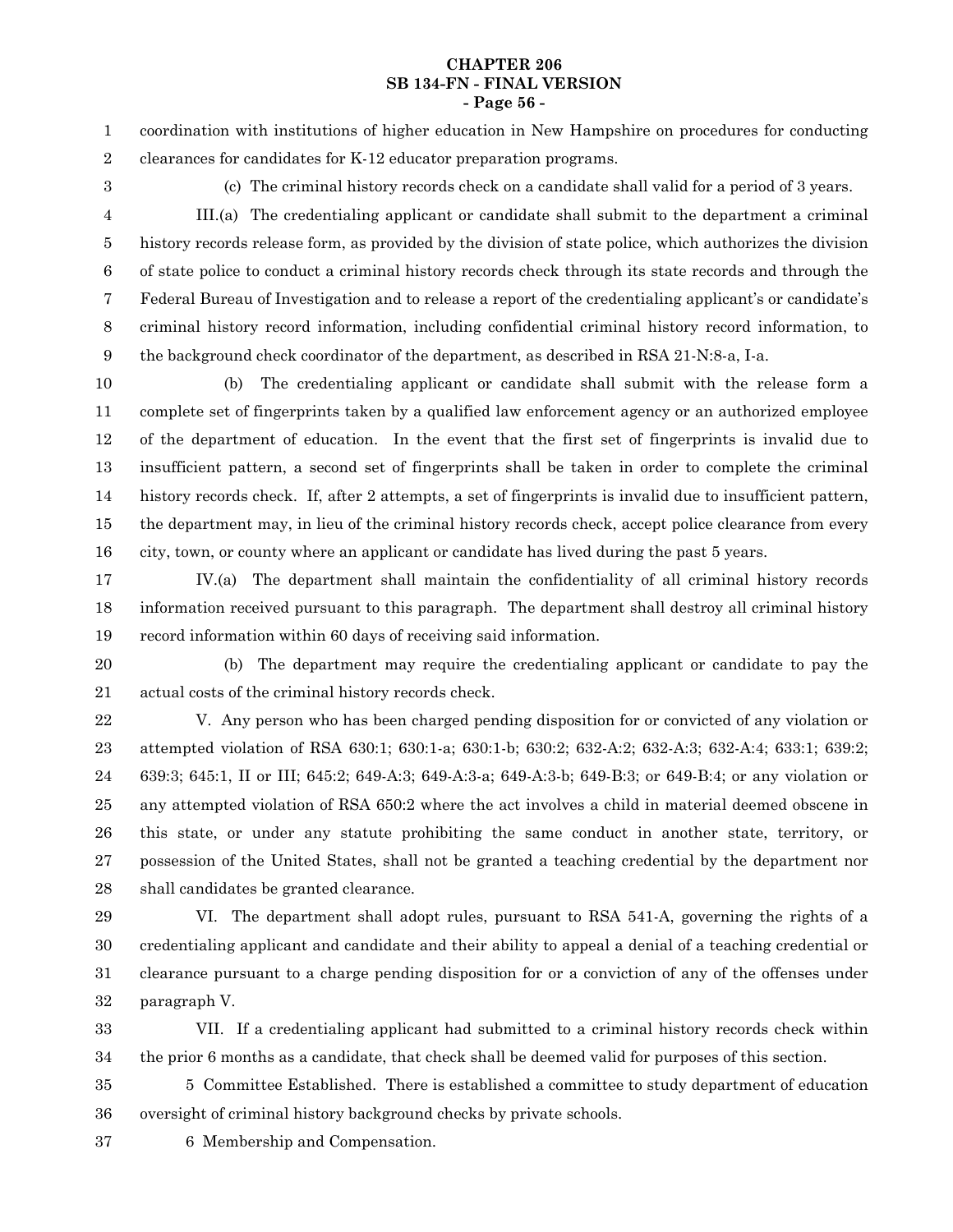# **CHAPTER 206 SB 134-FN - FINAL VERSION - Page 57 -**

| 1                | I. The members of the committee shall be as follows:                                                  |
|------------------|-------------------------------------------------------------------------------------------------------|
| 2                | Three members of the house of representatives, appointed by the speaker of the<br>(a)                 |
| 3                | house of representatives.                                                                             |
| 4                | (b) Two members of the senate, appointed by the president of the senate.                              |
| 5                | The commissioner of the department of education, or designee, shall serve as a non-<br>П.             |
| $\boldsymbol{6}$ | voting, ex officio member of the committee.                                                           |
| 7                | III. Members of the committee shall receive mileage at the legislative rate when attending            |
| 8                | to the duties of the committee.                                                                       |
| $\boldsymbol{9}$ | 7 Duties. The committee shall:                                                                        |
| 10               | I. Review current statutes regarding criminal history background checks in private schools.           |
| 11               | II. Review department of education rules and oversight of private schools regarding criminal          |
| 12               | history background checks.                                                                            |
| 13               | III. Review annual reporting on criminal history background checks to the department of               |
| 14               | education by private schools.                                                                         |
| 15               | IV. Review other states' statutes and rules regarding criminal history background checks in           |
| 16               | private schools.                                                                                      |
| 17               | V.<br>Make recommendations for updating statutes and department of education rules                    |
| 18               | regarding criminal history background checks in private schools.                                      |
| 19               | 8 Chairperson; Quorum. The members of the study committee shall elect a chairperson from              |
| 20               | among the members. The first meeting of the committee shall be called by the first-named house        |
| 21               | member. The first meeting of the committee shall be held within 45 days of the effective date of this |
| $\bf 22$         | section. Three members of the committee shall constitute a quorum.                                    |
| 23               | 9 Report. The committee shall report its findings and any recommendations for proposed                |
| 24               | legislation to the speaker of the house of representatives, the president of the senate, the house    |
| 25               | clerk, the senate clerk, the commissioner of the department of education, the governor, and the state |
| 26               | library on or before November 1, 2021.                                                                |
| 27               | 10 Effective Date.                                                                                    |
| 28               | I. Sections 1-4 of Part VII of this act shall take effect January 1,2022.                             |
| 29               | II. The remainder of Part VII of this act shall take effect upon its passage.                         |
| 30               | PART VIII                                                                                             |
| 31               | Making an appropriation funding mental health intervention training programs.                         |
| 32               | 1 Mental Health Intervention Training; Appropriation. The sum of \$210,000 for the biennium           |
| 33               | ending June 30, 2023, is hereby appropriated to the police standards and training council for the     |
| 34               | purposes of funding mental health intervention training programs. The appropriations shall be in      |
| 35               | addition to any other funds appropriated to the police standards and training council. The governor   |
| 36               | is authorized to draw a warrant for said sums out of any money in the treasury not otherwise          |
| 37               | appropriated.                                                                                         |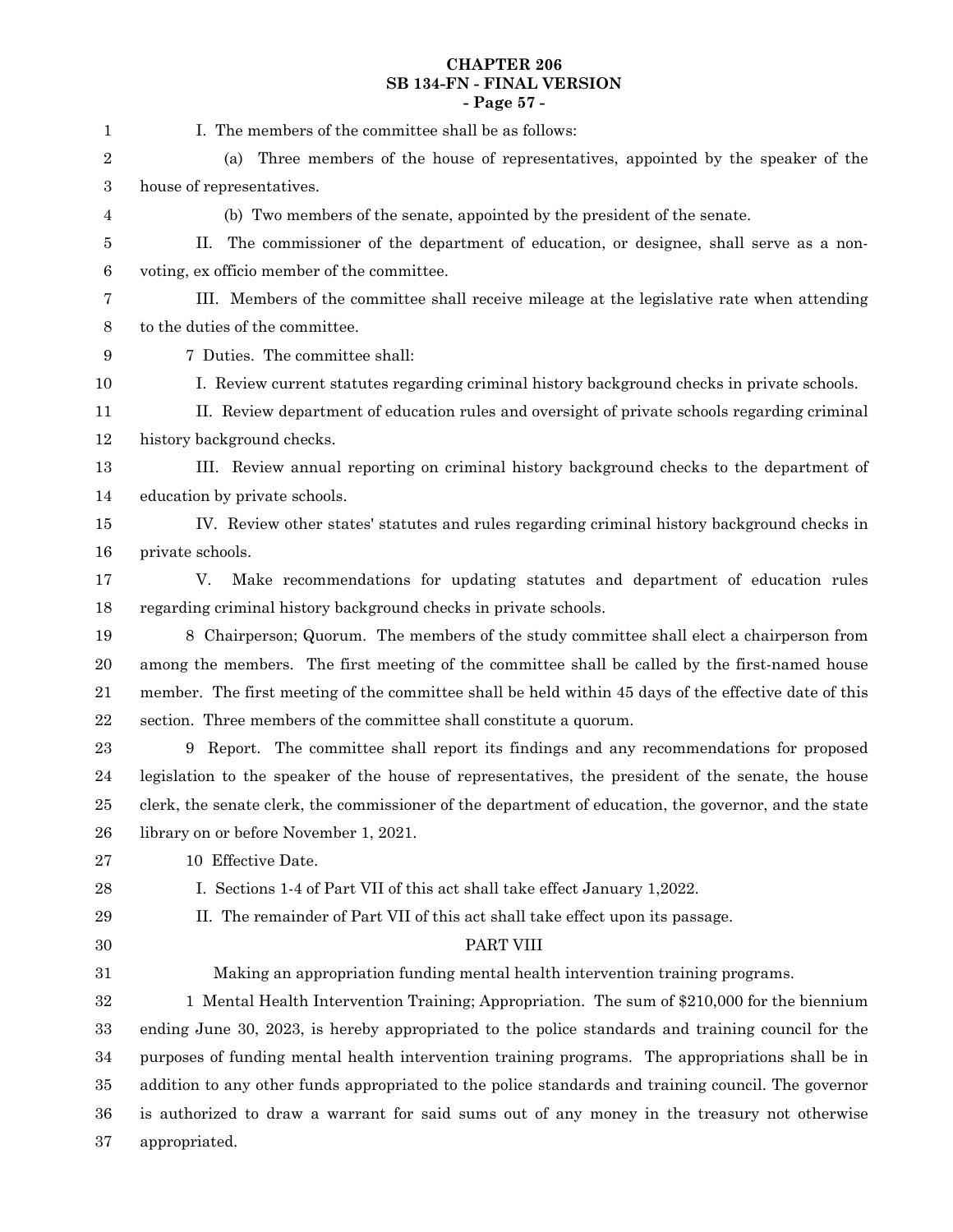# **CHAPTER 206 SB 134-FN - FINAL VERSION - Page 58 -**

| 1                | 2 Effective Date. Part VIII of this act shall take effect July 1, 2021.                                |
|------------------|--------------------------------------------------------------------------------------------------------|
| $\sqrt{2}$       | PART IX                                                                                                |
| $\boldsymbol{3}$ | Relative to employer access to motor vehicle records.                                                  |
| $\overline{4}$   | 1 New Paragraph; Motor Vehicle Records; Employer Access. Amend RSA 260:14 by inserting                 |
| $\bf 5$          | after paragraph IV the following new paragraph:                                                        |
| $\,6\,$          | IV-a.(a) Except for a person's photograph, computerized image, and social security number,             |
| $\overline{7}$   | motor vehicle records and at least monthly electronic bulk files indicating changes in driving         |
| $\,8\,$          | violations and driver license status shall be made available upon proof of the identity of the person  |
| $\boldsymbol{9}$ | requesting the records and representation by such person on a form satisfactory to the department      |
| 10               | that the records will be strictly limited to one or both of the following described uses:              |
| 11               | (1) For use by an entity that employs drivers in the course of their business, or an                   |
| 12               | authorized agent of such an entity, which requires a motor vehicle record or a monthly notification of |
| 13               | changes to motor vehicle records in connection with pre-employment or continued employment             |
| 14               | screening of employees for driver safety reasons; or                                                   |
| 15               | (2) For use with respect to requests as to whether a driver meets the requirements of                  |
| 16               | RSA 376-A:12.                                                                                          |
| 17               | (b) No motor vehicle records made available under this paragraph shall be sold, rented,                |
| 18               | transferred, or otherwise made available in whole or in part, in any form or format, directly or       |
| 19               | indirectly, to another person, except that an authorized agent may make such records available to      |
| $20\,$           | any principal on whose behalf the records were sought if the name of that principal was provided to    |
| 21               | the department at the time the records were sought.                                                    |
| $\bf{22}$        | (c) Any person who makes a request under this paragraph shall have first obtained the                  |
| $\bf 23$         | written consent of the person whose records are being requested. The written consent shall be          |
| $\sqrt{24}$      | retained for a period of 3 years and shall be made available upon request to the division for          |
| $25\,$           | Motor vehicle records obtained under this paragraph shall not be subject to the<br>inspection.         |
| ${\bf 26}$       | notarization requirements of RSA 260:14, VII.                                                          |
| $\sqrt{27}$      | 2 Effective Date. Part IX of this act shall take effect upon its passage.                              |
| $\bf 28$         | PART X                                                                                                 |
| 29               | Relative to hemp.                                                                                      |
| $30\,$           | 1 Industrial Hemp Research; Authorization. Amend RSA 433-C:2 to read as follows:                       |
| 31               | 433-C:2 Authorization. An institution of higher education, as defined in 20 U.S.C. section 1001,       |
| $32\,$           | may grow or cultivate or may contract with a private party to grow or cultivate, industrial            |
| 33               | hemp, on site or off site, for purposes of research under an agricultural pilot program or other       |
| 34               | agricultural or academic research. In addition to studying the plant's growth and cultivation, the     |
| 35               | research shall also study the economics of industrial hemp, including markets and processing.          |
| 36               | Industrial hemp grown or cultivated in accordance with this chapter shall not be considered a          |
| $37\,$           | controlled drug or controlled substance under RSA 318-B.                                               |